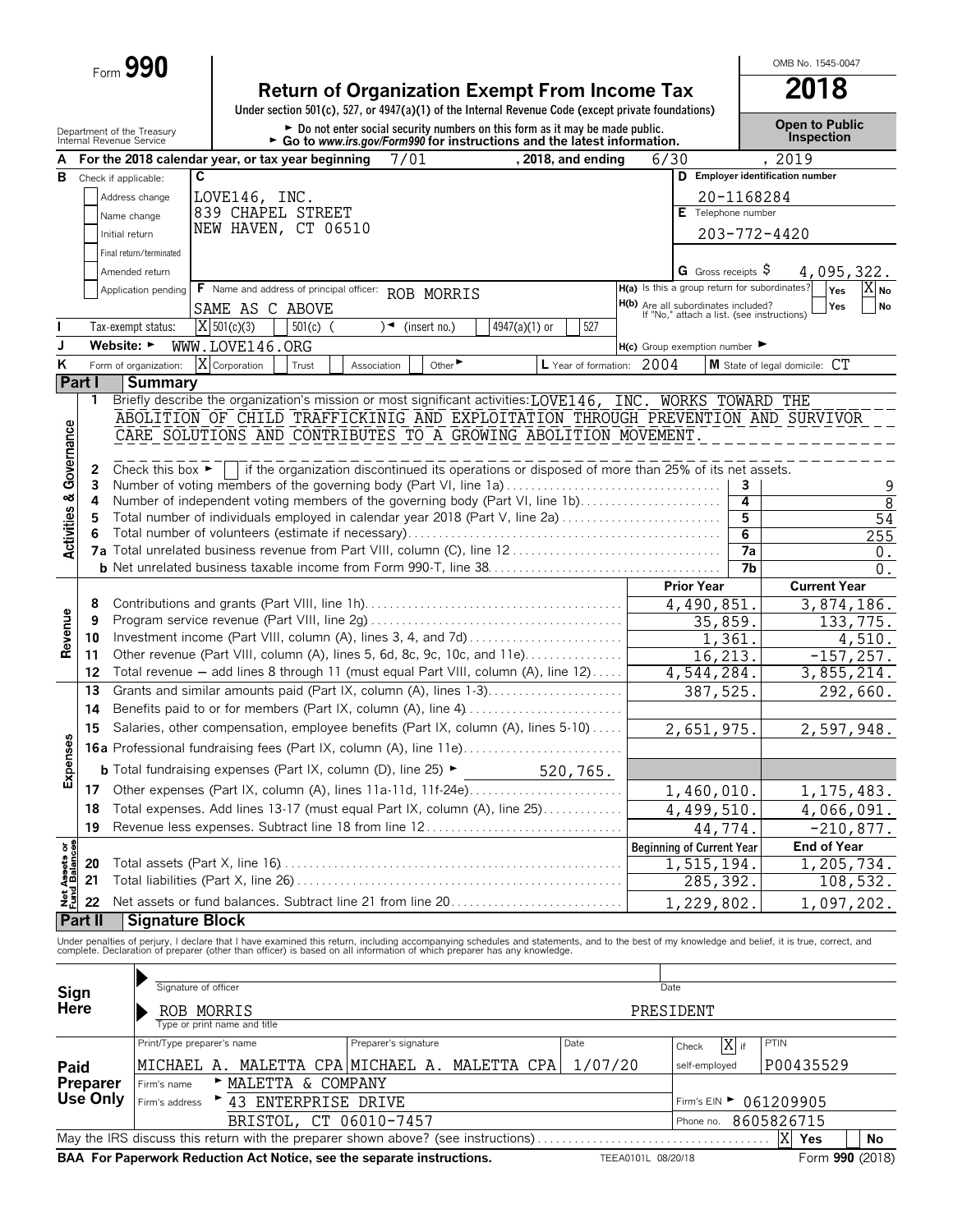|            | Form 990 (2018)       | LOVE146, INC.                                        |                |                                                         |                                                                                                                      |                                                                                                                                                                                                                                                                                      | 20-1168284 | Page 2                    |
|------------|-----------------------|------------------------------------------------------|----------------|---------------------------------------------------------|----------------------------------------------------------------------------------------------------------------------|--------------------------------------------------------------------------------------------------------------------------------------------------------------------------------------------------------------------------------------------------------------------------------------|------------|---------------------------|
| Part III   |                       |                                                      |                | <b>Statement of Program Service Accomplishments</b>     |                                                                                                                      |                                                                                                                                                                                                                                                                                      |            |                           |
|            |                       |                                                      |                |                                                         |                                                                                                                      |                                                                                                                                                                                                                                                                                      |            | $\boldsymbol{\mathrm{X}}$ |
| 1          |                       | Briefly describe the organization's mission:         |                |                                                         |                                                                                                                      |                                                                                                                                                                                                                                                                                      |            |                           |
|            | SEE SCHEDULE O        |                                                      |                |                                                         |                                                                                                                      |                                                                                                                                                                                                                                                                                      |            |                           |
|            |                       |                                                      |                |                                                         |                                                                                                                      |                                                                                                                                                                                                                                                                                      |            |                           |
|            |                       |                                                      |                |                                                         |                                                                                                                      |                                                                                                                                                                                                                                                                                      |            |                           |
|            |                       |                                                      |                |                                                         | 2 Did the organization undertake any significant program services during the year which were not listed on the prior |                                                                                                                                                                                                                                                                                      |            |                           |
|            | Form 990 or 990-EZ?   |                                                      |                |                                                         |                                                                                                                      |                                                                                                                                                                                                                                                                                      | Yes        | X<br>No                   |
|            |                       | If "Yes." describe these new services on Schedule O. |                |                                                         |                                                                                                                      |                                                                                                                                                                                                                                                                                      |            |                           |
| 3.         |                       |                                                      |                |                                                         |                                                                                                                      | Did the organization cease conducting, or make significant changes in how it conducts, any program services?                                                                                                                                                                         | Yes        | X<br>No                   |
|            |                       | If "Yes," describe these changes on Schedule O.      |                |                                                         |                                                                                                                      |                                                                                                                                                                                                                                                                                      |            |                           |
| 4          |                       |                                                      |                | and revenue, if any, for each program service reported. |                                                                                                                      | Describe the organization's program service accomplishments for each of its three largest program services, as measured by expenses.<br>Section $501(c)(3)$ and $501(c)(4)$ organizations are required to report the amount of grants and allocations to others, the total expenses, |            |                           |
|            | 4a (Code:             | ) (Expenses \$                                       |                |                                                         |                                                                                                                      | 1, 673, 921. including grants of $\sin 292$ , 660. ) (Revenue $\sin$                                                                                                                                                                                                                 |            |                           |
|            | SEE SCHEDULE O        |                                                      |                |                                                         |                                                                                                                      |                                                                                                                                                                                                                                                                                      |            |                           |
|            |                       |                                                      |                |                                                         |                                                                                                                      |                                                                                                                                                                                                                                                                                      |            |                           |
|            |                       |                                                      |                |                                                         |                                                                                                                      |                                                                                                                                                                                                                                                                                      |            |                           |
|            |                       |                                                      |                |                                                         |                                                                                                                      |                                                                                                                                                                                                                                                                                      |            |                           |
|            |                       |                                                      |                |                                                         |                                                                                                                      |                                                                                                                                                                                                                                                                                      |            |                           |
|            |                       |                                                      |                |                                                         |                                                                                                                      |                                                                                                                                                                                                                                                                                      |            |                           |
|            |                       |                                                      |                |                                                         |                                                                                                                      |                                                                                                                                                                                                                                                                                      |            |                           |
|            |                       |                                                      |                |                                                         |                                                                                                                      |                                                                                                                                                                                                                                                                                      |            |                           |
|            |                       |                                                      |                |                                                         |                                                                                                                      |                                                                                                                                                                                                                                                                                      |            |                           |
|            |                       |                                                      |                |                                                         |                                                                                                                      |                                                                                                                                                                                                                                                                                      |            |                           |
|            |                       |                                                      |                |                                                         |                                                                                                                      |                                                                                                                                                                                                                                                                                      |            |                           |
|            | $4b$ (Code:           |                                                      | ) (Expenses \$ |                                                         | 584, 568. including grants of \$                                                                                     | ) (Revenue \$                                                                                                                                                                                                                                                                        |            |                           |
|            | <b>SEE SCHEDULE O</b> |                                                      |                |                                                         |                                                                                                                      |                                                                                                                                                                                                                                                                                      |            |                           |
|            |                       |                                                      |                |                                                         |                                                                                                                      |                                                                                                                                                                                                                                                                                      |            |                           |
|            |                       |                                                      |                |                                                         |                                                                                                                      |                                                                                                                                                                                                                                                                                      |            |                           |
|            |                       |                                                      |                |                                                         |                                                                                                                      |                                                                                                                                                                                                                                                                                      |            |                           |
|            |                       |                                                      |                |                                                         |                                                                                                                      |                                                                                                                                                                                                                                                                                      |            |                           |
|            |                       |                                                      |                |                                                         |                                                                                                                      |                                                                                                                                                                                                                                                                                      |            |                           |
|            |                       |                                                      |                |                                                         |                                                                                                                      |                                                                                                                                                                                                                                                                                      |            |                           |
|            |                       |                                                      |                |                                                         |                                                                                                                      |                                                                                                                                                                                                                                                                                      |            |                           |
|            |                       |                                                      |                |                                                         |                                                                                                                      |                                                                                                                                                                                                                                                                                      |            |                           |
|            |                       |                                                      |                |                                                         |                                                                                                                      |                                                                                                                                                                                                                                                                                      |            |                           |
|            |                       |                                                      |                |                                                         |                                                                                                                      |                                                                                                                                                                                                                                                                                      |            |                           |
|            | $4c$ (Code:           | ) (Expenses \$                                       |                |                                                         | 492, 219. including grants of \$                                                                                     | ) (Revenue \$                                                                                                                                                                                                                                                                        |            | $133, 775.$ )             |
|            |                       |                                                      |                |                                                         |                                                                                                                      | LOVE146 IMPLEMENTS QUALITY PREVENTION EDUCATION AND AWARENESS TOOLS DIRECTLY WITH                                                                                                                                                                                                    |            |                           |
|            |                       |                                                      |                |                                                         |                                                                                                                      | CHILDREN - AND SCALES OUR IMPACT BY TRAINING AND EQUIPPING FACILITATORS TO BRING THESE                                                                                                                                                                                               |            |                           |
|            |                       |                                                      |                |                                                         |                                                                                                                      | PROGRAMS TO THEIR OWN COMMUNITIES. EFFECTIVE PREVENTION DEPENDS ON GOING BEYOND                                                                                                                                                                                                      |            |                           |
|            |                       |                                                      |                |                                                         |                                                                                                                      | MERELY RAISING AWARENESS. IT NEEDS TO ADDRESS HARMFUL STEREOTYPES AND ATTITUDES THAT                                                                                                                                                                                                 |            |                           |
|            |                       |                                                      |                |                                                         |                                                                                                                      | CREATE VULNERABILITIES AND KEEP YOUTH FROM SEEKING HELP, AND EQUIP YOUNG PEOPLE WITH                                                                                                                                                                                                 |            |                           |
|            |                       |                                                      |                |                                                         |                                                                                                                      | THE TOOLS THEY NEED TO STAY SAFE. LOVE146 HAS DEVELOPED A COMPREHENSIVE 5-MODULE<br>CURRICULUM CALLED NOT A NUMBER THAT TEACHES YOUTH HOW TO PROTECT THEMSELVES FROM                                                                                                                 |            |                           |
|            |                       |                                                      |                |                                                         |                                                                                                                      | HUMAN TRAFFICKING AND EXPLOITATION THROUGH INFORMATION, CRITICAL THINKING, AND SKILL                                                                                                                                                                                                 |            |                           |
|            |                       |                                                      |                |                                                         |                                                                                                                      | DEVELOPMENT. TO DATE, LOVE146'S PREVENTION EDUCATION HAS REACHED 27, 696 YOUTH IN THE                                                                                                                                                                                                |            |                           |
|            |                       |                                                      |                |                                                         |                                                                                                                      | UNITED STATES, AND 832 FACILITATORS HAVE BEEN CERTIFIED IN 21 STATES                                                                                                                                                                                                                 |            |                           |
|            |                       |                                                      |                |                                                         |                                                                                                                      |                                                                                                                                                                                                                                                                                      |            |                           |
|            |                       |                                                      |                |                                                         |                                                                                                                      |                                                                                                                                                                                                                                                                                      |            |                           |
|            |                       | 4d Other program services (Describe in Schedule O.)  |                |                                                         |                                                                                                                      |                                                                                                                                                                                                                                                                                      |            |                           |
|            | (Expenses             | \$                                                   |                | including grants of                                     | Ş.                                                                                                                   | ) (Revenue \$                                                                                                                                                                                                                                                                        |            |                           |
|            |                       | 4 e Total program service expenses ▶                 |                | 2,750,708.                                              |                                                                                                                      |                                                                                                                                                                                                                                                                                      |            |                           |
| <b>BAA</b> |                       |                                                      |                |                                                         | TEEA0102L 08/03/18                                                                                                   |                                                                                                                                                                                                                                                                                      |            | Form 990 (2018)           |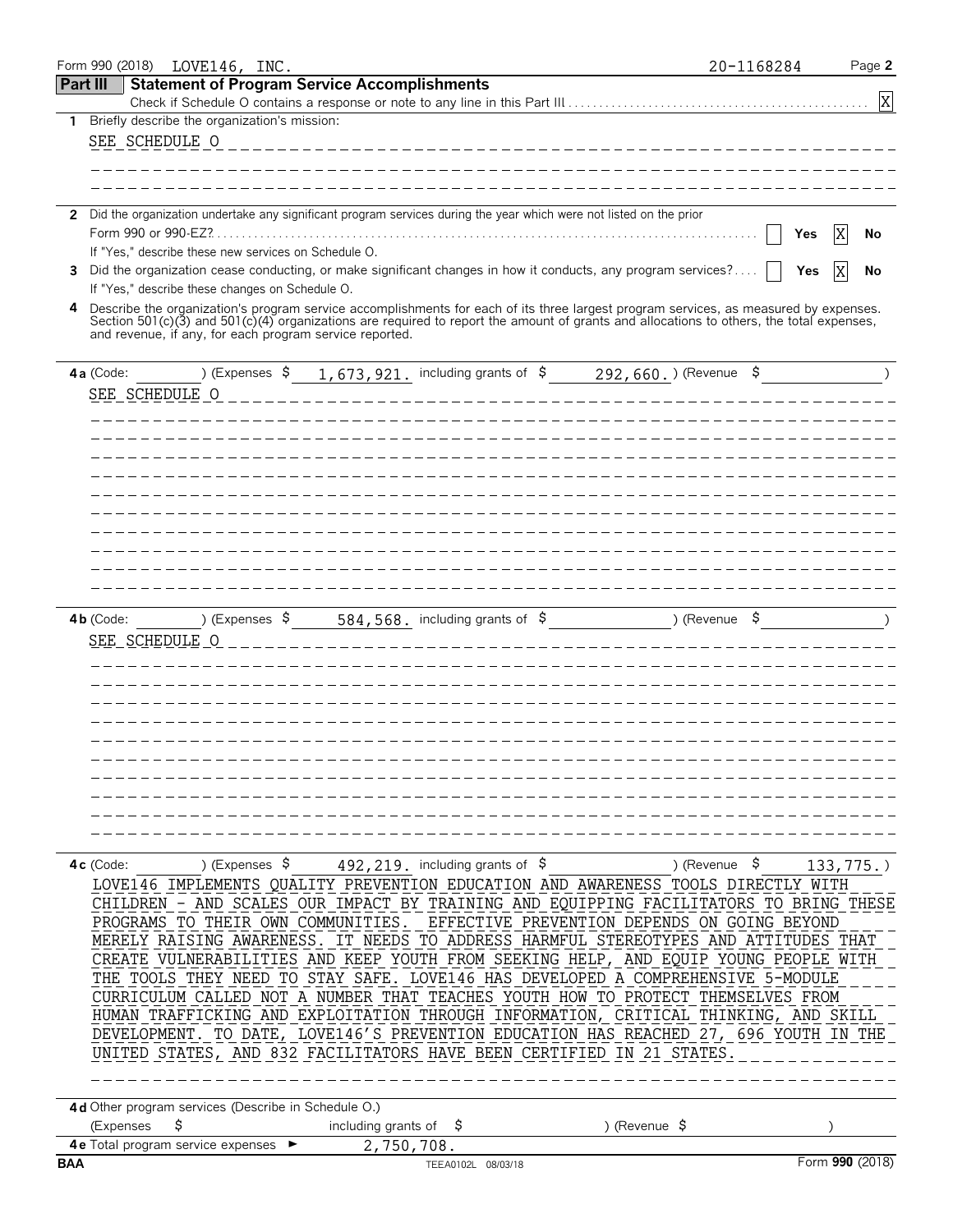Form 990 (2018) Page **3** LOVE146, INC. 20-1168284

|  | 20-1168284 |  |
|--|------------|--|
|  |            |  |

|    | Part IV | <b>Checklist of Required Schedules</b>                                                                                                                                                                                                              |                 |     |    |
|----|---------|-----------------------------------------------------------------------------------------------------------------------------------------------------------------------------------------------------------------------------------------------------|-----------------|-----|----|
| 1  |         | Is the organization described in section 501(c)(3) or $4947(a)(1)$ (other than a private foundation)? If 'Yes,' complete                                                                                                                            |                 | Yes | No |
|    |         | $S$ chedule $A$                                                                                                                                                                                                                                     | 1               | Χ   |    |
| 3  |         | Did the organization engage in direct or indirect political campaign activities on behalf of or in opposition to candidates                                                                                                                         | $\overline{2}$  | X   |    |
|    |         |                                                                                                                                                                                                                                                     | 3               |     | Χ  |
| 4  |         | Section 501(c)(3) organizations. Did the organization engage in lobbying activities, or have a section 501(h) election in effect during the tax year? If 'Yes,' complete Schedule C, Part II.                                                       | 4               |     | Χ  |
|    |         | 5 Is the organization a section 501(c)(4), 501(c)(5), or 501(c)(6) organization that receives membership dues,<br>assessments, or similar amounts as defined in Revenue Procedure 98-19? If 'Yes,' complete Schedule C, Part III.                   | 5               |     | Χ  |
| 6. |         | Did the organization maintain any donor advised funds or any similar funds or accounts for which donors have the right<br>to provide advice on the distribution or investment of amounts in such funds or accounts? If 'Yes,' complete Schedule D,  | 6               |     | Χ  |
| 7  |         | Did the organization receive or hold a conservation easement, including easements to preserve open space, the<br>environment, historic land areas, or historic structures? If 'Yes,' complete Schedule D, Part II                                   | 7               |     | Χ  |
| 8  |         | Did the organization maintain collections of works of art, historical treasures, or other similar assets? If 'Yes,'                                                                                                                                 | 8               |     | Χ  |
| 9  |         | Did the organization report an amount in Part X, line 21, for escrow or custodial account liability, serve as a custodian<br>for amounts not listed in Part X; or provide credit counseling, debt management, credit repair, or debt negotiation    | 9               |     | Χ  |
| 10 |         | Did the organization, directly or through a related organization, hold assets in temporarily restricted endowments,<br>permanent endowments, or quasi-endowments? If 'Yes,' complete Schedule D, Part V                                             | 10              |     | Χ  |
| 11 |         | If the organization's answer to any of the following questions is 'Yes', then complete Schedule D, Parts VI, VII, VIII, IX,<br>or X as applicable.                                                                                                  |                 |     |    |
|    |         | a Did the organization report an amount for land, buildings, and equipment in Part X, line 10? If 'Yes,' complete Schedule                                                                                                                          | 11 a            | X   |    |
|    |         | <b>b</b> Did the organization report an amount for investments – other securities in Part X, line 12 that is 5% or more of its total                                                                                                                | 11 b            |     | X  |
|    |         | c Did the organization report an amount for investments - program related in Part X, line 13 that is 5% or more of its total                                                                                                                        | 11c             |     | Χ  |
|    |         | d Did the organization report an amount for other assets in Part X, line 15 that is 5% or more of its total assets reported                                                                                                                         | 11 d            |     | Χ  |
|    |         | e Did the organization report an amount for other liabilities in Part X, line 25? If 'Yes,' complete Schedule D, Part X                                                                                                                             | 11 e            |     | X  |
|    |         | f Did the organization's separate or consolidated financial statements for the tax year include a footnote that addresses<br>the organization's liability for uncertain tax positions under FIN 48 (ASC 740)? If 'Yes,' complete Schedule D, Part X | 11 f            | X   |    |
|    |         | 12a Did the organization obtain separate, independent audited financial statements for the tax year? If 'Yes,' complete                                                                                                                             | 12a             | Χ   |    |
|    |         | <b>b</b> Was the organization included in consolidated, independent audited financial statements for the tax year? If 'Yes,' and<br>if the organization answered 'No' to line 12a, then completing Schedule D, Parts XI and XII is optional         | 12 b            |     | Χ  |
|    |         |                                                                                                                                                                                                                                                     | 13              |     | Χ  |
|    |         | <b>14a</b> Did the organization maintain an office, employees, or agents outside of the United States?                                                                                                                                              | 14a             |     | X  |
|    |         | <b>b</b> Did the organization have aggregate revenues or expenses of more than \$10,000 from grantmaking, fundraising,                                                                                                                              | 14b             | Χ   |    |
|    |         | 15 Did the organization report on Part IX, column (A), line 3, more than \$5,000 of grants or other assistance to or for any foreign organization? If 'Yes,' complete Schedule F, Parts II and IV                                                   | 15              | Χ   |    |
|    |         | 16 Did the organization report on Part IX, column (A), line 3, more than \$5,000 of aggregate grants or other assistance to<br>or for foreign individuals? If 'Yes,' complete Schedule F, Parts III and IV                                          | 16              |     | Χ  |
|    |         | 17 Did the organization report a total of more than \$15,000 of expenses for professional fundraising services on Part IX,<br>column (A), lines 6 and 11e? If Yes, complete Schedule G, Part I (see instructions).                                  | 17              |     | Χ  |
|    |         | 18 Did the organization report more than \$15,000 total of fundraising event gross income and contributions on Part VIII,                                                                                                                           | 18              | Χ   |    |
|    |         | 19 Did the organization report more than \$15,000 of gross income from gaming activities on Part VIII, line 9a? If 'Yes,'                                                                                                                           | 19              |     | X  |
|    |         |                                                                                                                                                                                                                                                     | 20a             |     | Χ  |
|    |         | <b>b</b> If 'Yes' to line 20a, did the organization attach a copy of its audited financial statements to this return?                                                                                                                               | 20 <sub>b</sub> |     |    |
|    |         | 21 Did the organization report more than \$5,000 of grants or other assistance to any domestic organization or                                                                                                                                      | 21              |     | X  |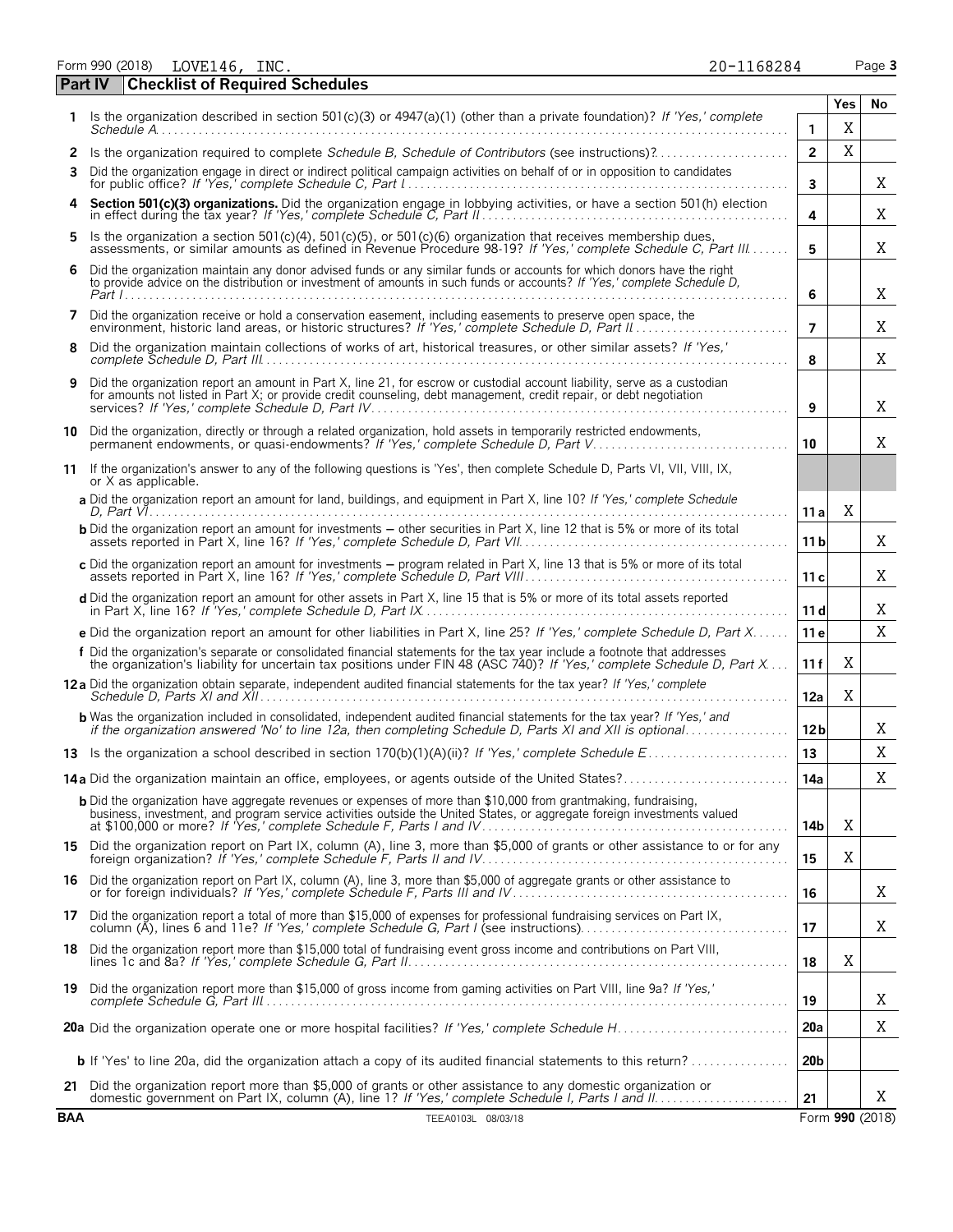Form 990 (2018) Page **4**

| LOVE146, | INC. | 20-1168284 |  |
|----------|------|------------|--|
|          |      |            |  |

| ar | ٦e | п |
|----|----|---|
|    |    |   |

|    | <b>Part IV</b> | <b>Checklist of Required Schedules</b> (continued)                                                                                                                                                                                                           |                 |                       |                |
|----|----------------|--------------------------------------------------------------------------------------------------------------------------------------------------------------------------------------------------------------------------------------------------------------|-----------------|-----------------------|----------------|
|    |                |                                                                                                                                                                                                                                                              |                 | Yes                   | No             |
|    |                | 22 Did the organization report more than \$5,000 of grants or other assistance to or for domestic individuals on Part IX,                                                                                                                                    | 22              |                       | X              |
|    |                | 23 Did the organization answer 'Yes' to Part VII, Section A, line 3, 4, or 5 about compensation of the organization's current<br>and former officers, directors, trustees, key employees, and highest compensated employees? If 'Yes,' complete              | 23              |                       | X              |
|    |                | 24 a Did the organization have a tax-exempt bond issue with an outstanding principal amount of more than \$100,000 as of the last day of the year, that was issued after December 31, 2002? If 'Yes,' answer lines 24b through                               | 24a             |                       | X              |
|    |                | <b>b</b> Did the organization invest any proceeds of tax-exempt bonds beyond a temporary period exception?                                                                                                                                                   | 24 <sub>b</sub> |                       |                |
|    |                | c Did the organization maintain an escrow account other than a refunding escrow at any time during the year to defease                                                                                                                                       | 24c             |                       |                |
|    |                | d Did the organization act as an 'on behalf of' issuer for bonds outstanding at any time during the year?                                                                                                                                                    | 24d             |                       |                |
|    |                | 25 a Section 501(c)(3), 501(c)(4), and 501(c)(29) organizations. Did the organization engage in an excess benefit                                                                                                                                            |                 |                       |                |
|    |                |                                                                                                                                                                                                                                                              | 25a             |                       | X              |
|    |                | <b>b</b> Is the organization aware that it engaged in an excess benefit transaction with a disqualified person in a prior year, and<br>that the transaction has not been reported on any of the organization's prior Forms 990 or 990-EZ? If 'Yes,' complete | 25 <sub>b</sub> |                       | Χ              |
|    |                | 26 Did the organization report any amount on Part X, line 5, 6, or 22 for receivables from or payables to any current or former officers, directors, trustees, key employees, highest compensated employees, or disqualified p                               | 26              |                       | Χ              |
|    |                | 27 Did the organization provide a grant or other assistance to an officer, director, trustee, key employee, substantial contributor or employee thereof, a grant selection committee member, or to a 35% controlled entity or                                | 27              |                       | X              |
|    |                | 28 Was the organization a party to a business transaction with one of the following parties (see Schedule L. Part IV<br>instructions for applicable filing thresholds, conditions, and exceptions):                                                          |                 |                       |                |
|    |                | a A current or former officer, director, trustee, or key employee? If 'Yes,' complete Schedule L, Part IV                                                                                                                                                    | 28a             |                       | X              |
|    |                | <b>b</b> A family member of a current or former officer, director, trustee, or key employee? If 'Yes,' complete                                                                                                                                              | 28 <sub>b</sub> |                       | X              |
|    |                | c An entity of which a current or former officer, director, trustee, or key employee (or a family member thereof) was an                                                                                                                                     | 28 <sub>c</sub> |                       | X              |
| 29 |                | Did the organization receive more than \$25,000 in non-cash contributions? If 'Yes,' complete Schedule M                                                                                                                                                     | 29              | $\overline{\text{X}}$ |                |
| 30 |                | Did the organization receive contributions of art, historical treasures, or other similar assets, or qualified conservation                                                                                                                                  | 30              |                       | X              |
| 31 |                | Did the organization liquidate, terminate, or dissolve and cease operations? If 'Yes,' complete Schedule N, Part I                                                                                                                                           | 31              |                       | $\overline{X}$ |
| 32 |                | Did the organization sell, exchange, dispose of, or transfer more than 25% of its net assets? If 'Yes,' complete                                                                                                                                             | 32              |                       | X              |
|    |                | 33 Did the organization own 100% of an entity disregarded as separate from the organization under Regulations sections                                                                                                                                       | 33              |                       | X              |
|    |                | 34 Was the organization related to any tax-exempt or taxable entity? If 'Yes,' complete Schedule R, Part II, III, or IV,                                                                                                                                     | 34              |                       | X              |
|    |                |                                                                                                                                                                                                                                                              | 35a             |                       | $\overline{X}$ |
|    |                | <b>b</b> If 'Yes' to line 35a, did the organization receive any payment from or engage in any transaction with a controlled                                                                                                                                  | 35 <sub>b</sub> |                       |                |
| 36 |                | Section 501(c)(3) organizations. Did the organization make any transfers to an exempt non-charitable related                                                                                                                                                 | 36              |                       | Χ              |
|    |                | 37 Did the organization conduct more than 5% of its activities through an entity that is not a related organization and that is                                                                                                                              | 37              |                       | X              |
| 38 |                | Did the organization complete Schedule O and provide explanations in Schedule O for Part VI, lines 11b and 19?                                                                                                                                               | 38              | Χ                     |                |
|    |                | <b>Part V Statements Regarding Other IRS Filings and Tax Compliance</b>                                                                                                                                                                                      |                 |                       |                |
|    |                |                                                                                                                                                                                                                                                              |                 | <b>Yes</b>            | No             |
|    |                | <b>1a</b> Enter the number reported in Box 3 of Form 1096. Enter -0- if not applicable<br>1a<br>37                                                                                                                                                           |                 |                       |                |
|    |                | <b>b</b> Enter the number of Forms W-2G included in line 1a. Enter -0- if not applicable<br>1 <sub>b</sub><br>0                                                                                                                                              |                 |                       |                |
|    |                | c Did the organization comply with backup withholding rules for reportable payments to vendors and reportable gaming                                                                                                                                         | 1 <sub>c</sub>  | $\overline{X}$        |                |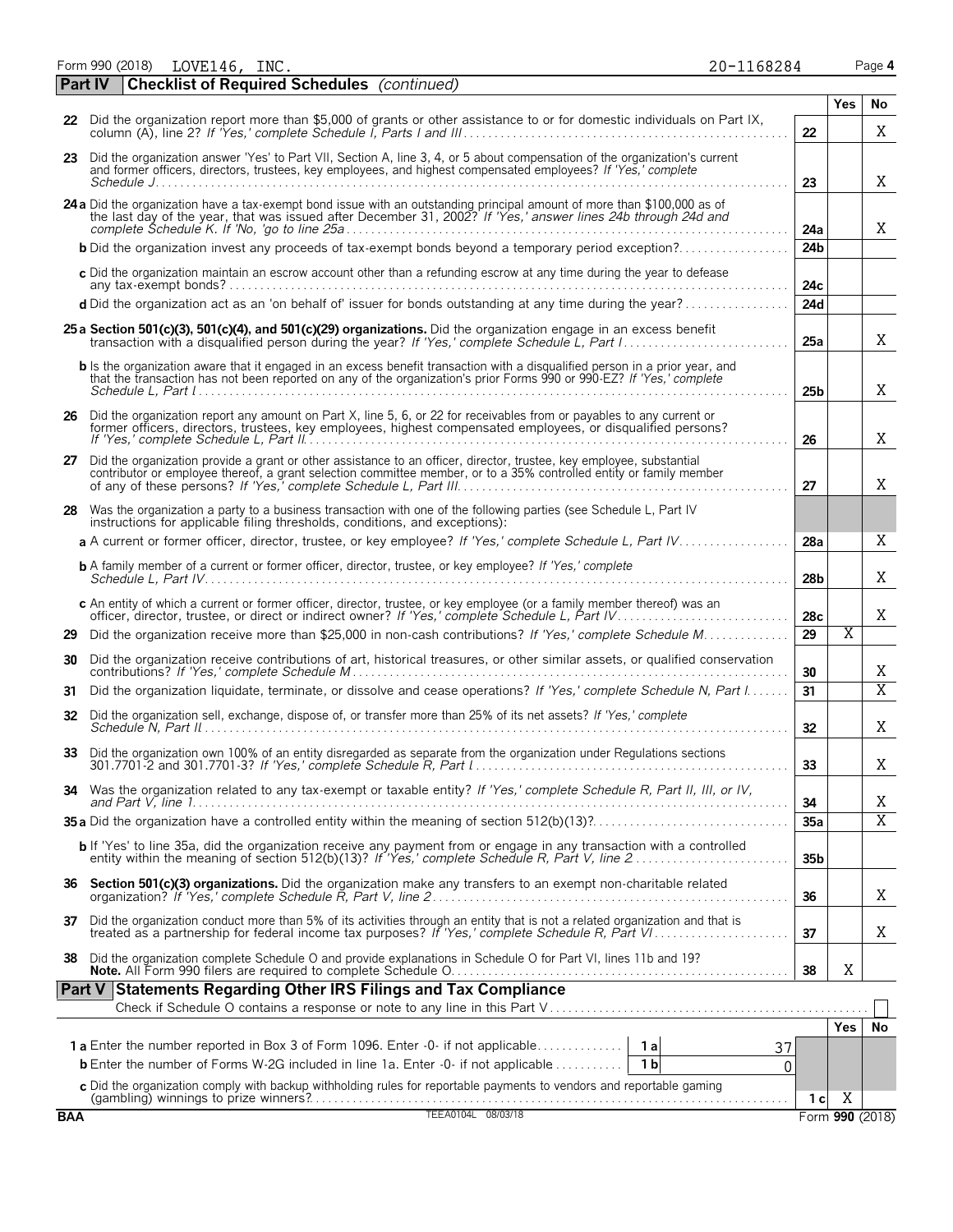|            | 20-1168284<br>Form 990 (2018)<br>LOVE146, INC.                                                                                                                                                                                                   |                         |     | Page 5 |
|------------|--------------------------------------------------------------------------------------------------------------------------------------------------------------------------------------------------------------------------------------------------|-------------------------|-----|--------|
| Part V     | Statements Regarding Other IRS Filings and Tax Compliance (continued)                                                                                                                                                                            |                         |     |        |
|            |                                                                                                                                                                                                                                                  |                         | Yes | No     |
|            | 2a Enter the number of employees reported on Form W-3, Transmittal of Wage and Tax State-<br>ments, filed for the calendar year ending with or within the year covered by this return<br>2a<br>54                                                |                         |     |        |
|            | <b>b</b> If at least one is reported on line 2a, did the organization file all required federal employment tax returns?                                                                                                                          | 2 <sub>b</sub>          | Χ   |        |
|            | Note. If the sum of lines 1a and 2a is greater than 250, you may be required to e-file (see instructions)                                                                                                                                        |                         |     |        |
|            | 3a Did the organization have unrelated business gross income of \$1,000 or more during the year?                                                                                                                                                 | Зa                      |     | X      |
|            |                                                                                                                                                                                                                                                  | 3 <sub>b</sub>          |     |        |
|            | 4a At any time during the calendar year, did the organization have an interest in, or a signature or other authority over, a<br>financial account in a foreign country (such as a bank account, securities account, or other financial account)? | 4a                      |     | X      |
|            | <b>b</b> If 'Yes,' enter the name of the foreign country: ►                                                                                                                                                                                      |                         |     |        |
|            | See instructions for filing requirements for FinCEN Form 114, Report of Foreign Bank and Financial Accounts (FBAR).                                                                                                                              |                         |     | Χ      |
|            | <b>5a</b> Was the organization a party to a prohibited tax shelter transaction at any time during the tax year?<br><b>b</b> Did any taxable party notify the organization that it was or is a party to a prohibited tax shelter transaction?     | 5 a<br>5 <sub>b</sub>   |     | X      |
|            |                                                                                                                                                                                                                                                  | 5 c                     |     |        |
|            |                                                                                                                                                                                                                                                  |                         |     |        |
|            | 6a Does the organization have annual gross receipts that are normally greater than \$100,000, and did the organization                                                                                                                           | 6a                      |     | X      |
|            | b If 'Yes,' did the organization include with every solicitation an express statement that such contributions or gifts were                                                                                                                      | 6b                      |     |        |
|            | 7 Organizations that may receive deductible contributions under section 170(c).                                                                                                                                                                  |                         |     |        |
|            | a Did the organization receive a payment in excess of \$75 made partly as a contribution and partly for goods and<br>services provided to the payor?                                                                                             |                         |     | X      |
|            |                                                                                                                                                                                                                                                  | 7 a<br>7 <sub>b</sub>   |     |        |
|            | c Did the organization sell, exchange, or otherwise dispose of tangible personal property for which it was required to file                                                                                                                      |                         |     |        |
|            |                                                                                                                                                                                                                                                  | 7 с                     |     | X      |
|            |                                                                                                                                                                                                                                                  |                         |     |        |
|            | e Did the organization receive any funds, directly or indirectly, to pay premiums on a personal benefit contract?                                                                                                                                | 7е                      |     | Χ<br>X |
|            | f Did the organization, during the year, pay premiums, directly or indirectly, on a personal benefit contract?                                                                                                                                   | 7f                      |     |        |
|            | g If the organization received a contribution of qualified intellectual property, did the organization file Form 8899                                                                                                                            | 7 <sub>q</sub>          |     |        |
|            | h If the organization received a contribution of cars, boats, airplanes, or other vehicles, did the organization file a<br>Form 1098-C?                                                                                                          | 7 h                     |     |        |
|            | 8 Sponsoring organizations maintaining donor advised funds. Did a donor advised fund maintained by the sponsoring                                                                                                                                |                         |     |        |
|            |                                                                                                                                                                                                                                                  | 8                       |     |        |
|            | Sponsoring organizations maintaining donor advised funds.                                                                                                                                                                                        |                         |     |        |
|            |                                                                                                                                                                                                                                                  | 9 a                     |     |        |
|            | <b>b</b> Did the sponsoring organization make a distribution to a donor, donor advisor, or related person?<br>10 Section 501(c)(7) organizations. Enter:                                                                                         | 9 b                     |     |        |
|            | a Initiation fees and capital contributions included on Part VIII, line 12<br>10 a                                                                                                                                                               |                         |     |        |
|            | <b>b</b> Gross receipts, included on Form 990, Part VIII, line 12, for public use of club facilities<br>10 <sub>b</sub>                                                                                                                          |                         |     |        |
|            | 11 Section 501(c)(12) organizations. Enter:                                                                                                                                                                                                      |                         |     |        |
|            | 11a                                                                                                                                                                                                                                              |                         |     |        |
|            | <b>b</b> Gross income from other sources (Do not net amounts due or paid to other sources<br>11 b                                                                                                                                                |                         |     |        |
|            | 12a Section 4947(a)(1) non-exempt charitable trusts. Is the organization filing Form 990 in lieu of Form 1041?                                                                                                                                   | 12a                     |     |        |
|            | <b>b</b> If 'Yes,' enter the amount of tax-exempt interest received or accrued during the year<br>12 <sub>b</sub>                                                                                                                                |                         |     |        |
|            | 13 Section 501(c)(29) qualified nonprofit health insurance issuers.                                                                                                                                                                              |                         |     |        |
|            |                                                                                                                                                                                                                                                  | 13a                     |     |        |
|            | <b>Note.</b> See the instructions for additional information the organization must report on Schedule O.                                                                                                                                         |                         |     |        |
|            | <b>b</b> Enter the amount of reserves the organization is required to maintain by the states in<br>13 <sub>b</sub>                                                                                                                               |                         |     |        |
|            | 13c                                                                                                                                                                                                                                              |                         |     | Χ      |
|            | <b>b</b> If 'Yes,' has it filed a Form 720 to report these payments? If 'No,' provide an explanation in Schedule O                                                                                                                               | 14 a<br>14 <sub>b</sub> |     |        |
|            |                                                                                                                                                                                                                                                  |                         |     |        |
|            | 15 Is the organization subject to the section 4960 tax on payment(s) of more than \$1,000,000 in remuneration or                                                                                                                                 | 15                      |     | Χ      |
|            | If 'Yes,' see instructions and file Form 4720, Schedule N.                                                                                                                                                                                       |                         |     |        |
|            | 16 Is the organization an educational institution subject to the section 4968 excise tax on net investment income?<br>If 'Yes,' complete Form 4720, Schedule O.                                                                                  | 16                      |     | Χ      |
| <b>BAA</b> | TEEA0105L 12/31/18                                                                                                                                                                                                                               | Form 990 (2018)         |     |        |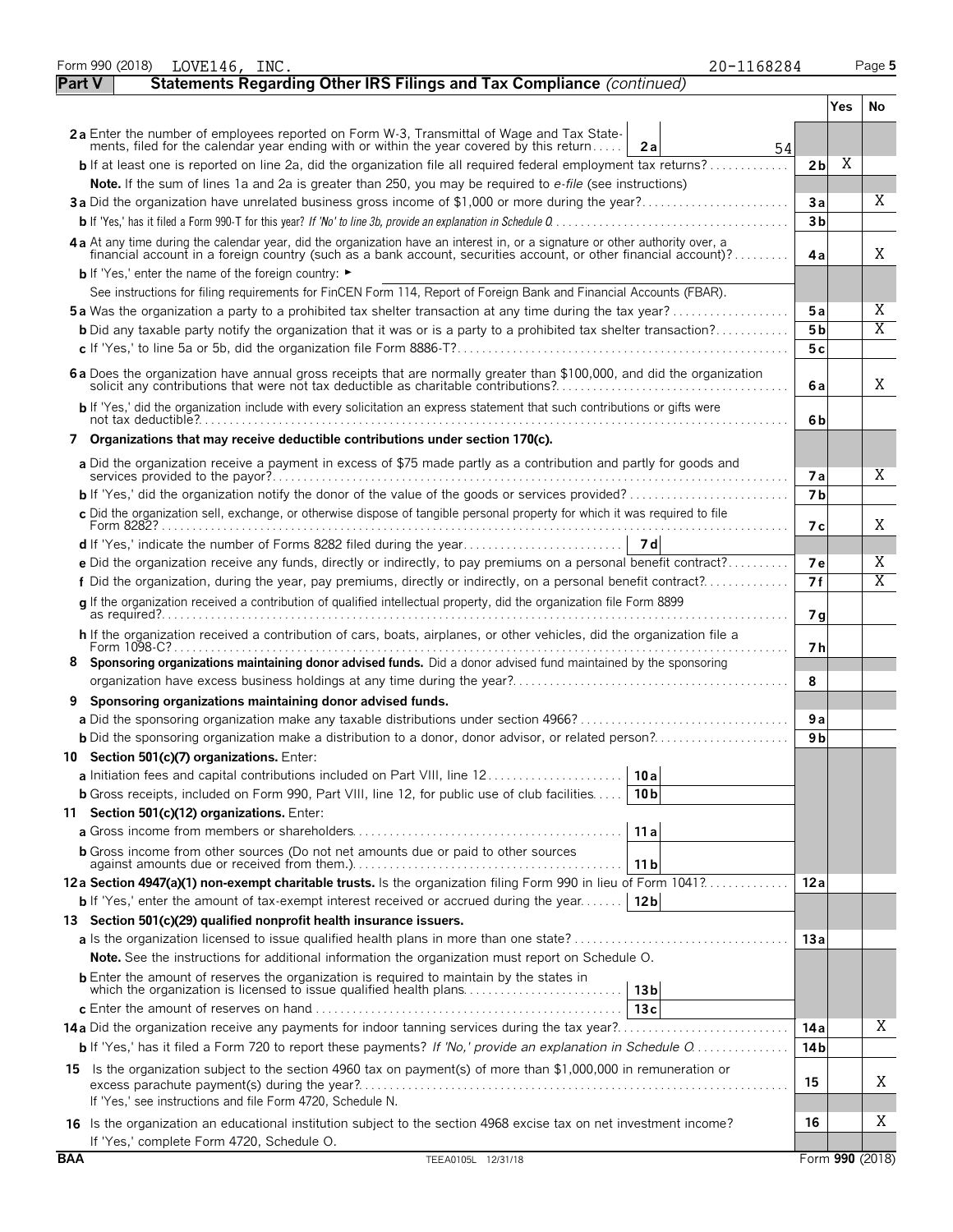|    | <b>Part VI</b><br>Governance, Management, and Disclosure For each 'Yes' response to lines 2 through 7b below, and for<br>a 'No' response to line 8a, 8b, or 10b below, describe the circumstances, processes, or changes in                                                                                                     |                 |                |    |
|----|---------------------------------------------------------------------------------------------------------------------------------------------------------------------------------------------------------------------------------------------------------------------------------------------------------------------------------|-----------------|----------------|----|
|    | Schedule O. See instructions.                                                                                                                                                                                                                                                                                                   |                 |                |    |
|    |                                                                                                                                                                                                                                                                                                                                 |                 |                | X  |
|    | <b>Section A. Governing Body and Management</b>                                                                                                                                                                                                                                                                                 |                 |                |    |
|    | <b>1a</b> Enter the number of voting members of the governing body at the end of the tax year   1a<br>9<br>If there are material differences in voting rights among members<br>of the governing body, or if the governing body delegated broad authority to an executive committee or similar committee, explain in Schedule O. |                 | $\bar{Y}$ es   | No |
|    | <b>b</b> Enter the number of voting members included in line 1a, above, who are independent    1b<br>8                                                                                                                                                                                                                          |                 |                |    |
|    | 2 Did any officer, director, trustee, or key employee have a family relationship or a business relationship with any other                                                                                                                                                                                                      | $\mathbf{2}$    |                | X  |
| 3  | Did the organization delegate control over management duties customarily performed by or under the direct supervision<br>of officers, directors, or trustees, or key employees to a management company or other person?                                                                                                         | 3               |                | X  |
| 4  | Did the organization make any significant changes to its governing documents                                                                                                                                                                                                                                                    |                 |                |    |
|    |                                                                                                                                                                                                                                                                                                                                 | 4               |                | Χ  |
| 5  | Did the organization become aware during the year of a significant diversion of the organization's assets?                                                                                                                                                                                                                      | 5               |                | X  |
| 6  |                                                                                                                                                                                                                                                                                                                                 | 6               |                | X  |
|    | 7a Did the organization have members, stockholders, or other persons who had the power to elect or appoint one or more                                                                                                                                                                                                          | 7 a             |                | Χ  |
|    | <b>b</b> Are any governance decisions of the organization reserved to (or subject to approval by) members,                                                                                                                                                                                                                      | 7 b             |                | X  |
| 8  | Did the organization contemporaneously document the meetings held or written actions undertaken during the year by<br>the following:                                                                                                                                                                                            |                 |                |    |
|    |                                                                                                                                                                                                                                                                                                                                 | 8a              | Χ              |    |
|    |                                                                                                                                                                                                                                                                                                                                 | 8 <sub>b</sub>  | $\overline{X}$ |    |
| 9  | Is there any officer, director, trustee, or key employee listed in Part VII, Section A, who cannot be reached at the                                                                                                                                                                                                            | 9               |                | Χ  |
|    | Section B. Policies (This Section B requests information about policies not required by the Internal Revenue Code.)                                                                                                                                                                                                             |                 |                |    |
|    |                                                                                                                                                                                                                                                                                                                                 |                 | <b>Yes</b>     | No |
|    |                                                                                                                                                                                                                                                                                                                                 | 10a             |                | X  |
|    | b If 'Yes,' did the organization have written policies and procedures governing the activities of such chapters, affiliates, and branches to ensure their                                                                                                                                                                       | 10 <sub>b</sub> |                |    |
|    |                                                                                                                                                                                                                                                                                                                                 | 11a             | Χ              |    |
|    | <b>b</b> Describe in Schedule O the process, if any, used by the organization to review this Form 990. SEE SCHEDULE O                                                                                                                                                                                                           |                 |                |    |
|    |                                                                                                                                                                                                                                                                                                                                 | 12a             | Χ              |    |
|    | <b>b</b> Were officers, directors, or trustees, and key employees required to disclose annually interests that could give rise                                                                                                                                                                                                  | 12 <sub>b</sub> | X              |    |
|    | c Did the organization regularly and consistently monitor and enforce compliance with the policy? If 'Yes,' describe in                                                                                                                                                                                                         | 12 c            | Χ              |    |
| 13 |                                                                                                                                                                                                                                                                                                                                 | 13              | Χ              |    |
| 14 |                                                                                                                                                                                                                                                                                                                                 | 14              | Χ              |    |
| 15 | Did the process for determining compensation of the following persons include a review and approval by independent<br>persons, comparability data, and contemporaneous substantiation of the deliberation and decision?                                                                                                         |                 |                |    |
|    |                                                                                                                                                                                                                                                                                                                                 | 15a             | Χ              |    |
|    |                                                                                                                                                                                                                                                                                                                                 | 15 <sub>b</sub> |                | X  |
|    | If 'Yes' to line 15a or 15b, describe the process in Schedule O (see instructions).                                                                                                                                                                                                                                             |                 |                |    |
|    | <b>16a</b> Did the organization invest in, contribute assets to, or participate in a joint venture or similar arrangement with a                                                                                                                                                                                                | 16 a            |                | Χ  |
|    | b If 'Yes,' did the organization follow a written policy or procedure requiring the organization to evaluate its<br>participation in joint venture arrangements under applicable federal tax law, and take steps to safeguard the                                                                                               | 16 b            |                |    |
|    | <b>Section C. Disclosure</b>                                                                                                                                                                                                                                                                                                    |                 |                |    |
| 17 | List the states with which a copy of this Form 990 is required to be filed ►<br><b>CT</b>                                                                                                                                                                                                                                       |                 |                |    |
| 18 | Section 6104 requires an organization to make its Forms 1023 (1024 or 1024-A if applicable), 990, and 990-T (Section 501(c)(3)s only)<br>available for public inspection. Indicate how you made these available. Check all that apply.                                                                                          |                 |                |    |
|    | Another's website<br>X<br>Upon request<br>X<br>Own website<br>Other (explain in Schedule O)                                                                                                                                                                                                                                     |                 |                |    |
|    | 19 Describe in Schedule O whether (and if so, how) the organization made its governing documents, conflict of interest policy, and financial statements available to<br>the public during the tax year.<br>SEE SCHEDULE O                                                                                                       |                 |                |    |
| 20 | State the name, address, and telephone number of the person who possesses the organization's books and records                                                                                                                                                                                                                  |                 |                |    |
|    | LOVE146, INC. 839 CHAPEL STREET NEW HAVEN CT 06511 203-772-4420                                                                                                                                                                                                                                                                 |                 |                |    |

| Form 990 (2018) LOVE146, | INC. | $-1168284$<br>$20 - 1$ | Page 6 |
|--------------------------|------|------------------------|--------|
|--------------------------|------|------------------------|--------|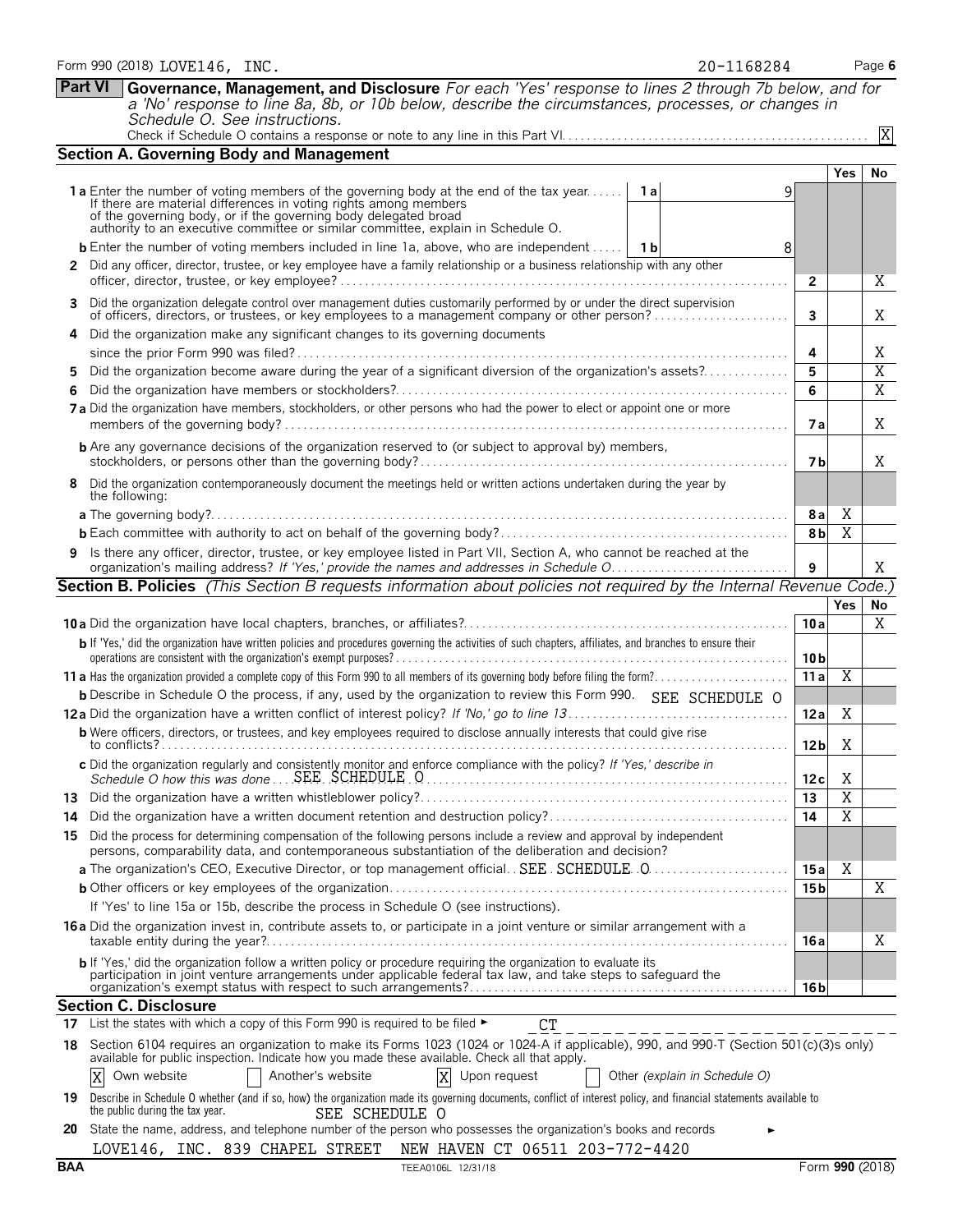| Form 990 (2018)<br>LOVE146, INC.                                                                                                                                                                                                                                                                                                                                                                                                 | 20-1168284 | Page 7 |
|----------------------------------------------------------------------------------------------------------------------------------------------------------------------------------------------------------------------------------------------------------------------------------------------------------------------------------------------------------------------------------------------------------------------------------|------------|--------|
| Part VII Compensation of Officers, Directors, Trustees, Key Employees, Highest Compensated Employees, and<br><b>Independent Contractors</b>                                                                                                                                                                                                                                                                                      |            |        |
|                                                                                                                                                                                                                                                                                                                                                                                                                                  |            |        |
| Section A. Officers, Directors, Trustees, Key Employees, and Highest Compensated Employees                                                                                                                                                                                                                                                                                                                                       |            |        |
| <b>1 a</b> Complete this table for all persons required to be listed. Report compensation for the calendar year ending with or within the<br>organization's tax year.                                                                                                                                                                                                                                                            |            |        |
| • List all of the organization's current officers, directors, trustees (whether individuals or organizations), regardless of amount of<br>compensation. Enter $-0$ - in columns (D), (E), and (F) if no compensation was paid.                                                                                                                                                                                                   |            |        |
| • List all of the organization's current key employees, if any. See instructions for definition of 'key employee.'<br>• List the organization's five current highest compensated employees (other than an officer, director, trustee, or key employee)<br>who received reportable compensation (Box 5 of Form W-2 and/or Box 7 of Form 1099-MISC) of more than \$100,000 from the<br>organization and any related organizations. |            |        |

? List all of the organization's **former** officers, key employees, and highest compensated employees who received more than \$100,000 of reportable compensation from the organization and any related organizations.

? List all of the organization's **former directors or trustees** that received, in the capacity as a former director or trustee of the

organization, more than \$10,000 of reportable compensation from the organization and any related organizations.

List persons in the following order: individual trustees or directors; institutional trustees; officers; key employees; highest compensated employees; and former such persons.

Check this box if neither the organization nor any related organization compensated any current officer, director, or trustee.

|            |                            |                                                                                             | (C)                               |                       |         |                   |                                                                                        |                                        |                                          |                                                          |
|------------|----------------------------|---------------------------------------------------------------------------------------------|-----------------------------------|-----------------------|---------|-------------------|----------------------------------------------------------------------------------------|----------------------------------------|------------------------------------------|----------------------------------------------------------|
|            | (A)<br>Name and Title      | (B)<br>Average<br>hours<br>per                                                              |                                   |                       |         | director/trustee) | Position (do not check more<br>than one box, unless person<br>is both an officer and a | (D)<br>Reportable<br>compensation from | (E)<br>Reportable<br>compensation from   | (F)<br>Estimated<br>amount of other<br>compensation      |
|            |                            | week<br>(list any<br>hours for<br>related<br>organiza-<br>tions<br>below<br>dotted<br>line) | əətərid laubivibni<br>direct<br>Σ | Institutional trustee | Officer | Key employee      | Former<br>Highest compensated<br>employee                                              | the organization<br>(W-2/1099-MISC)    | related organizations<br>(W-2/1099-MISC) | from the<br>organization<br>and related<br>organizations |
|            | (1) BRIAN<br><b>MCGOWN</b> | $\mathbf{2}$                                                                                |                                   |                       |         |                   |                                                                                        |                                        |                                          |                                                          |
|            | CHAIRMAN                   | $\Omega$                                                                                    | X                                 |                       | X       |                   |                                                                                        | $\mathbf 0$                            | 0.                                       | $0_{.}$                                                  |
|            | (2) ROBERT MORRIS          | 40                                                                                          |                                   |                       |         |                   |                                                                                        |                                        |                                          |                                                          |
|            | <b>FOUNDER</b>             | 0                                                                                           | X                                 |                       | Χ       |                   |                                                                                        | 109,065                                | 0.                                       | 20,075.                                                  |
|            | (3) ALYSIA NICOLE HARRIS   | $\mathbf{1}$                                                                                |                                   |                       |         |                   |                                                                                        |                                        |                                          |                                                          |
|            | <b>DIRECTOR</b>            | $\mathbf{0}$                                                                                | X                                 |                       |         |                   |                                                                                        | 0                                      | 0.                                       | $\boldsymbol{0}$ .                                       |
|            | (4) BEN ELMORE             | $\overline{1}$                                                                              |                                   |                       |         |                   |                                                                                        |                                        |                                          |                                                          |
|            | <b>DIRECTOR</b>            | 0                                                                                           | $\mathbf X$                       |                       |         |                   |                                                                                        | $\boldsymbol{0}$                       | 0.                                       | $\boldsymbol{0}$ .                                       |
|            | (5) BELINDA BAUMAN         | $\mathbf{1}$                                                                                |                                   |                       |         |                   |                                                                                        |                                        |                                          |                                                          |
|            | <b>DIRECTOR</b>            | 0                                                                                           | X                                 |                       |         |                   |                                                                                        | $\mathbf 0$                            | 0.                                       | 0.                                                       |
|            | (6) KATHY MASKELL          | $\mathbf{1}$                                                                                |                                   |                       |         |                   |                                                                                        |                                        |                                          |                                                          |
|            | <b>DIRECTOR</b>            | $\Omega$                                                                                    | X                                 |                       |         |                   |                                                                                        | $\mathbf 0$                            | 0.                                       | $0$ .                                                    |
|            | (7) DAVID SULLIVAN         | $\overline{c}$                                                                              |                                   |                       |         |                   |                                                                                        |                                        |                                          |                                                          |
|            | TREASURER                  | 0                                                                                           | X                                 |                       | X       |                   |                                                                                        | $\mathbf 0$                            | 0.                                       | 0.                                                       |
|            | (8) PEGGY CRANE            | $\overline{c}$                                                                              |                                   |                       |         |                   |                                                                                        |                                        |                                          |                                                          |
|            | SECRETARY                  | $\mathbf 0$                                                                                 | X                                 |                       | X       |                   |                                                                                        | $\mathbf 0$                            | $\mathbf{0}$ .                           | $0_{.}$                                                  |
|            | (9) LETICIA HASHEM         | $\overline{1}$                                                                              |                                   |                       |         |                   |                                                                                        |                                        |                                          |                                                          |
|            | <b>DIRECTOR</b>            | $\mathbf 0$                                                                                 | X                                 |                       |         |                   |                                                                                        | $\mathbf 0$                            | $\mathbf{0}$                             | $\boldsymbol{0}$ .                                       |
|            | (10) ELLE DYK              | $\overline{1}$                                                                              |                                   |                       |         |                   |                                                                                        |                                        |                                          |                                                          |
|            | <b>DIRECTOR</b>            | 0                                                                                           | X                                 |                       |         |                   |                                                                                        | $\mathbf 0$                            | $\mathsf{O}$ .                           | $0_{.}$                                                  |
|            | (11) STEVE MARTIN          | 40                                                                                          |                                   |                       |         |                   |                                                                                        |                                        |                                          |                                                          |
|            | <b>CEO</b>                 | $\Omega$                                                                                    |                                   |                       | X       |                   |                                                                                        | 97,519.                                | 0.                                       | 12,122.                                                  |
| (12)       |                            |                                                                                             |                                   |                       |         |                   |                                                                                        |                                        |                                          |                                                          |
| (13)       |                            |                                                                                             |                                   |                       |         |                   |                                                                                        |                                        |                                          |                                                          |
| (14)       |                            |                                                                                             |                                   |                       |         |                   |                                                                                        |                                        |                                          |                                                          |
| <b>BAA</b> |                            | TEEA0107L 08/03/18                                                                          |                                   |                       |         |                   |                                                                                        |                                        |                                          | Form 990 (2018)                                          |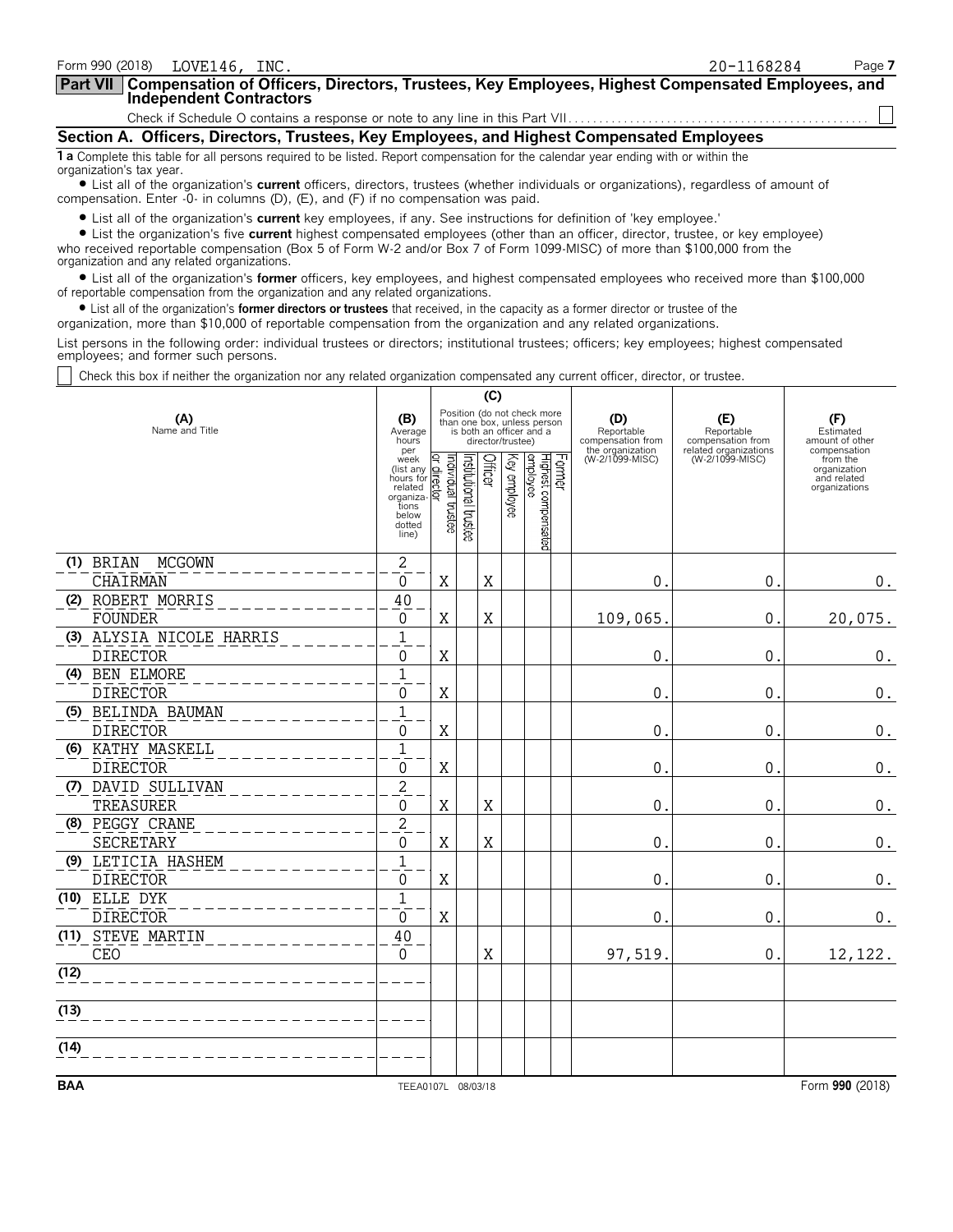# Form 990 (2018) Page **8** LOVE146, INC. 20-1168284

| Part VII Section A. Officers, Directors, Trustees, Key Employees, and Highest Compensated Employees (continued)                                                                                                                                        |                                                                                         |                                                       |                                                                            |              |                                 |        |                                                            |                                                                 |                     |                                                          |       |
|--------------------------------------------------------------------------------------------------------------------------------------------------------------------------------------------------------------------------------------------------------|-----------------------------------------------------------------------------------------|-------------------------------------------------------|----------------------------------------------------------------------------|--------------|---------------------------------|--------|------------------------------------------------------------|-----------------------------------------------------------------|---------------------|----------------------------------------------------------|-------|
|                                                                                                                                                                                                                                                        | (B)                                                                                     |                                                       |                                                                            | (C)          |                                 |        |                                                            |                                                                 |                     |                                                          |       |
| (A)<br>Name and title                                                                                                                                                                                                                                  | Average<br>hours<br>per<br>week                                                         | box, unless person is both an                         | Position<br>(do not check more than one<br>officer and a director/trustee) |              |                                 |        | (D)<br>Reportable<br>compensation from<br>the organization | (E)<br>Reportable<br>compensation from<br>related organizations |                     | (F)<br>Estimated<br>amount of other<br>compensation      |       |
|                                                                                                                                                                                                                                                        | (list any<br>hours<br>for<br>related<br>organiza<br>- tions<br>below<br>dotted<br>line) | nstitutional trustee<br>ndividual trustee<br>director | Officer                                                                    | Key employee | Highest compensated<br>employee | Former | (W-2/1099-MISC)                                            | (W-2/1099-MISC)                                                 |                     | from the<br>organization<br>and related<br>organizations |       |
| (15)                                                                                                                                                                                                                                                   |                                                                                         |                                                       |                                                                            |              |                                 |        |                                                            |                                                                 |                     |                                                          |       |
| (16)                                                                                                                                                                                                                                                   |                                                                                         |                                                       |                                                                            |              |                                 |        |                                                            |                                                                 |                     |                                                          |       |
| (17)                                                                                                                                                                                                                                                   |                                                                                         |                                                       |                                                                            |              |                                 |        |                                                            |                                                                 |                     |                                                          |       |
| (18)                                                                                                                                                                                                                                                   |                                                                                         |                                                       |                                                                            |              |                                 |        |                                                            |                                                                 |                     |                                                          |       |
| (19)                                                                                                                                                                                                                                                   |                                                                                         |                                                       |                                                                            |              |                                 |        |                                                            |                                                                 |                     |                                                          |       |
| (20)                                                                                                                                                                                                                                                   |                                                                                         |                                                       |                                                                            |              |                                 |        |                                                            |                                                                 |                     |                                                          |       |
| (21)                                                                                                                                                                                                                                                   |                                                                                         |                                                       |                                                                            |              |                                 |        |                                                            |                                                                 |                     |                                                          |       |
| (22)                                                                                                                                                                                                                                                   |                                                                                         |                                                       |                                                                            |              |                                 |        |                                                            |                                                                 |                     |                                                          |       |
| (23)                                                                                                                                                                                                                                                   |                                                                                         |                                                       |                                                                            |              |                                 |        |                                                            |                                                                 |                     |                                                          |       |
| (24)                                                                                                                                                                                                                                                   |                                                                                         |                                                       |                                                                            |              |                                 |        |                                                            |                                                                 |                     |                                                          |       |
| (25)                                                                                                                                                                                                                                                   |                                                                                         |                                                       |                                                                            |              |                                 |        |                                                            |                                                                 |                     |                                                          |       |
| 1 b Sub-total                                                                                                                                                                                                                                          |                                                                                         |                                                       |                                                                            |              |                                 |        | 206,584.                                                   | $0$ .                                                           |                     | 32, 197.                                                 |       |
|                                                                                                                                                                                                                                                        |                                                                                         |                                                       |                                                                            |              |                                 |        | 0.                                                         | $0$ .                                                           |                     |                                                          | $0$ . |
|                                                                                                                                                                                                                                                        |                                                                                         |                                                       |                                                                            |              |                                 |        | 206,584.                                                   | 0.                                                              |                     | 32, 197.                                                 |       |
| 2 Total number of individuals (including but not limited to those listed above) who received more than \$100,000 of reportable compensation<br>from the organization $\blacktriangleright$<br>1                                                        |                                                                                         |                                                       |                                                                            |              |                                 |        |                                                            |                                                                 |                     |                                                          |       |
|                                                                                                                                                                                                                                                        |                                                                                         |                                                       |                                                                            |              |                                 |        |                                                            |                                                                 |                     | <b>Yes</b>                                               | No    |
| Did the organization list any former officer, director, or trustee, key employee, or highest compensated employee                                                                                                                                      |                                                                                         |                                                       |                                                                            |              |                                 |        |                                                            |                                                                 | 3                   |                                                          | X     |
| For any individual listed on line 1a, is the sum of reportable compensation and other compensation from<br>4<br>the organization and related organizations greater than \$150,000? If 'Yes,' complete Schedule J for                                   |                                                                                         |                                                       |                                                                            |              |                                 |        |                                                            |                                                                 | 4                   |                                                          | X     |
| Did any person listed on line 1a receive or accrue compensation from any unrelated organization or individual<br>5                                                                                                                                     |                                                                                         |                                                       |                                                                            |              |                                 |        |                                                            |                                                                 | 5                   |                                                          | Χ     |
| <b>Section B. Independent Contractors</b>                                                                                                                                                                                                              |                                                                                         |                                                       |                                                                            |              |                                 |        |                                                            |                                                                 |                     |                                                          |       |
| Complete this table for your five highest compensated independent contractors that received more than \$100,000 of<br>compensation from the organization. Report compensation for the calendar year ending with or within the organization's tax year. |                                                                                         |                                                       |                                                                            |              |                                 |        |                                                            |                                                                 |                     |                                                          |       |
| (A)<br>Name and business address                                                                                                                                                                                                                       |                                                                                         |                                                       |                                                                            |              |                                 |        | (B)<br>Description of services                             |                                                                 | (C)<br>Compensation |                                                          |       |
|                                                                                                                                                                                                                                                        |                                                                                         |                                                       |                                                                            |              |                                 |        |                                                            |                                                                 |                     |                                                          |       |
|                                                                                                                                                                                                                                                        |                                                                                         |                                                       |                                                                            |              |                                 |        |                                                            |                                                                 |                     |                                                          |       |
|                                                                                                                                                                                                                                                        |                                                                                         |                                                       |                                                                            |              |                                 |        |                                                            |                                                                 |                     |                                                          |       |
|                                                                                                                                                                                                                                                        |                                                                                         |                                                       |                                                                            |              |                                 |        |                                                            |                                                                 |                     |                                                          |       |
| 2 Total number of independent contractors (including but not limited to those listed above) who received more than<br>\$100,000 of compensation from the organization $\blacktriangleright$ 0                                                          |                                                                                         |                                                       |                                                                            |              |                                 |        |                                                            |                                                                 |                     |                                                          |       |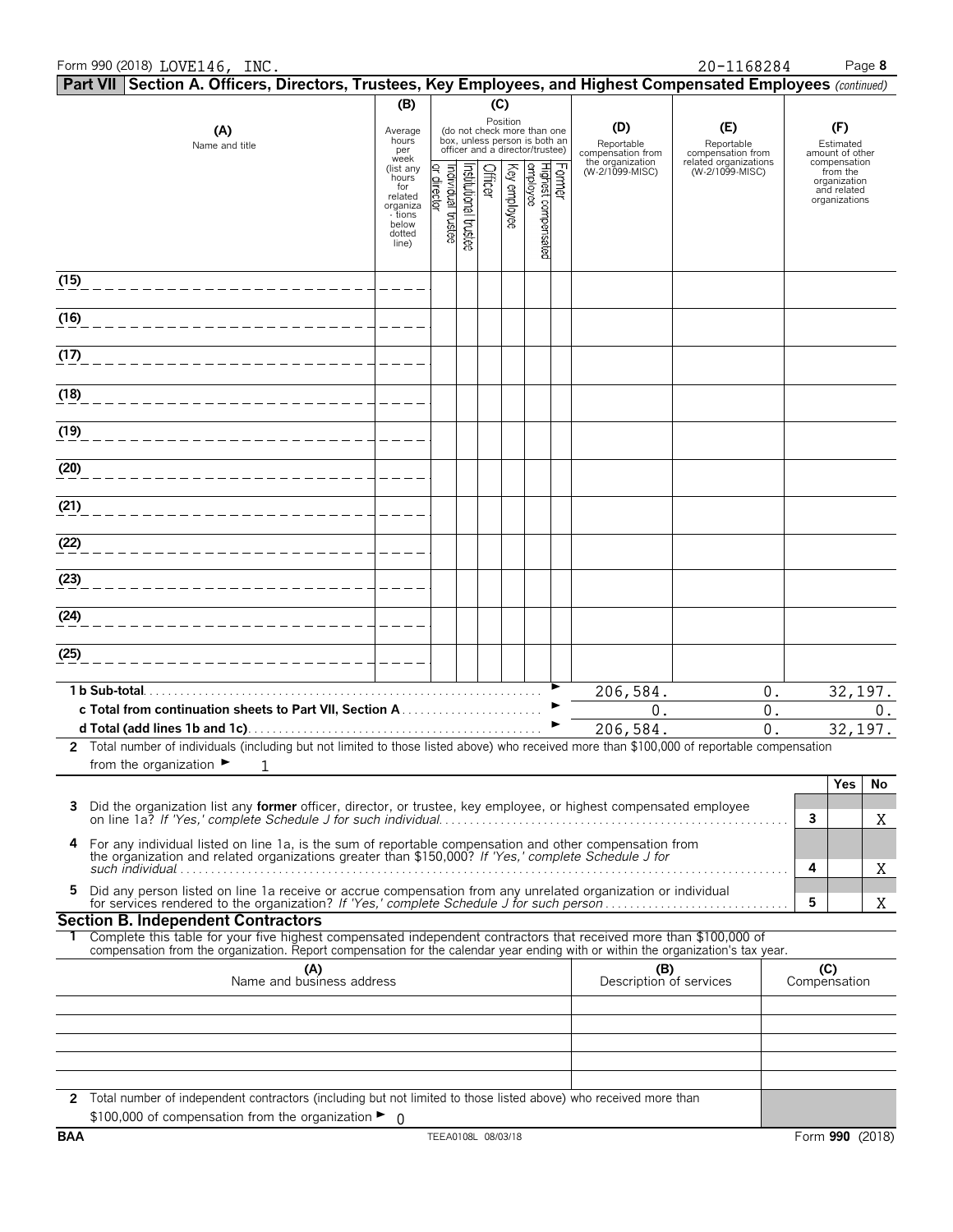|                                                           |        | <b>OMUNISTIE OF INGRUI</b>                                                                                                                                                                                                                                                                                                                                                                                             |                      |                                                    |                                         |                                                                  |
|-----------------------------------------------------------|--------|------------------------------------------------------------------------------------------------------------------------------------------------------------------------------------------------------------------------------------------------------------------------------------------------------------------------------------------------------------------------------------------------------------------------|----------------------|----------------------------------------------------|-----------------------------------------|------------------------------------------------------------------|
|                                                           |        |                                                                                                                                                                                                                                                                                                                                                                                                                        | (A)<br>Total revenue | (B)<br>Related or<br>exempt<br>function<br>revenue | (C)<br>Unrelated<br>business<br>revenue | (D)<br>Revenue<br>excluded from tax<br>under sections<br>512-514 |
| Contributions, Gifts, Grants<br>and Other Similar Amounts |        | 1a Federated campaigns<br>1a<br>1 <sub>b</sub><br><b>b</b> Membership dues<br>c Fundraising events<br>1 <sub>c</sub><br>43,275.<br>d Related organizations<br>1 <sub>d</sub><br>e Government grants (contributions)<br>1 e<br>1,104,972.<br>f All other contributions, gifts, grants, and<br>similar amounts not included above<br>1 f<br>2,725,939.<br>g Noncash contributions included in lines 1a-1f: \$<br>33,061. |                      |                                                    |                                         |                                                                  |
|                                                           |        | ▶                                                                                                                                                                                                                                                                                                                                                                                                                      | 3,874,186.           |                                                    |                                         |                                                                  |
| Program Service Revenue                                   | b<br>С | <b>Business Code</b><br>2a PROGRAM SERVICES<br>900099                                                                                                                                                                                                                                                                                                                                                                  | 133, 775.            | 133, 775.                                          |                                         |                                                                  |
|                                                           |        |                                                                                                                                                                                                                                                                                                                                                                                                                        |                      |                                                    |                                         |                                                                  |
|                                                           |        | f All other program service revenue                                                                                                                                                                                                                                                                                                                                                                                    |                      |                                                    |                                         |                                                                  |
|                                                           |        |                                                                                                                                                                                                                                                                                                                                                                                                                        | 133, 775.            |                                                    |                                         |                                                                  |
|                                                           | 3      | Investment income (including dividends, interest and                                                                                                                                                                                                                                                                                                                                                                   |                      |                                                    |                                         |                                                                  |
|                                                           |        |                                                                                                                                                                                                                                                                                                                                                                                                                        | 4,510.               | 4,510.                                             |                                         |                                                                  |
|                                                           | 4      | Income from investment of tax-exempt bond proceeds▶                                                                                                                                                                                                                                                                                                                                                                    |                      |                                                    |                                         |                                                                  |
|                                                           | 5      | (i) Real<br>(ii) Personal                                                                                                                                                                                                                                                                                                                                                                                              |                      |                                                    |                                         |                                                                  |
|                                                           |        | <b>6a</b> Gross rents                                                                                                                                                                                                                                                                                                                                                                                                  |                      |                                                    |                                         |                                                                  |
|                                                           |        | <b>b</b> Less: rental expenses                                                                                                                                                                                                                                                                                                                                                                                         |                      |                                                    |                                         |                                                                  |
|                                                           |        | <b>c</b> Rental income or (loss) $\ldots$                                                                                                                                                                                                                                                                                                                                                                              |                      |                                                    |                                         |                                                                  |
|                                                           |        |                                                                                                                                                                                                                                                                                                                                                                                                                        |                      |                                                    |                                         |                                                                  |
|                                                           |        | (i) Securities<br>(ii) Other<br>7 a Gross amount from sales of<br>assets other than inventory                                                                                                                                                                                                                                                                                                                          |                      |                                                    |                                         |                                                                  |
|                                                           |        | <b>b</b> Less: cost or other basis<br>and sales expenses                                                                                                                                                                                                                                                                                                                                                               |                      |                                                    |                                         |                                                                  |
|                                                           |        | c Gain or $(loss)$                                                                                                                                                                                                                                                                                                                                                                                                     |                      |                                                    |                                         |                                                                  |
|                                                           |        |                                                                                                                                                                                                                                                                                                                                                                                                                        |                      |                                                    |                                         |                                                                  |
| <b>Other Revenue</b>                                      |        | 8a Gross income from fundraising events<br>(not including $\sharp$<br>43,275.<br>of contributions reported on line 1c).                                                                                                                                                                                                                                                                                                |                      |                                                    |                                         |                                                                  |
|                                                           |        | See Part IV, line 18. a<br>2,008.<br><b>b</b> Less: direct expenses                                                                                                                                                                                                                                                                                                                                                    |                      |                                                    |                                         |                                                                  |
|                                                           |        | b<br>17,210.<br>c Net income or (loss) from fundraising events                                                                                                                                                                                                                                                                                                                                                         |                      |                                                    |                                         |                                                                  |
|                                                           |        | 9a Gross income from gaming activities.                                                                                                                                                                                                                                                                                                                                                                                | $-15,202.$           |                                                    |                                         |                                                                  |
|                                                           |        |                                                                                                                                                                                                                                                                                                                                                                                                                        |                      |                                                    |                                         |                                                                  |
|                                                           |        | <b>b</b> Less: direct expenses<br>b                                                                                                                                                                                                                                                                                                                                                                                    |                      |                                                    |                                         |                                                                  |
|                                                           |        | <b>c</b> Net income or (loss) from gaming activities                                                                                                                                                                                                                                                                                                                                                                   |                      |                                                    |                                         |                                                                  |
|                                                           |        | 10a Gross sales of inventory, less returns<br>56, 523.<br><b>b</b> Less: cost of goods sold<br>b<br>222,898.                                                                                                                                                                                                                                                                                                           |                      |                                                    |                                         |                                                                  |
|                                                           |        | c Net income or (loss) from sales of inventory                                                                                                                                                                                                                                                                                                                                                                         | $-166, 375.$         | $-166, 375.$                                       |                                         |                                                                  |
|                                                           |        | Miscellaneous Revenue<br><b>Business Code</b>                                                                                                                                                                                                                                                                                                                                                                          |                      |                                                    |                                         |                                                                  |
|                                                           | b      | 11ª MIS <u>CELLANEOUS INCOME</u><br>900099                                                                                                                                                                                                                                                                                                                                                                             | 24,320.              | 24,320                                             |                                         |                                                                  |
|                                                           |        |                                                                                                                                                                                                                                                                                                                                                                                                                        |                      |                                                    |                                         |                                                                  |
|                                                           |        | <b>d</b> All other revenue $\ldots$ , $\ldots$ , $\ldots$                                                                                                                                                                                                                                                                                                                                                              |                      |                                                    |                                         |                                                                  |
|                                                           |        |                                                                                                                                                                                                                                                                                                                                                                                                                        | 24,320.              |                                                    |                                         |                                                                  |
|                                                           |        | 12 Total revenue. See instructions                                                                                                                                                                                                                                                                                                                                                                                     | 3,855,214.           | $-3,770$                                           | $\mathbf{0}$                            | 0.                                                               |
| <b>BAA</b>                                                |        |                                                                                                                                                                                                                                                                                                                                                                                                                        | TEEA0109L 08/03/18   |                                                    |                                         | Form 990 (2018)                                                  |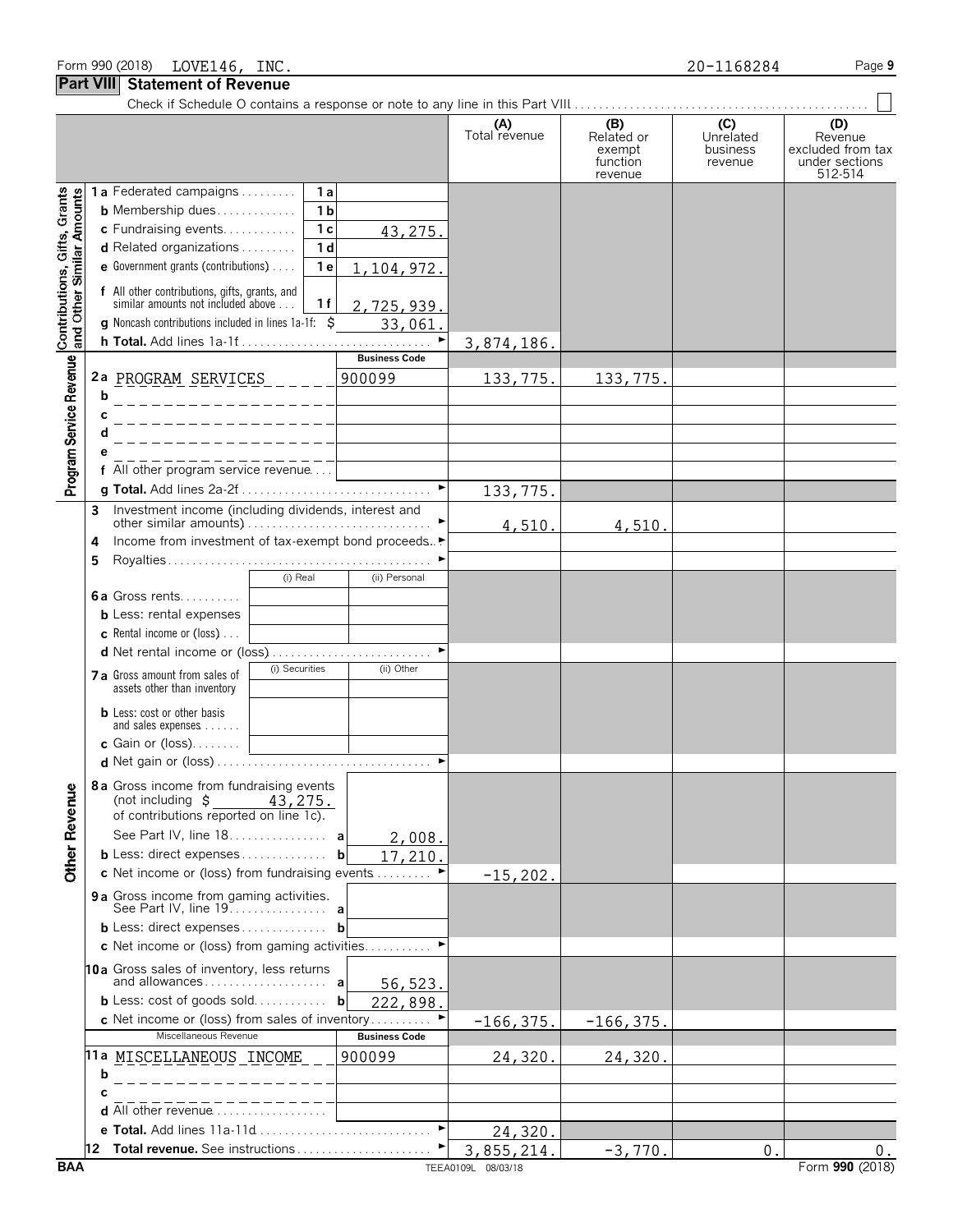|                | Section 501(c)(3) and 501(c)(4) organizations must complete all columns. All other organizations must complete column (A).                                                                                                                                                    |                       |                                    |                                           |                                |
|----------------|-------------------------------------------------------------------------------------------------------------------------------------------------------------------------------------------------------------------------------------------------------------------------------|-----------------------|------------------------------------|-------------------------------------------|--------------------------------|
|                |                                                                                                                                                                                                                                                                               |                       |                                    |                                           |                                |
|                | Do not include amounts reported on lines<br>6b, 7b, 8b, 9b, and 10b of Part VIII.                                                                                                                                                                                             | (A)<br>Total expenses | (B)<br>Program service<br>expenses | (C)<br>Management and<br>general expenses | (D)<br>Fundraising<br>expenses |
| 1.             | Grants and other assistance to domestic<br>organizations and domestic governments.                                                                                                                                                                                            | 1,330.                | 1,330.                             |                                           |                                |
| $\mathcal{P}$  | Grants and other assistance to domestic<br>individuals. See Part IV, line 22                                                                                                                                                                                                  |                       |                                    |                                           |                                |
|                | 3 Grants and other assistance to foreign<br>organizations, foreign governments, and for-<br>eign individuals. See Part IV, lines 15 and 16                                                                                                                                    | 291,330.              | 291,330.                           |                                           |                                |
| 5              | 4 Benefits paid to or for members<br>Compensation of current officers, directors,<br>trustees, and key employees $\ldots \ldots \ldots \ldots$                                                                                                                                | 227,851.              | 142,338.                           | 51,538.                                   | 33,975.                        |
| 6              | Compensation not included above, to<br>disqualified persons (as defined under<br>section 4958(f)(1)) and persons described                                                                                                                                                    | 0.                    | 0.                                 | $0$ .                                     | 0.                             |
| $\overline{ }$ | Other salaries and wages                                                                                                                                                                                                                                                      | 1,971,246.            | 1,356,368.                         | 412,502.                                  | 202, 376.                      |
| 8              | Pension plan accruals and contributions<br>(include section $401(k)$ and $403(b)$                                                                                                                                                                                             |                       |                                    |                                           |                                |
| 9              | Other employee benefits                                                                                                                                                                                                                                                       | 218,534.              | 157,617.                           | 45,660.                                   | 15, 257.                       |
| 10             |                                                                                                                                                                                                                                                                               | 180, 317.             | 118,495.                           | 42,522.                                   | 19,300.                        |
|                | 11 Fees for services (non-employees):                                                                                                                                                                                                                                         |                       |                                    |                                           |                                |
|                |                                                                                                                                                                                                                                                                               |                       |                                    |                                           |                                |
|                |                                                                                                                                                                                                                                                                               | 7,762.                |                                    | 7,762.                                    |                                |
|                |                                                                                                                                                                                                                                                                               | 25,485.               | 6,000.                             | 19,485.                                   |                                |
|                |                                                                                                                                                                                                                                                                               |                       |                                    |                                           |                                |
|                | e Professional fundraising services. See Part IV, line 17                                                                                                                                                                                                                     |                       |                                    |                                           |                                |
|                | f Investment management fees                                                                                                                                                                                                                                                  |                       |                                    |                                           |                                |
|                | g Other. (If line 11g amount exceeds 10% of line 25, column<br>(A) amount, list line 11g expenses on Schedule $0.$ )                                                                                                                                                          | 6,095.                | 645.                               | 5,335.                                    | 115.                           |
|                | 12 Advertising and promotion                                                                                                                                                                                                                                                  | 677.                  | 434.                               | 12.                                       | 231.                           |
| 13             |                                                                                                                                                                                                                                                                               | 174, 312.             | 60,181.                            | 33, 172.                                  | 80,959.                        |
| 14             | Information technology                                                                                                                                                                                                                                                        | 49,880.               | 14,062.                            | 29,432.                                   | 6,386.                         |
| 15             |                                                                                                                                                                                                                                                                               |                       |                                    |                                           |                                |
| 16             | Occupancy                                                                                                                                                                                                                                                                     | 156,872.              | 92,054.                            | 44,528.                                   | 20, 290.                       |
| 17             |                                                                                                                                                                                                                                                                               | 237,239.              | 154, 111                           | 32,130.                                   | 50,998.                        |
|                | 18 Payments of travel or entertainment<br>expenses for any federal, state, or local<br>public officials                                                                                                                                                                       |                       |                                    |                                           |                                |
| 19<br>20       | Conferences, conventions, and meetings                                                                                                                                                                                                                                        | $\overline{72,949}$ . | 54, 411.                           | 11,518.                                   | 7,020.                         |
| 21             | Payments to affiliates                                                                                                                                                                                                                                                        |                       |                                    |                                           |                                |
| 22             | Depreciation, depletion, and amortization                                                                                                                                                                                                                                     | 31,701.               | 18,699.                            | 12,523.                                   | 479.                           |
| 23<br>24       | $Insurance \ldots \ldots \ldots \ldots \ldots \ldots \ldots$<br>Other expenses. Itemize expenses not<br>covered above (List miscellaneous expenses<br>in line 24e. If line 24e amount exceeds 10%<br>of line 25, column (A) amount, list line 24e<br>expenses on Schedule O.) | 76,884.               | 66,926.                            | 1,601.                                    | 8,357.                         |
|                | a CONTRACT_LABOR<br>$\frac{1}{2}$                                                                                                                                                                                                                                             | 259,869               | 139,949                            | 44,898.                                   | 75,022.                        |
|                | <b>b</b> PROGRAM SUPPLIES<br>_ _ _ _ _ _ _ _                                                                                                                                                                                                                                  | 75,758.               | 75, 758.                           |                                           |                                |
| с              | __________                                                                                                                                                                                                                                                                    |                       |                                    |                                           |                                |
| d              | ___________                                                                                                                                                                                                                                                                   |                       |                                    |                                           |                                |
|                |                                                                                                                                                                                                                                                                               |                       |                                    |                                           |                                |
| 25             | Total functional expenses. Add lines 1 through 24e                                                                                                                                                                                                                            | 4,066,091.            | 2,750,708.                         | 794,618.                                  | 520,765.                       |
| 26             | <b>Joint costs.</b> Complete this line only if<br>the organization reported in column (B)<br>joint costs from a combined educational<br>campaign and fundraising solicitation.<br>Check here $\blacktriangleright$<br>$\Box$ if following<br>SOP 98-2 (ASC 958-720)           |                       |                                    |                                           |                                |

**Part IX Statement of Functional Expenses**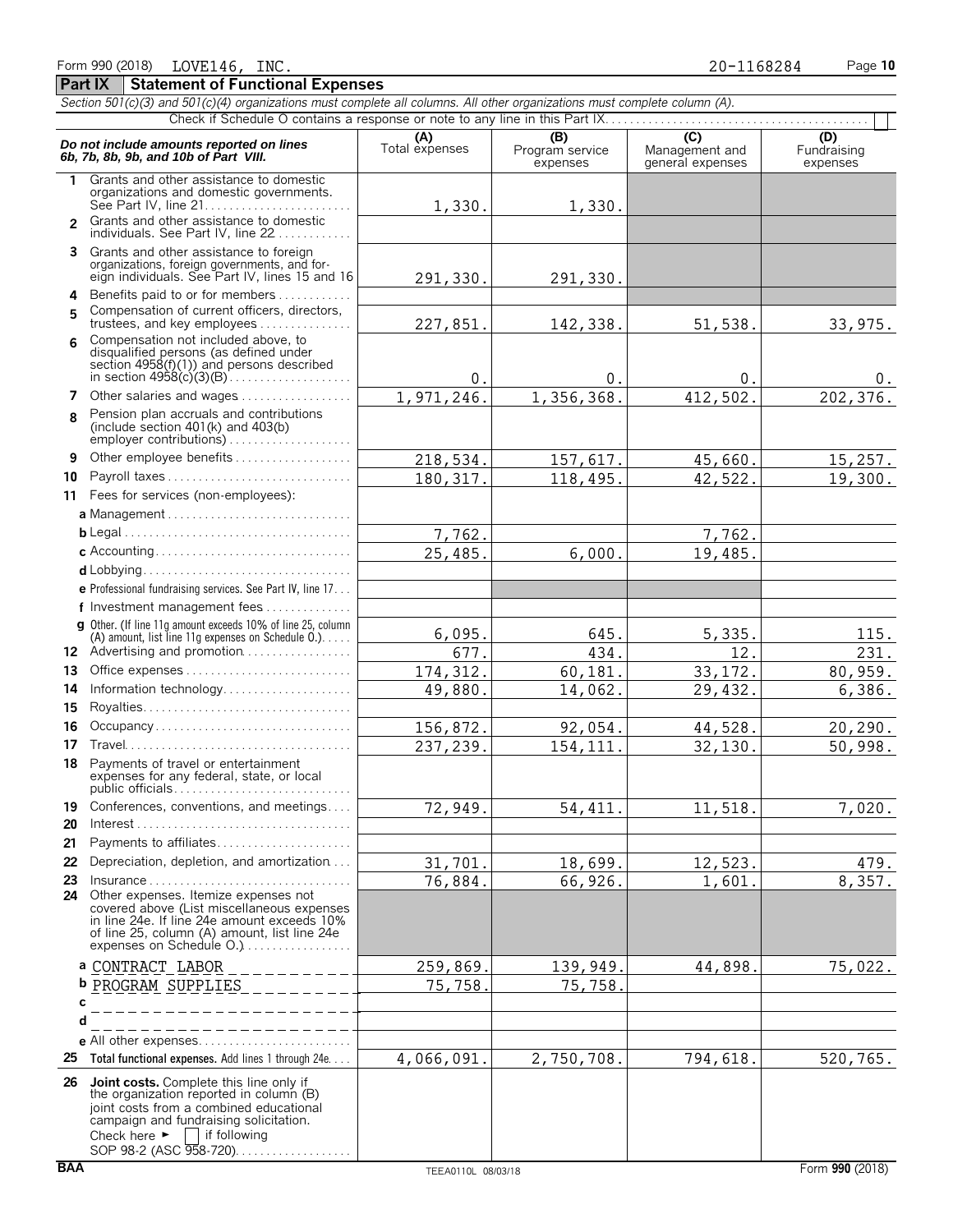# Form 990 (2018) Page **11** LOVE146, INC. 20-1168284 **Part X Balance Sheet**

|  |  |  |  | 20-1168284 |  |  |
|--|--|--|--|------------|--|--|
|--|--|--|--|------------|--|--|

|                             |    |                                                                                                                                                                                                                                                                                                                      | (A)<br>Beginning of year |                         | $(B)$ End of year |
|-----------------------------|----|----------------------------------------------------------------------------------------------------------------------------------------------------------------------------------------------------------------------------------------------------------------------------------------------------------------------|--------------------------|-------------------------|-------------------|
|                             | 1  |                                                                                                                                                                                                                                                                                                                      | 1, 118, 269.             | 1                       | 1,001,476.        |
|                             | 2  |                                                                                                                                                                                                                                                                                                                      |                          | $\overline{2}$          |                   |
|                             | 3  |                                                                                                                                                                                                                                                                                                                      |                          | $\overline{\mathbf{3}}$ |                   |
|                             | Δ  |                                                                                                                                                                                                                                                                                                                      | 184,735.                 | 4                       | 72,903.           |
|                             | 5  | Loans and other receivables from current and former officers, directors,<br>trustees, key employees, and highest compensated employees. Complete                                                                                                                                                                     |                          | 5                       |                   |
|                             | 6  | Loans and other receivables from other disqualified persons (as defined under<br>section 4958(f)(1)), persons described in section 4958(c)(3)(B), and contributing<br>employers and sponsoring organizations of section 501(c)(9) voluntary employees'<br>beneficiary organizations (see instructions). Complete Par |                          | 6                       |                   |
|                             | 7  |                                                                                                                                                                                                                                                                                                                      |                          | $\overline{ }$          |                   |
| Assets                      | 8  |                                                                                                                                                                                                                                                                                                                      |                          | 8                       |                   |
|                             | 9  |                                                                                                                                                                                                                                                                                                                      | 48,976.                  | 9                       | 93,360.           |
|                             |    | <b>10a</b> Land, buildings, and equipment: cost or other basis.<br>Complete Part VI of Schedule D<br>10a<br>199,579.                                                                                                                                                                                                 |                          |                         |                   |
|                             |    | 10 <sub>b</sub><br>167,084.                                                                                                                                                                                                                                                                                          | 157,714.                 | 10c                     | 32,495.           |
|                             | 11 |                                                                                                                                                                                                                                                                                                                      |                          | 11                      |                   |
|                             | 12 |                                                                                                                                                                                                                                                                                                                      |                          | 12                      |                   |
|                             | 13 | Investments - program-related. See Part IV, line 11                                                                                                                                                                                                                                                                  |                          | 13                      |                   |
|                             | 14 |                                                                                                                                                                                                                                                                                                                      |                          | 14                      |                   |
|                             | 15 |                                                                                                                                                                                                                                                                                                                      | 5,500                    | 15                      | 5,500.            |
|                             | 16 |                                                                                                                                                                                                                                                                                                                      | 1,515,194                | 16                      | 1,205,734.        |
|                             | 17 |                                                                                                                                                                                                                                                                                                                      | 80,759.                  | 17                      | 98,078.           |
|                             | 18 |                                                                                                                                                                                                                                                                                                                      |                          | 18                      |                   |
|                             | 19 |                                                                                                                                                                                                                                                                                                                      | 49,272.                  | 19                      | 10,454.           |
|                             | 20 |                                                                                                                                                                                                                                                                                                                      |                          | 20                      |                   |
|                             | 21 | Escrow or custodial account liability. Complete Part IV of Schedule D.                                                                                                                                                                                                                                               |                          | 21                      |                   |
| Liabilities                 | 22 | Loans and other payables to current and former officers, directors, trustees,<br>key employees, highest compensated employees, and disqualified persons.                                                                                                                                                             |                          | 22                      |                   |
|                             | 23 | Secured mortgages and notes payable to unrelated third parties                                                                                                                                                                                                                                                       |                          | 23                      |                   |
|                             | 24 | Unsecured notes and loans payable to unrelated third parties                                                                                                                                                                                                                                                         |                          | 24                      |                   |
|                             | 25 | Other liabilities (including federal income tax, payables to related third parties, and other liabilities not included on lines 17-24). Complete Part X of Schedule D.                                                                                                                                               | 155,361.                 | 25                      |                   |
|                             | 26 |                                                                                                                                                                                                                                                                                                                      | 285,392.                 | 26                      | 108,532.          |
|                             |    | Organizations that follow SFAS 117 (ASC 958), check here $\blacktriangleright$ $\boxed{X}$ and complete<br>lines 27 through 29, and lines 33 and 34.                                                                                                                                                                 |                          |                         |                   |
|                             | 27 |                                                                                                                                                                                                                                                                                                                      | 1,212,302.               | 27                      | 1,035,098.        |
|                             | 28 |                                                                                                                                                                                                                                                                                                                      | 17,500.                  | 28                      | 62, 104.          |
|                             | 29 |                                                                                                                                                                                                                                                                                                                      |                          | 29                      |                   |
| Net Assets or Fund Balances |    | Organizations that do not follow SFAS 117 (ASC 958), check here ►<br>and complete lines 30 through 34.                                                                                                                                                                                                               |                          |                         |                   |
|                             | 30 |                                                                                                                                                                                                                                                                                                                      |                          | 30                      |                   |
|                             | 31 | Paid-in or capital surplus, or land, building, or equipment fund                                                                                                                                                                                                                                                     |                          | 31                      |                   |
|                             | 32 | Retained earnings, endowment, accumulated income, or other funds                                                                                                                                                                                                                                                     |                          | 32                      |                   |
|                             | 33 |                                                                                                                                                                                                                                                                                                                      | 1,229,802.               | 33                      | 1,097,202.        |
|                             | 34 | Total liabilities and net assets/fund balances                                                                                                                                                                                                                                                                       | 1,515,194                | 34                      | 1,205,734.        |
| <b>BAA</b>                  |    | TEEA0111L 08/03/18                                                                                                                                                                                                                                                                                                   |                          |                         | Form 990 (2018)   |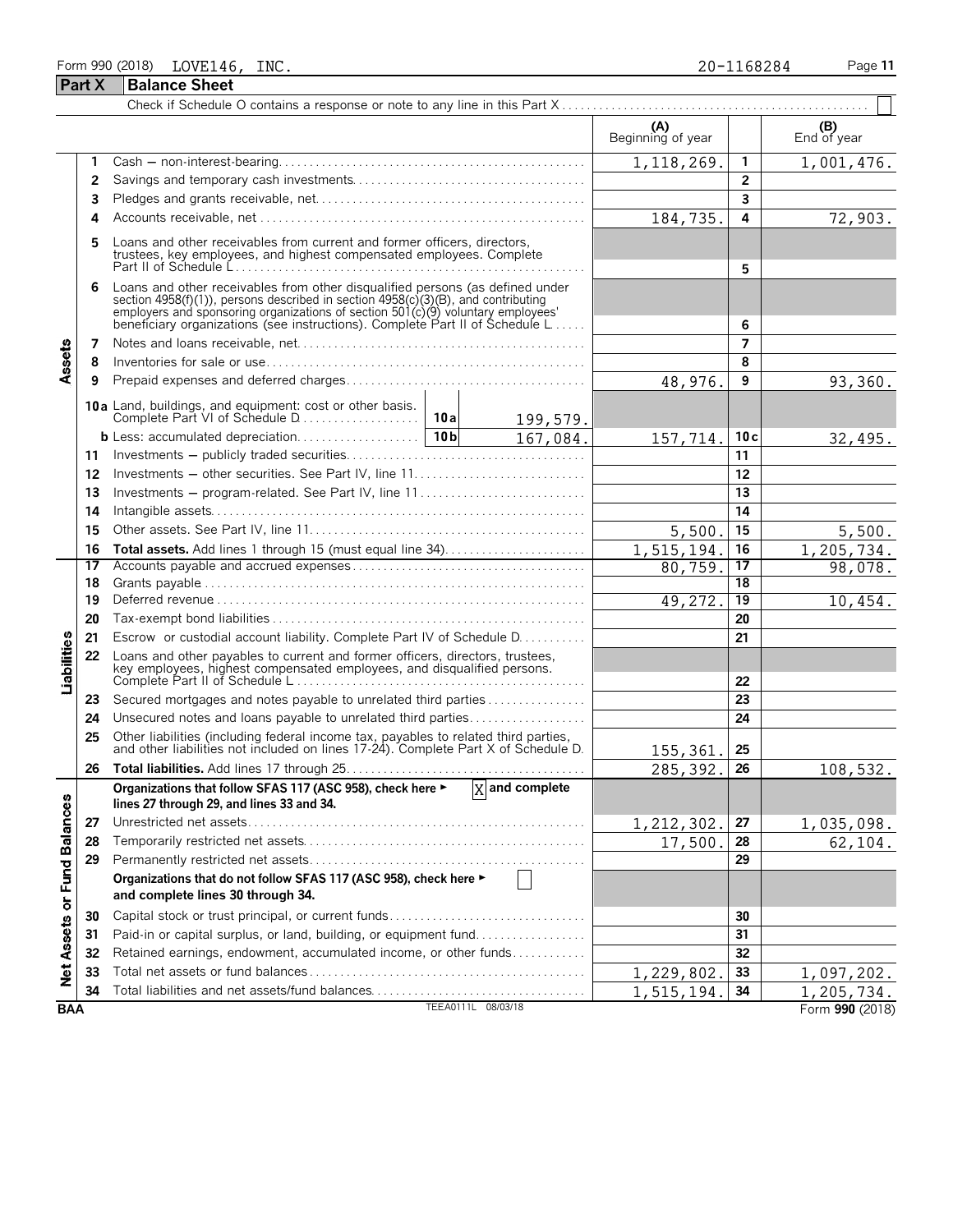|            |   |                | Form 990 (2018) LOVE146, INC.                         |                                                                    |                                                                                                                                                                                                                               | 20-1168284     |                |            | Page 12         |
|------------|---|----------------|-------------------------------------------------------|--------------------------------------------------------------------|-------------------------------------------------------------------------------------------------------------------------------------------------------------------------------------------------------------------------------|----------------|----------------|------------|-----------------|
| Part XI    |   |                |                                                       | <b>Reconciliation of Net Assets</b>                                |                                                                                                                                                                                                                               |                |                |            |                 |
|            |   |                |                                                       |                                                                    |                                                                                                                                                                                                                               |                |                |            |                 |
| 1          |   |                |                                                       |                                                                    |                                                                                                                                                                                                                               | $\mathbf{1}$   |                |            | 3,855,214.      |
| 2          |   |                |                                                       |                                                                    |                                                                                                                                                                                                                               | $\mathbf{2}$   |                |            | 4,066,091.      |
| 3          |   |                |                                                       |                                                                    |                                                                                                                                                                                                                               | $\mathbf{3}$   |                |            | $-210,877.$     |
| 4          |   |                |                                                       |                                                                    | Net assets or fund balances at beginning of year (must equal Part X, line 33, column (A))                                                                                                                                     | 4              |                |            | 1,229,802.      |
| 5          |   |                |                                                       |                                                                    |                                                                                                                                                                                                                               | 5              |                |            |                 |
| 6          |   |                |                                                       |                                                                    |                                                                                                                                                                                                                               | 6              |                |            |                 |
| 7          |   |                |                                                       |                                                                    |                                                                                                                                                                                                                               | $\overline{7}$ |                |            |                 |
| 8          |   |                |                                                       |                                                                    |                                                                                                                                                                                                                               | 8              |                |            | 78, 277.        |
| 9          |   |                |                                                       |                                                                    |                                                                                                                                                                                                                               | 9              |                |            | $0$ .           |
| 10         |   |                |                                                       |                                                                    | Net assets or fund balances at end of year. Combine lines 3 through 9 (must equal Part X, line 33,                                                                                                                            |                |                |            |                 |
|            |   |                |                                                       |                                                                    |                                                                                                                                                                                                                               | 10             |                |            | 1,097,202.      |
|            |   |                |                                                       | <b>Part XII Financial Statements and Reporting</b>                 |                                                                                                                                                                                                                               |                |                |            |                 |
|            |   |                |                                                       |                                                                    |                                                                                                                                                                                                                               |                |                |            |                 |
|            |   |                |                                                       |                                                                    |                                                                                                                                                                                                                               |                |                | <b>Yes</b> | No              |
|            |   |                |                                                       | Accounting method used to prepare the Form 990:<br>Cash            | X Accrual<br>Other                                                                                                                                                                                                            |                |                |            |                 |
|            |   | in Schedule O. |                                                       |                                                                    | If the organization changed its method of accounting from a prior year or checked 'Other,' explain                                                                                                                            |                |                |            |                 |
|            |   |                |                                                       |                                                                    | 2a Were the organization's financial statements compiled or reviewed by an independent accountant?                                                                                                                            |                | 2a             |            | X               |
|            |   |                | Separate basis                                        | separate basis, consolidated basis, or both:<br>Consolidated basis | If 'Yes,' check a box below to indicate whether the financial statements for the year were compiled or reviewed on a<br>Both consolidated and separate basis                                                                  |                |                |            |                 |
|            |   |                |                                                       |                                                                    | <b>b</b> Were the organization's financial statements audited by an independent accountant?                                                                                                                                   |                | 2 <sub>b</sub> | X          |                 |
|            | X |                | basis, consolidated basis, or both:<br>Separate basis | Consolidated basis                                                 | If 'Yes,' check a box below to indicate whether the financial statements for the year were audited on a separate<br>Both consolidated and separate basis                                                                      |                |                |            |                 |
|            |   |                |                                                       |                                                                    | c If 'Yes' to line 2a or 2b, does the organization have a committee that assumes responsibility for oversight of the audit,<br>review, or compilation of its financial statements and selection of an independent accountant? |                | 2c             | X          |                 |
|            |   | in Schedule O. |                                                       |                                                                    | If the organization changed either its oversight process or selection process during the tax year, explain                                                                                                                    |                |                |            |                 |
|            |   |                |                                                       |                                                                    | 3a As a result of a federal award, was the organization required to undergo an audit or audits as set forth in the Single                                                                                                     |                | Зa             |            | X               |
|            |   |                |                                                       |                                                                    | b If 'Yes,' did the organization undergo the required audit or audits? If the organization did not undergo the required audit<br>or audits, explain why in Schedule O and describe any steps taken to undergo such audits     |                | 3 <sub>b</sub> |            |                 |
| <b>BAA</b> |   |                |                                                       |                                                                    | TEEA0112L 08/03/18                                                                                                                                                                                                            |                |                |            | Form 990 (2018) |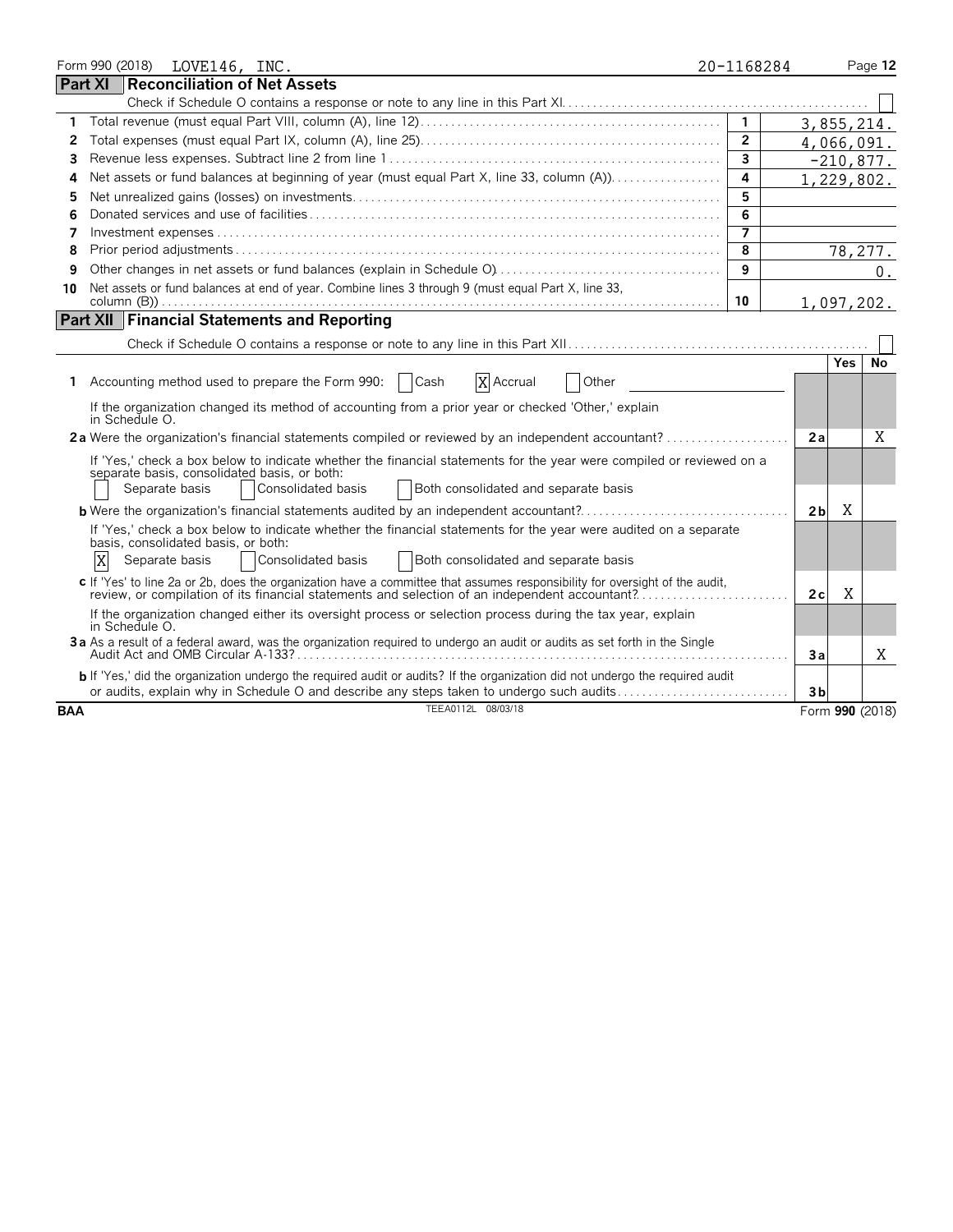# **CHEDULE A** Public Charity Status and Public Support<br>
(Form 990 or 990-EZ) Complete if the organization is a section 501(c)(3) organization or a section

**COMPOUTE A**<br>
(Form 990 or 990-EZ) Complete if the organization is a section 501(c)(3) organization or a section<br>
4947(a)(1) nonexempt charitable trust.

► Attach to Form 990 or Form 990-EZ.<br>gov/Form990 for instructions and the latest information. **Democial conducts** inspection Department of the Treasury  $\rightarrow$  Go to *www.irs.gov/Form990 for instructions and the latest information.* 

| THEITIAL INCRETTUE OCTVICE |  |  |
|----------------------------|--|--|
| Massa af tha association   |  |  |

|        | Name of the organization<br><b>Employer identification number</b>                                                                                                                                                                                                                                                                                                                                                                                                                |                                                                                                                                                                                                                                                                                                                                                       |  |                                                                                     |                                                       |    |                                    |                                                    |  |  |
|--------|----------------------------------------------------------------------------------------------------------------------------------------------------------------------------------------------------------------------------------------------------------------------------------------------------------------------------------------------------------------------------------------------------------------------------------------------------------------------------------|-------------------------------------------------------------------------------------------------------------------------------------------------------------------------------------------------------------------------------------------------------------------------------------------------------------------------------------------------------|--|-------------------------------------------------------------------------------------|-------------------------------------------------------|----|------------------------------------|----------------------------------------------------|--|--|
|        |                                                                                                                                                                                                                                                                                                                                                                                                                                                                                  | LOVE146, INC.                                                                                                                                                                                                                                                                                                                                         |  |                                                                                     |                                                       |    | 20-1168284                         |                                                    |  |  |
| Part I |                                                                                                                                                                                                                                                                                                                                                                                                                                                                                  | Reason for Public Charity Status (All organizations must complete this part.) See instructions.                                                                                                                                                                                                                                                       |  |                                                                                     |                                                       |    |                                    |                                                    |  |  |
|        |                                                                                                                                                                                                                                                                                                                                                                                                                                                                                  | The organization is not a private foundation because it is: (For lines 1 through 12, check only one box.)                                                                                                                                                                                                                                             |  |                                                                                     |                                                       |    |                                    |                                                    |  |  |
| 1      |                                                                                                                                                                                                                                                                                                                                                                                                                                                                                  | A church, convention of churches, or association of churches described in section 170(b)(1)(A)(i).                                                                                                                                                                                                                                                    |  |                                                                                     |                                                       |    |                                    |                                                    |  |  |
| 2      |                                                                                                                                                                                                                                                                                                                                                                                                                                                                                  | A school described in section 170(b)(1)(A)(ii). (Attach Schedule E (Form 990 or 990-EZ).)                                                                                                                                                                                                                                                             |  |                                                                                     |                                                       |    |                                    |                                                    |  |  |
| 3      |                                                                                                                                                                                                                                                                                                                                                                                                                                                                                  | A hospital or a cooperative hospital service organization described in section 170(b)(1)(A)(iii).                                                                                                                                                                                                                                                     |  |                                                                                     |                                                       |    |                                    |                                                    |  |  |
| 4      |                                                                                                                                                                                                                                                                                                                                                                                                                                                                                  | A medical research organization operated in conjunction with a hospital described in section 170(b)(1)(A)(iii). Enter the hospital's                                                                                                                                                                                                                  |  |                                                                                     |                                                       |    |                                    |                                                    |  |  |
|        |                                                                                                                                                                                                                                                                                                                                                                                                                                                                                  | name, city, and state:                                                                                                                                                                                                                                                                                                                                |  |                                                                                     |                                                       |    |                                    |                                                    |  |  |
| 5      |                                                                                                                                                                                                                                                                                                                                                                                                                                                                                  | An organization operated for the benefit of a college or university owned or operated by a governmental unit described in<br>section 170(b)(1)(A)(iv). (Complete Part II.)                                                                                                                                                                            |  |                                                                                     |                                                       |    |                                    |                                                    |  |  |
| 6      |                                                                                                                                                                                                                                                                                                                                                                                                                                                                                  | A federal, state, or local government or governmental unit described in section 170(b)(1)(A)(v).                                                                                                                                                                                                                                                      |  |                                                                                     |                                                       |    |                                    |                                                    |  |  |
| 7      | Χ                                                                                                                                                                                                                                                                                                                                                                                                                                                                                | An organization that normally receives a substantial part of its support from a governmental unit or from the general public described<br>in section 170(b)(1)(A)(vi). (Complete Part II.)                                                                                                                                                            |  |                                                                                     |                                                       |    |                                    |                                                    |  |  |
| 8      | A community trust described in section 170(b)(1)(A)(vi). (Complete Part II.)                                                                                                                                                                                                                                                                                                                                                                                                     |                                                                                                                                                                                                                                                                                                                                                       |  |                                                                                     |                                                       |    |                                    |                                                    |  |  |
| 9      |                                                                                                                                                                                                                                                                                                                                                                                                                                                                                  | An agricultural research organization described in section 170(b)(1)(A)(ix) operated in conjunction with a land-grant college                                                                                                                                                                                                                         |  |                                                                                     |                                                       |    |                                    |                                                    |  |  |
|        | or university or a non-land-grant college of agriculture (see instructions). Enter the name, city, and state of the college or                                                                                                                                                                                                                                                                                                                                                   |                                                                                                                                                                                                                                                                                                                                                       |  |                                                                                     |                                                       |    |                                    |                                                    |  |  |
|        | university:<br>________________________________                                                                                                                                                                                                                                                                                                                                                                                                                                  |                                                                                                                                                                                                                                                                                                                                                       |  |                                                                                     |                                                       |    |                                    |                                                    |  |  |
| 10     | An organization that normally receives: (1) more than 33-1/3% of its support from contributions, membership fees, and gross receipts<br>from activities related to its exempt functions—subject to certain exceptions, and (2) no more than 33-1/3% of its support from gross<br>investment income and unrelated business taxable income (less section 511 tax) from businesses acquired by the organization after<br>June 30, 1975. See section 509(a)(2). (Complete Part III.) |                                                                                                                                                                                                                                                                                                                                                       |  |                                                                                     |                                                       |    |                                    |                                                    |  |  |
| 11     |                                                                                                                                                                                                                                                                                                                                                                                                                                                                                  | An organization organized and operated exclusively to test for public safety. See section 509(a)(4).                                                                                                                                                                                                                                                  |  |                                                                                     |                                                       |    |                                    |                                                    |  |  |
| 12     |                                                                                                                                                                                                                                                                                                                                                                                                                                                                                  | An organization organized and operated exclusively for the benefit of, to perform the functions of, or to carry out the purposes of one                                                                                                                                                                                                               |  |                                                                                     |                                                       |    |                                    |                                                    |  |  |
|        |                                                                                                                                                                                                                                                                                                                                                                                                                                                                                  | or more publicly supported organizations described in section 509(a)(1) or section 509(a)(2). See section 509(a)(3). Check the box in                                                                                                                                                                                                                 |  |                                                                                     |                                                       |    |                                    |                                                    |  |  |
| а      |                                                                                                                                                                                                                                                                                                                                                                                                                                                                                  | lines 12a through 12d that describes the type of supporting organization and complete lines 12e, 12f, and 12g.                                                                                                                                                                                                                                        |  |                                                                                     |                                                       |    |                                    |                                                    |  |  |
|        |                                                                                                                                                                                                                                                                                                                                                                                                                                                                                  | Type I. A supporting organization operated, supervised, or controlled by its supported organization(s), typically by giving the supported organization(s) the power to regularly appoint or elect a majority of the directors<br>complete Part IV, Sections A and B.                                                                                  |  |                                                                                     |                                                       |    |                                    |                                                    |  |  |
| b      |                                                                                                                                                                                                                                                                                                                                                                                                                                                                                  | Type II. A supporting organization supervised or controlled in connection with its supported organization(s), by having control or<br>management of the supporting organization vested in the same persons that control or manage the supported organization(s). You<br>must complete Part IV, Sections A and C.                                      |  |                                                                                     |                                                       |    |                                    |                                                    |  |  |
| C      |                                                                                                                                                                                                                                                                                                                                                                                                                                                                                  | Type III functionally integrated. A supporting organization operated in connection with, and functionally integrated with, its supported organization(s) (see instructions). You must complete Part IV, Sections A, D, and E.                                                                                                                         |  |                                                                                     |                                                       |    |                                    |                                                    |  |  |
|        |                                                                                                                                                                                                                                                                                                                                                                                                                                                                                  |                                                                                                                                                                                                                                                                                                                                                       |  |                                                                                     |                                                       |    |                                    |                                                    |  |  |
| d      |                                                                                                                                                                                                                                                                                                                                                                                                                                                                                  | Type III non-functionally integrated. A supporting organization operated in connection with its supported organization(s) that is not<br>functionally integrated. The organization generally must satisfy a distribution requirement and an attentiveness requirement (see<br>instructions). You must complete Part IV, Sections A and D, and Part V. |  |                                                                                     |                                                       |    |                                    |                                                    |  |  |
| е      |                                                                                                                                                                                                                                                                                                                                                                                                                                                                                  | Check this box if the organization received a written determination from the IRS that it is a Type I, Type II, Type III functionally<br>integrated, or Type III non-functionally integrated supporting organization.                                                                                                                                  |  |                                                                                     |                                                       |    |                                    |                                                    |  |  |
|        |                                                                                                                                                                                                                                                                                                                                                                                                                                                                                  |                                                                                                                                                                                                                                                                                                                                                       |  |                                                                                     |                                                       |    |                                    |                                                    |  |  |
|        |                                                                                                                                                                                                                                                                                                                                                                                                                                                                                  | g Provide the following information about the supported organization(s).                                                                                                                                                                                                                                                                              |  |                                                                                     |                                                       |    | (iv) Is the (v) Amount of monetary |                                                    |  |  |
|        |                                                                                                                                                                                                                                                                                                                                                                                                                                                                                  | (i) Name of supported organization (ii) EIN                                                                                                                                                                                                                                                                                                           |  | (iii) Type of organization<br>(described on lines 1-10<br>above (see instructions)) | organization listed<br>in your governing<br>document? |    | support (see instructions)         | (vi) Amount of other<br>support (see instructions) |  |  |
|        |                                                                                                                                                                                                                                                                                                                                                                                                                                                                                  |                                                                                                                                                                                                                                                                                                                                                       |  |                                                                                     | <b>Yes</b>                                            | No |                                    |                                                    |  |  |
|        |                                                                                                                                                                                                                                                                                                                                                                                                                                                                                  |                                                                                                                                                                                                                                                                                                                                                       |  |                                                                                     |                                                       |    |                                    |                                                    |  |  |
| (A)    |                                                                                                                                                                                                                                                                                                                                                                                                                                                                                  |                                                                                                                                                                                                                                                                                                                                                       |  |                                                                                     |                                                       |    |                                    |                                                    |  |  |
|        |                                                                                                                                                                                                                                                                                                                                                                                                                                                                                  |                                                                                                                                                                                                                                                                                                                                                       |  |                                                                                     |                                                       |    |                                    |                                                    |  |  |
| (B)    |                                                                                                                                                                                                                                                                                                                                                                                                                                                                                  |                                                                                                                                                                                                                                                                                                                                                       |  |                                                                                     |                                                       |    |                                    |                                                    |  |  |
|        |                                                                                                                                                                                                                                                                                                                                                                                                                                                                                  |                                                                                                                                                                                                                                                                                                                                                       |  |                                                                                     |                                                       |    |                                    |                                                    |  |  |
| (C)    |                                                                                                                                                                                                                                                                                                                                                                                                                                                                                  |                                                                                                                                                                                                                                                                                                                                                       |  |                                                                                     |                                                       |    |                                    |                                                    |  |  |
|        |                                                                                                                                                                                                                                                                                                                                                                                                                                                                                  |                                                                                                                                                                                                                                                                                                                                                       |  |                                                                                     |                                                       |    |                                    |                                                    |  |  |
| (D)    |                                                                                                                                                                                                                                                                                                                                                                                                                                                                                  |                                                                                                                                                                                                                                                                                                                                                       |  |                                                                                     |                                                       |    |                                    |                                                    |  |  |
|        |                                                                                                                                                                                                                                                                                                                                                                                                                                                                                  |                                                                                                                                                                                                                                                                                                                                                       |  |                                                                                     |                                                       |    |                                    |                                                    |  |  |
| (E)    |                                                                                                                                                                                                                                                                                                                                                                                                                                                                                  |                                                                                                                                                                                                                                                                                                                                                       |  |                                                                                     |                                                       |    |                                    |                                                    |  |  |
| Total  |                                                                                                                                                                                                                                                                                                                                                                                                                                                                                  |                                                                                                                                                                                                                                                                                                                                                       |  |                                                                                     |                                                       |    |                                    |                                                    |  |  |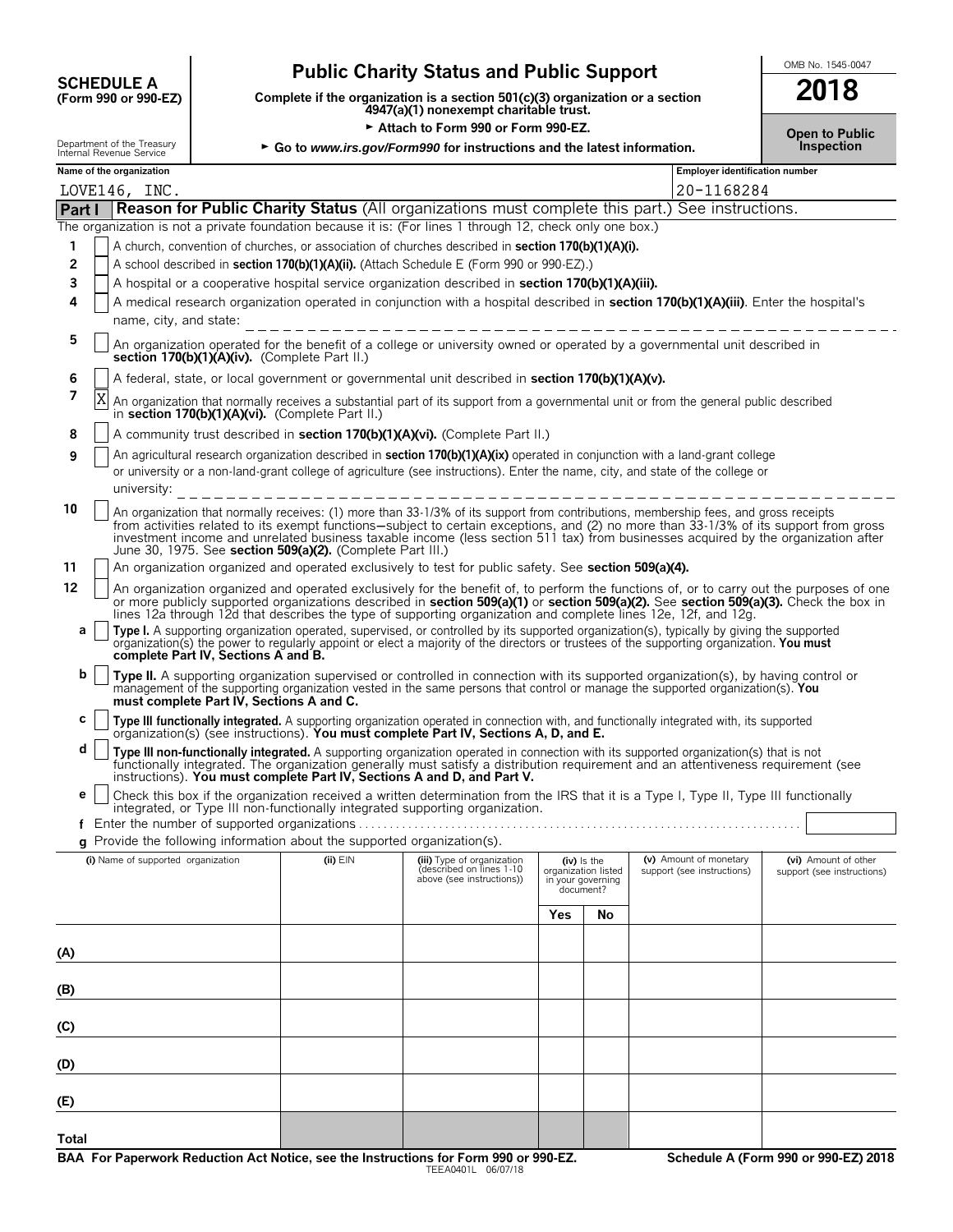|    | <b>Section A. Public Support</b>                                                                                                                                                                                                                                                                                                                                                                                 |            |            |            |            |                         |                                                                                                                   |  |
|----|------------------------------------------------------------------------------------------------------------------------------------------------------------------------------------------------------------------------------------------------------------------------------------------------------------------------------------------------------------------------------------------------------------------|------------|------------|------------|------------|-------------------------|-------------------------------------------------------------------------------------------------------------------|--|
|    | Calendar year (or fiscal year<br>beginning in) $\rightarrow$                                                                                                                                                                                                                                                                                                                                                     | (a) $2014$ | (b) $2015$ | $(c)$ 2016 | $(d)$ 2017 | (e) $2018$              | (f) Total                                                                                                         |  |
|    | 1 Gifts, grants, contributions, and<br>membership fees received. (Do not<br>include any 'unusual grants.')                                                                                                                                                                                                                                                                                                       |            |            |            |            |                         | $3,088,488.$ $\mid$ 2, 799, 084. $\mid$ 3, 884, 598. $\mid$ 4, 490, 851. $\mid$ 3, 874, 186. $\mid$ 18, 137, 207. |  |
|    | 2 Tax revenues levied for the<br>organization's benefit and<br>either paid to or expended<br>on its behalf                                                                                                                                                                                                                                                                                                       |            |            |            |            |                         | $0_{.}$                                                                                                           |  |
|    | The value of services or<br>facilities furnished by a<br>governmental unit to the<br>organization without charge                                                                                                                                                                                                                                                                                                 |            |            |            |            |                         | $0_{\cdot}$                                                                                                       |  |
|    | <b>4 Total.</b> Add lines 1 through 3                                                                                                                                                                                                                                                                                                                                                                            |            |            |            |            |                         | $3,088,488.$ $\mid$ 2, 799, 084. $\mid$ 3, 884, 598. $\mid$ 4, 490, 851. $\mid$ 3, 874, 186. $\mid$ 18, 137, 207. |  |
| 5. | The portion of total<br>contributions by each person<br>(other than a governmental<br>unit or publicly supported<br>organization) included on line 1<br>that exceeds 2% of the amount<br>shown on line 11, column (f)                                                                                                                                                                                            |            |            |            |            |                         | $0_{.}$                                                                                                           |  |
|    | 6 Public support. Subtract line 5<br>from line $4$                                                                                                                                                                                                                                                                                                                                                               |            |            |            |            |                         | 18, 137, 207.                                                                                                     |  |
|    | <b>Section B. Total Support</b>                                                                                                                                                                                                                                                                                                                                                                                  |            |            |            |            |                         |                                                                                                                   |  |
|    | Calendar year (or fiscal year<br>beginning in) $\rightarrow$                                                                                                                                                                                                                                                                                                                                                     | (a) $2014$ | $(b)$ 2015 | $(c)$ 2016 | $(d)$ 2017 | (e) 2018                | (f) Total                                                                                                         |  |
|    | 7 Amounts from line 4                                                                                                                                                                                                                                                                                                                                                                                            | 3,088,488. | 2,799,084. | 3,884,598. |            | $1,490,851.$ 3,874,186. | 18, 137, 207.                                                                                                     |  |
| 8  | Gross income from interest,<br>dividends, payments received<br>on securities loans, rents,<br>royalties, and income from<br>similar sources                                                                                                                                                                                                                                                                      | 726.       | 905.       | 1,053.     | 1,361.     | 4,510.                  | 8,555.                                                                                                            |  |
| 9  | Net income from unrelated<br>business activities, whether or<br>not the business is regularly                                                                                                                                                                                                                                                                                                                    |            |            |            |            |                         | $0$ .                                                                                                             |  |
|    | 10 Other income. Do not include<br>gain or loss from the sale of<br>capital assets (Explain in Part VI.) SEE PART VI.                                                                                                                                                                                                                                                                                            |            |            |            |            | 24,320.                 | 24,320.                                                                                                           |  |
|    | 11 Total support. Add lines 7                                                                                                                                                                                                                                                                                                                                                                                    |            |            |            |            |                         | 18, 170, 082.                                                                                                     |  |
|    |                                                                                                                                                                                                                                                                                                                                                                                                                  |            |            |            |            | 12                      | 0.                                                                                                                |  |
|    | 13 First five years. If the Form 990 is for the organization's first, second, third, fourth, or fifth tax year as a section 501(c)(3)                                                                                                                                                                                                                                                                            |            |            |            |            |                         |                                                                                                                   |  |
|    | <b>Section C. Computation of Public Support Percentage</b>                                                                                                                                                                                                                                                                                                                                                       |            |            |            |            |                         |                                                                                                                   |  |
| 14 |                                                                                                                                                                                                                                                                                                                                                                                                                  |            |            |            |            |                         | 99.82%                                                                                                            |  |
| 15 |                                                                                                                                                                                                                                                                                                                                                                                                                  |            |            |            |            | 15                      | 99.98%                                                                                                            |  |
|    | 16a 33-1/3% support test-2018. If the organization did not check the box on line 13, and line 14 is 33-1/3% or more, check this box                                                                                                                                                                                                                                                                              |            |            |            |            |                         | $\boldsymbol{\mathrm{X}}$                                                                                         |  |
|    | <b>b 33-1/3% support test-2017.</b> If the organization did not check a box on line 13 or 16a, and line 15 is 33-1/3% or more, check this box                                                                                                                                                                                                                                                                    |            |            |            |            |                         |                                                                                                                   |  |
|    | <b>17a 10%-facts-and-circumstances test-2018.</b> If the organization did not check a box on line 13, 16a, or 16b, and line 14 is 10%<br>or more, and if the organization meets the 'facts-and-circumstances' test, check this box and stop here. Explain in Part VI how<br>the organization meets the 'facts-and-circumstances' test. The organization qualifies as a publicly supported organization           |            |            |            |            |                         |                                                                                                                   |  |
|    | <b>b 10%-facts-and-circumstances test-2017.</b> If the organization did not check a box on line 13, 16a, 16b, or 17a, and line 15 is 10%<br>or more, and if the organization meets the 'facts-and-circumstances' test, check this box and <b>stop here.</b> Explain in Part VI how the<br>organization meets the 'facts-and-circumstances' test. The organization qualifies as a publicly supported organization |            |            |            |            |                         |                                                                                                                   |  |
|    | 18 Private foundation. If the organization did not check a box on line 13, 16a, 16b, 17a, or 17b, check this box and see instructions                                                                                                                                                                                                                                                                            |            |            |            |            |                         |                                                                                                                   |  |

**BAA Schedule A (Form 990 or 990-EZ) 2018**

# Schedule A (Form 990 or 990-EZ) 2018 LOVE146, INC. 20 20 20 - 1168284 Page 2

**Part II Support Schedule for Organizations Described in Sections 170(b)(1)(A)(iv) and 170(b)(1)(A)(vi)**

(Complete only if you checked the box on line 5, 7, or 8 of Part I or if the organization failed to qualify under Part III. If the organization fails to qualify under the tests listed below, please complete Part III.)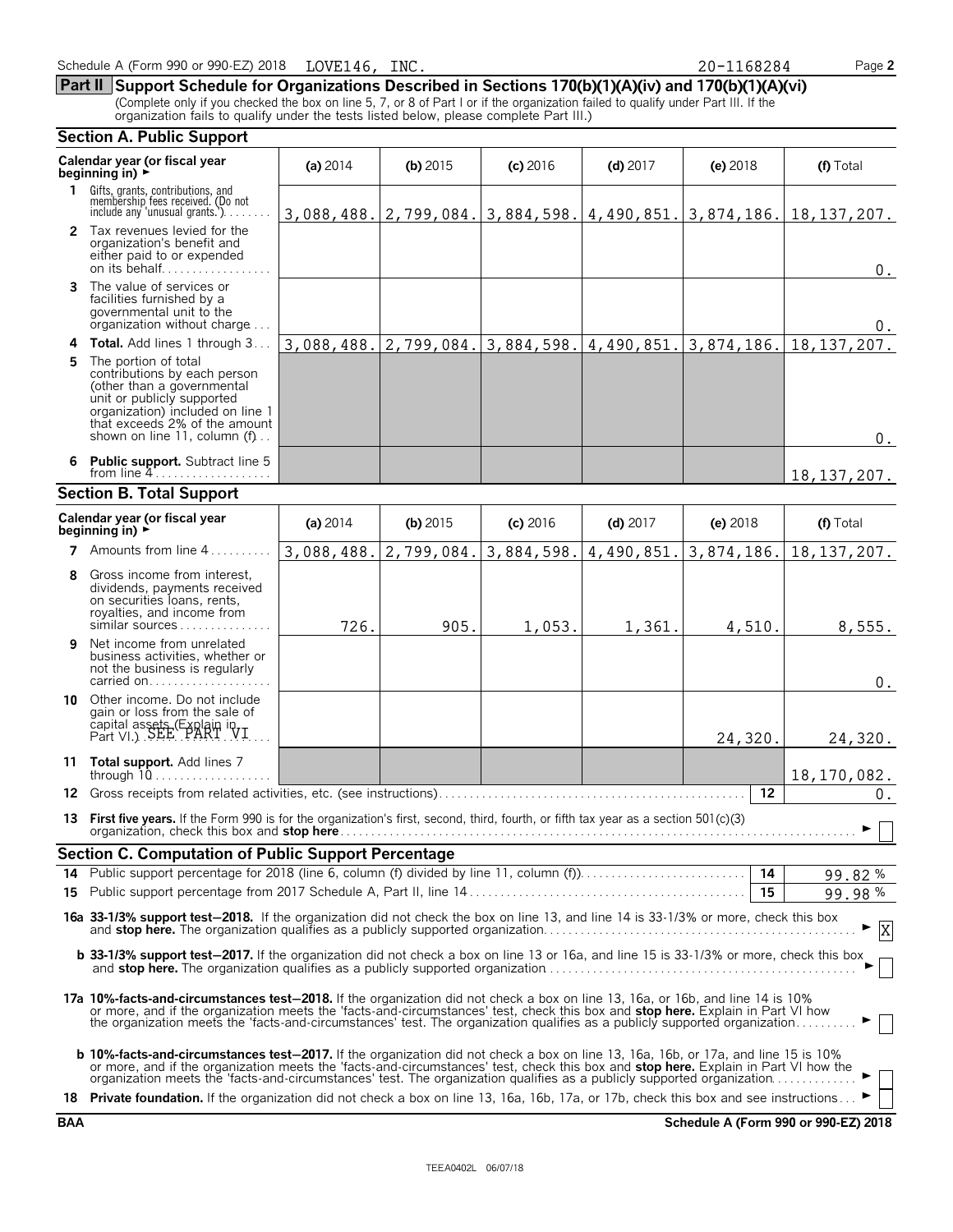# **Part III Support Schedule for Organizations Described in Section 509(a)(2)**

(Complete only if you checked the box on line 10 of Part I or if the organization failed to qualify under Part II. If the organization fails to qualify under the tests listed below, please complete Part II.)

|            | <b>Section A. Public Support</b>                                                                                                                                                                                                                               |          |                    |            |            |            |                                      |
|------------|----------------------------------------------------------------------------------------------------------------------------------------------------------------------------------------------------------------------------------------------------------------|----------|--------------------|------------|------------|------------|--------------------------------------|
|            | Calendar year (or fiscal year beginning in) ►                                                                                                                                                                                                                  | (a) 2014 | (b) $2015$         | $(c)$ 2016 | $(d)$ 2017 | $(e)$ 2018 | (f) Total                            |
|            | 1 Gifts, grants, contributions,<br>and membership fees<br>received. (Do not include<br>any 'unusual grants.')                                                                                                                                                  |          |                    |            |            |            |                                      |
|            | Gross receipts from admissions,<br>merchandise sold or services<br>performed, or facilities<br>furnished in any activity that is<br>related to the organization's<br>$tax\text{-}exempt$ purpose                                                               |          |                    |            |            |            |                                      |
| 3.         | Gross receipts from activities<br>that are not an unrelated trade<br>or business under section 513.                                                                                                                                                            |          |                    |            |            |            |                                      |
| 4          | Tax revenues levied for the<br>organization's benefit and<br>either paid to or expended on<br>its behalf                                                                                                                                                       |          |                    |            |            |            |                                      |
| 5.         | The value of services or<br>facilities furnished by a<br>governmental unit to the<br>organization without charge                                                                                                                                               |          |                    |            |            |            |                                      |
|            | <b>6 Total.</b> Add lines 1 through 5<br><b>7a</b> Amounts included on lines 1,<br>2, and 3 received from<br>disqualified persons                                                                                                                              |          |                    |            |            |            |                                      |
|            | <b>b</b> Amounts included on lines 2<br>and 3 received from other than<br>disqualified persons that<br>exceed the greater of \$5,000 or<br>1% of the amount on line 13                                                                                         |          |                    |            |            |            |                                      |
|            | c Add lines $7a$ and $7b$                                                                                                                                                                                                                                      |          |                    |            |            |            |                                      |
|            | <b>Public support.</b> (Subtract line                                                                                                                                                                                                                          |          |                    |            |            |            |                                      |
|            | <b>Section B. Total Support</b>                                                                                                                                                                                                                                |          |                    |            |            |            |                                      |
|            | Calendar year (or fiscal year beginning in) $\blacktriangleright$                                                                                                                                                                                              | (a) 2014 | $(b)$ 2015         | $(c)$ 2016 | $(d)$ 2017 | (e) 2018   | $(f)$ Total                          |
| 9.         | Amounts from line 6                                                                                                                                                                                                                                            |          |                    |            |            |            |                                      |
|            | <b>10a</b> Gross income from interest, dividends,<br>payments received on securities loans,<br>rents, royalties, and income from<br><b>b</b> Unrelated business taxable                                                                                        |          |                    |            |            |            |                                      |
|            | income (less section 511<br>taxes) from businesses<br>acquired after June 30, 1975<br>c Add lines 10a and $10b$                                                                                                                                                |          |                    |            |            |            |                                      |
| 11         | Net income from unrelated business<br>activities not included in line 10b,<br>whether or not the business is<br>regularly carried on $\dots\dots\dots\dots\dots$                                                                                               |          |                    |            |            |            |                                      |
|            | 12 Other income. Do not include<br>gain or loss from the sale of<br>capital assets (Explain in                                                                                                                                                                 |          |                    |            |            |            |                                      |
|            | 13 Total support. (Add lines 9,<br>10c, 11, and $12.$ )                                                                                                                                                                                                        |          |                    |            |            |            |                                      |
|            | 14 First five years. If the Form 990 is for the organization's first, second, third, fourth, or fifth tax year as a section 501(c)(3)                                                                                                                          |          |                    |            |            |            |                                      |
|            | <b>Section C. Computation of Public Support Percentage</b>                                                                                                                                                                                                     |          |                    |            |            |            |                                      |
| 15         | Public support percentage for 2018 (line 8, column (f), divided by line 13, column (f)                                                                                                                                                                         |          |                    |            |            | 15         | နွ                                   |
|            |                                                                                                                                                                                                                                                                |          |                    |            |            | 16         | နွ                                   |
|            | Section D. Computation of Investment Income Percentage                                                                                                                                                                                                         |          |                    |            |            |            |                                      |
| 17         | Investment income percentage for 2018 (line 10c, column (f), divided by line 13, column (f)                                                                                                                                                                    |          |                    |            |            | 17         | နွ                                   |
| 18         |                                                                                                                                                                                                                                                                |          |                    |            |            | 18         | နွ                                   |
|            | 19a 33-1/3% support tests-2018. If the organization did not check the box on line 14, and line 15 is more than 33-1/3%, and line 17<br>is not more than 33-1/3%, check this box and stop here. The organization qualifies as a publicly supported organization |          |                    |            |            |            |                                      |
|            | <b>b</b> 33-1/3% support tests-2017. If the organization did not check a box on line 14 or line 19a, and line 16 is more than 33-1/3%, and                                                                                                                     |          |                    |            |            |            |                                      |
| 20         | line 18 is not more than 33-1/3%, check this box and stop here. The organization qualifies as a publicly supported organization<br>Private foundation. If the organization did not check a box on line 14, 19a, or 19b, check this box and see instructions    |          |                    |            |            |            |                                      |
| <b>BAA</b> |                                                                                                                                                                                                                                                                |          | TEEA0403L 06/07/18 |            |            |            | Schedule A (Form 990 or 990-EZ) 2018 |
|            |                                                                                                                                                                                                                                                                |          |                    |            |            |            |                                      |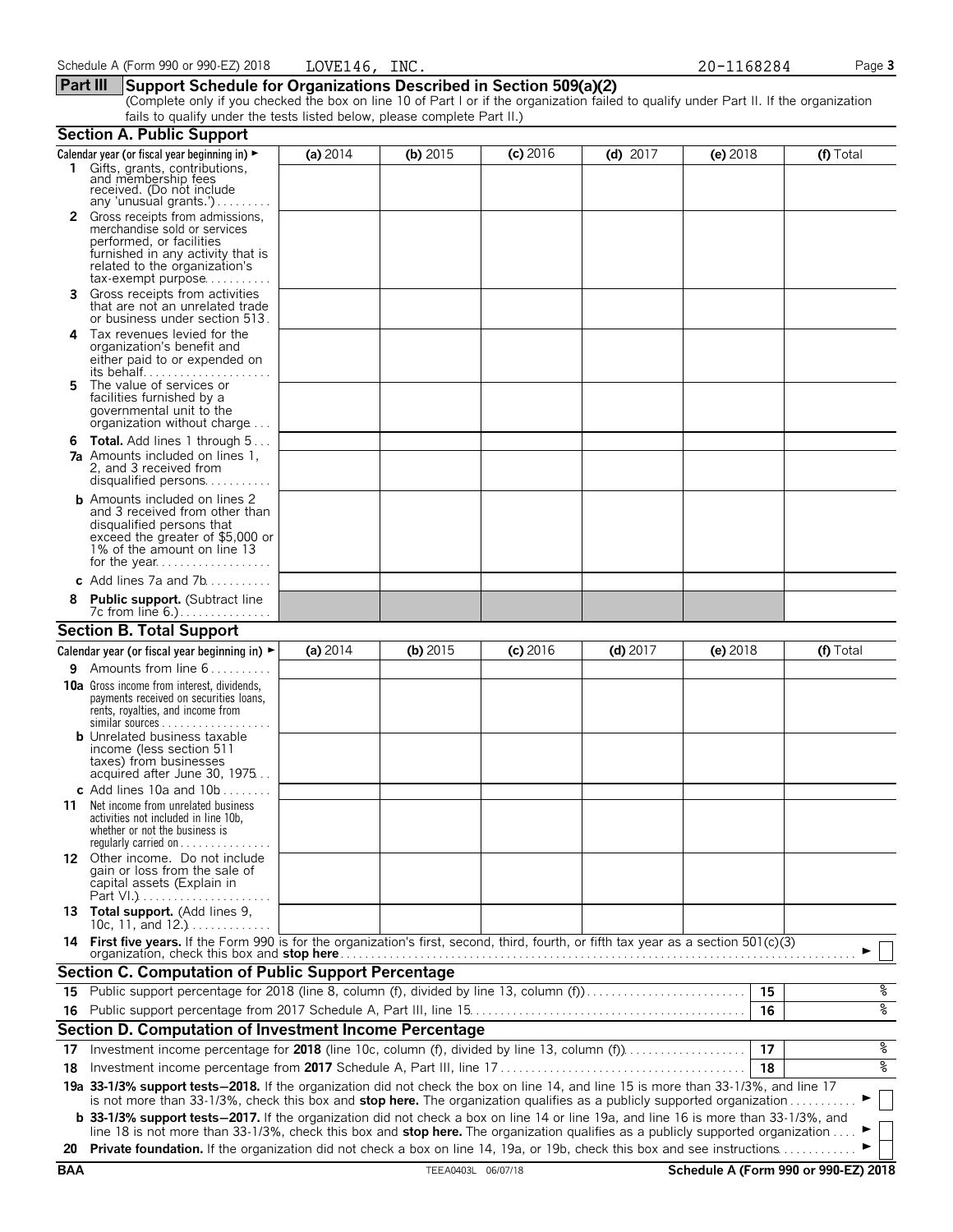# **Part IV Supporting Organizations**

(Complete only if you checked a box in line 12 on Part I. If you checked 12a of Part I, complete Sections A and B. If you checked 12b of Part I, complete Sections A and C. If you checked 12c of Part I, complete Sections A, D, and E. If you checked 12d of Part I, complete Sections A and D, and complete Part V.)

# **Section A. All Supporting Organizations**

**Yes No 1** Are all of the organization's supported organizations listed by name in the organization's governing documents? *If 'No,' describe in Part VI how the supported organizations are designated. If designated by class or purpose, describe the designation. If historic and continuing relationship, explain.* **1 2** Did the organization have any supported organization that does not have an IRS determination of status under section 509(a)(1) or (2)? *If 'Yes,' explain in Part VI how the organization determined that the supported organization was described in section 509(a)(1) or (2).* **2 3a** Did the organization have a supported organization described in section 501(c)(4), (5), or (6)? *If 'Yes,' answer (b) and (c) below.* **3a b** Did the organization confirm that each supported organization qualified under section 501(c)(4), (5), or (6) and satisfied the public support tests under section 509(a)(2)? *If 'Yes,' describe in Part VI when and how the organization made the determination.* **3b c** Did the organization ensure that all support to such organizations was used exclusively for section 170(c)(2)(B) purposes? *If 'Yes,' explain in Part VI what controls the organization put in place to ensure such use.* **3c 4a** Was any supported organization not organized in the United States ('foreign supported organization')? *If 'Yes' and if you checked 12a or 12b in Part I, answer (b) and (c) below.* **4a b** Did the organization have ultimate control and discretion in deciding whether to make grants to the foreign supported organization? *If 'Yes,' describe in Part VI how the organization had such control and discretion despite being controlled or supervised by or in connection with its supported organizations.* **4b c** Did the organization support any foreign supported organization that does not have an IRS determination under sections 501(c)(3) and 509(a)(1) or (2)? *If 'Yes,' explain in Part VI what controls the organization used to ensure that all support to the foreign supported organization was used exclusively for section 170(c)(2)(B) purposes.* **4c 5a** Did the organization add, substitute, or remove any supported organizations during the tax year? *If 'Yes,' answer (b) and (c) below (if applicable). Also, provide detail in Part VI, including (i) the names and EIN numbers of the supported organizations added, substituted, or removed; (ii) the reasons for each such action; (iii) the authority under the organization's organizing document authorizing such action; and (iv) how the action was accomplished (such as by amendment to the organizing document).* **5a b Type I or Type II only.** Was any added or substituted supported organization part of a class already designated in the organization's organizing document? **5b c Substitutions only.** Was the substitution the result of an event beyond the organization's control? **5c 6** Did the organization provide support (whether in the form of grants or the provision of services or facilities) to anyone other than (i) its supported organizations, (ii) individuals that are part of the charitable class benefited by one or more of its supported organizations, or (iii) other supporting organizations that also support or benefit one or more of the filing organization's supported organizations? *If 'Yes,' provide detail in Part VI.* **6 7** Did the organization provide a grant, loan, compensation, or other similar payment to a substantial contributor (as defined in section 4958(c)(3)(C)), a family member of a substantial contributor, or a 35% controlled entity with regard to a substantial contributor? *If 'Yes,' complete Part I of Schedule L (Form 990 or 990-EZ).* **7 8** Did the organization make a loan to a disqualified person (as defined in section 4958) not described in line 7? *If 'Yes,' complete Part I of Schedule L (Form 990 or 990-EZ).* **8 9a** Was the organization controlled directly or indirectly at any time during the tax year by one or more disqualified persons as defined in section 4946 (other than foundation managers and organizations described in section 509(a)(1) or (2))? *If 'Yes,' provide detail in Part VI*. b Did one or more disqualified persons (as defined in line 9a) hold a controlling interest in any entity in which the<br>supporting organization had an interest? If 'Yes,' provide detail in Part VI. **c** Did a disqualified person (as defined in line 9a) have an ownership interest in, or derive any personal benefit from, assets in which the supporting organization also had an interest? *If 'Yes,' provide detail in Part VI*. **9c 10a** Was the organization subject to the excess business holdings rules of section 4943 because of section 4943(f) (regarding certain Type II supporting organizations, and all Type III non-functionally integrated supporting organizations)? *If 'Yes,' answer 10b below.* **10a b** Did the organization have any excess business holdings in the tax year? *(Use Schedule C, Form 4720, to determine whether the organization had excess business holdings.)* **10b**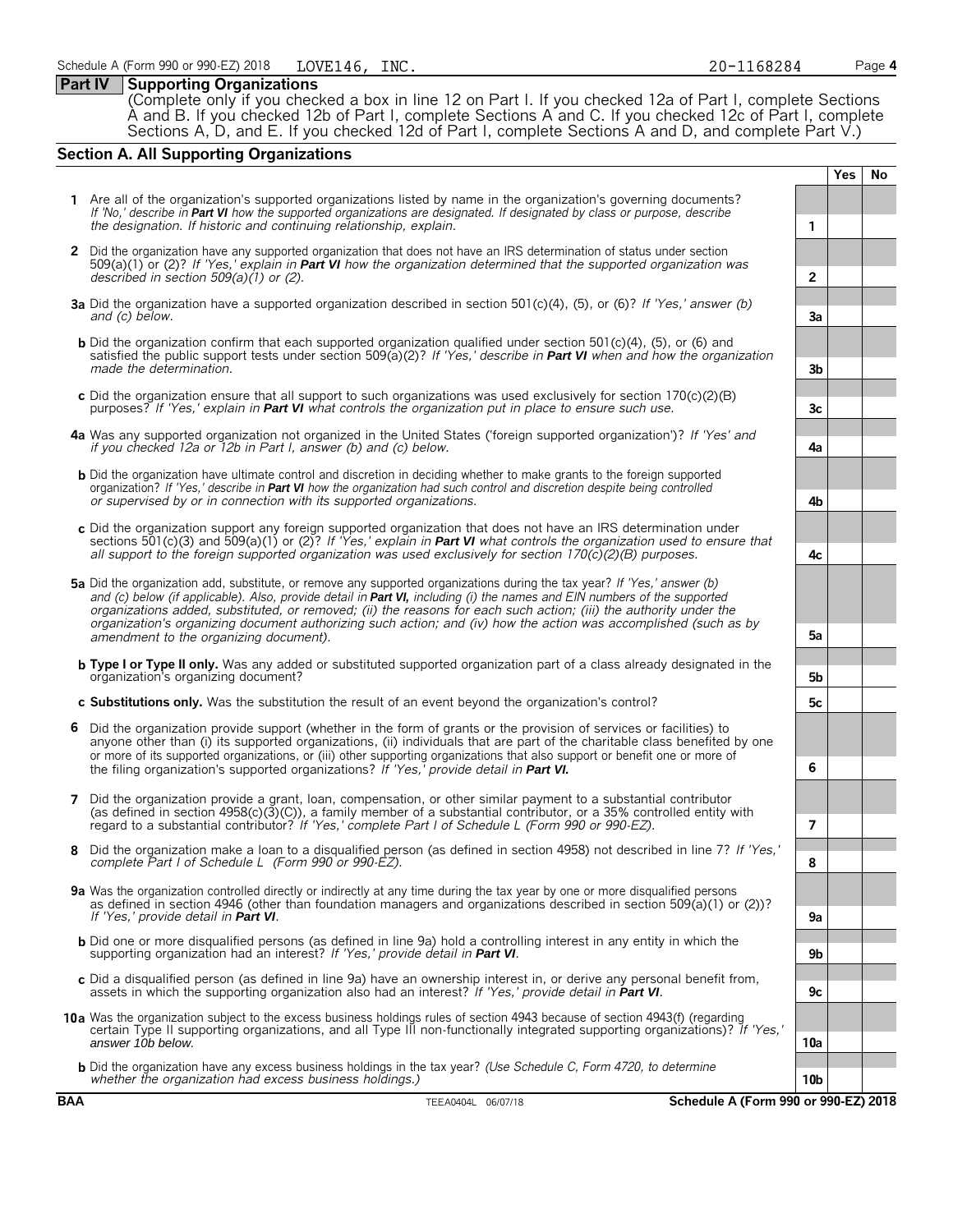|    |                                                                                                                           |                 | Yes | No |
|----|---------------------------------------------------------------------------------------------------------------------------|-----------------|-----|----|
| 11 | Has the organization accepted a gift or contribution from any of the following persons?                                   |                 |     |    |
|    | a A person who directly or indirectly controls, either alone or together with persons described in (b) and (c) below, the |                 |     |    |
|    | governing body of a supported organization?                                                                               | 11a             |     |    |
|    | <b>b</b> A family member of a person described in (a) above?                                                              | 11 <sub>b</sub> |     |    |
|    | c A 35% controlled entity of a person described in (a) or (b) above? If 'Yes' to a, b, or c, provide detail in Part VI.   | 11c             |     |    |
|    | <b>Section B. Type I Supporting Organizations</b>                                                                         |                 |     |    |

- **1** Did the directors, trustees, or membership of one or more supported organizations have the power to regularly appoint or elect at least a majority of the organization's directors or trustees at all times during the tax year? *If 'No,' describe in Part VI how the supported organization(s) effectively operated, supervised, or controlled the organization's activities. If the organization had more than one supported organization, describe how the powers to appoint and/or remove directors or trustees were allocated among the supported organizations and what conditions or restrictions, if any, applied to such powers during the tax* year. **1**
- **2** Did the organization operate for the benefit of any supported organization other than the supported organization(s) that operated, supervised, or controlled the supporting organization? *If 'Yes,' explain in Part VI how providing such benefit carried out the purposes of the supported organization(s) that operated, supervised, or controlled the supporting organization.* **2**

# **Section C. Type II Supporting Organizations**

| Were a majority of the organization's directors or trustees during the tax year also a majority of the directors or trustees<br>of each of the organization's supported organization(s)? If 'No,' describe in <b>Part VI</b> how control or management of the |  |  |
|---------------------------------------------------------------------------------------------------------------------------------------------------------------------------------------------------------------------------------------------------------------|--|--|
| supporting organization was vested in the same persons that controlled or managed the supported organization(s).                                                                                                                                              |  |  |

# **Section D. All Type III Supporting Organizations**

**Yes No 1** Did the organization provide to each of its supported organizations, by the last day of the fifth month of the organization's tax year, (i) a written notice describing the type and amount of support provided during the prior tax year, (ii) a copy of the Form 990 that was most recently filed as of the date of notification, and (iii) copies of the organization's governing documents in effect on the date of notification, to the extent not previously provided? **1 2** Were any of the organization's officers, directors, or trustees either (i) appointed or elected by the supported organization(s) or (ii) serving on the governing body of a supported organization? *If 'No,' explain in Part VI how the organization maintained a close and continuous working relationship with the supported organization(s).* **2 3** By reason of the relationship described in (2), did the organization's supported organizations have a significant voice in the organization's investment policies and in directing the use of the organization's income or assets at all times during the tax year? *If 'Yes,' describe in Part VI the role the organization's supported organizations played in this regard.* **3**

# **Section E. Type III Functionally Integrated Supporting Organizations**

- **1** *Check the box next to the method that the organization used to satisfy the Integral Part Test during the year (see instructions).* 
	- **a** The organization satisfied the Activities Test. *Complete line 2 below.*
	- **b** The organization is the parent of each of its supported organizations. *Complete line 3 below.*
	- **c** The organization supported a governmental entity. *Describe in Part VI how you supported a government entity (see instructions).*

# **2** Activities Test. *Answer (a) and (b) below.* **Yes No**

- **a** Did substantially all of the organization's activities during the tax year directly further the exempt purposes of the supported organization(s) to which the organization was responsive? *If 'Yes,' then in Part VI identify those supported organizations and explain how these activities directly furthered their exempt purposes, how the organization was responsive to those supported organizations, and how the organization determined that these activities constituted substantially all of its activities.* **2a**
- **b** Did the activities described in (a) constitute activities that, but for the organization's involvement, one or more of the organization's supported organization(s) would have been engaged in? *If 'Yes,' explain in Part VI the reasons for the organization's position that its supported organization(s) would have engaged in these activities but for the organization's involvement.* **2b**
- **3** Parent of Supported Organizations. *Answer (a) and (b) below.*
- **a** Did the organization have the power to regularly appoint or elect a majority of the officers, directors, or trustees of each of the supported organizations? *Provide details in Part VI.* **3a**
- **b** Did the organization exercise a substantial degree of direction over the policies, programs, and activities of each of its supported organizations? *If 'Yes,' describe in Part VI the role played by the organization in this regard.* **3b**

# **Yes No**

**Yes No**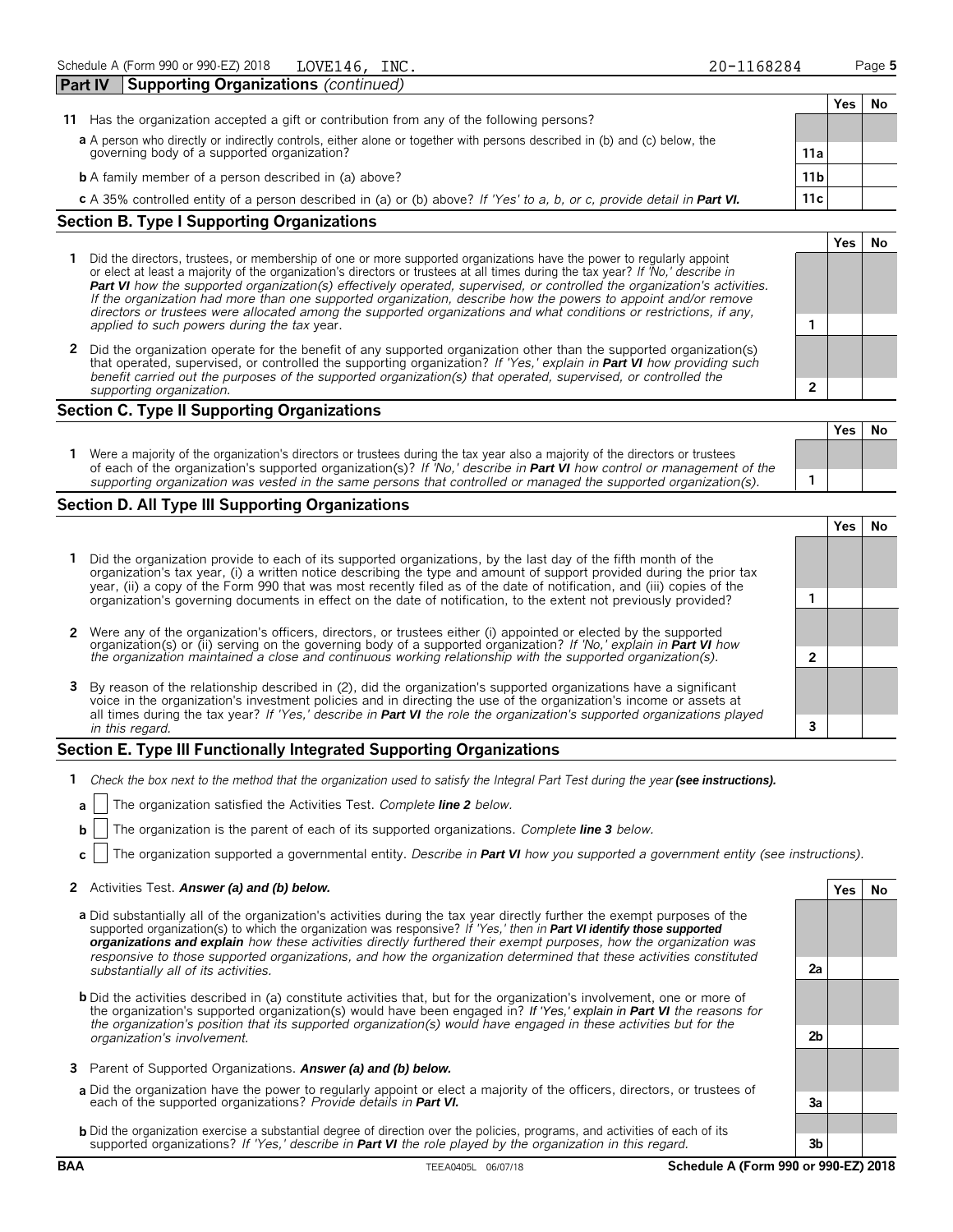**Part V Type III Non-Functionally Integrated 509(a)(3) Supporting Organizations**

| 1<br>Check here if the organization satisfied the Integral Part Test as a qualifying trust on Nov. 20, 1970 (explain in Part VI). See<br><b>instructions.</b> All other Type III non-functionally integrated supporting organizations must complete Sections A through E. |                         |                |                                |
|---------------------------------------------------------------------------------------------------------------------------------------------------------------------------------------------------------------------------------------------------------------------------|-------------------------|----------------|--------------------------------|
| Section A - Adjusted Net Income                                                                                                                                                                                                                                           |                         | (A) Prior Year | (B) Current Year<br>(optional) |
| 1 Net short-term capital gain                                                                                                                                                                                                                                             | 1                       |                |                                |
| <b>2</b> Recoveries of prior-year distributions                                                                                                                                                                                                                           | $\overline{2}$          |                |                                |
| 3<br>Other gross income (see instructions)                                                                                                                                                                                                                                | 3                       |                |                                |
| 4<br>Add lines 1 through 3.                                                                                                                                                                                                                                               | 4                       |                |                                |
| 5<br>Depreciation and depletion                                                                                                                                                                                                                                           | 5                       |                |                                |
| Portion of operating expenses paid or incurred for production or collection of gross<br>6<br>income or for management, conservation, or maintenance of property held for<br>production of income (see instructions)                                                       | 6                       |                |                                |
| 7 Other expenses (see instructions)                                                                                                                                                                                                                                       | $\overline{7}$          |                |                                |
| <b>Adjusted Net Income</b> (subtract lines 5, 6, and 7 from line 4)<br>8                                                                                                                                                                                                  | 8                       |                |                                |
| <b>Section B - Minimum Asset Amount</b>                                                                                                                                                                                                                                   |                         | (A) Prior Year | (B) Current Year<br>(optional) |
| 1 Aggregate fair market value of all non-exempt-use assets (see instructions for short<br>tax year or assets held for part of year):                                                                                                                                      |                         |                |                                |
| <b>a</b> Average monthly value of securities                                                                                                                                                                                                                              | 1a                      |                |                                |
| <b>b</b> Average monthly cash balances                                                                                                                                                                                                                                    | 1b                      |                |                                |
| c Fair market value of other non-exempt-use assets                                                                                                                                                                                                                        | 1c                      |                |                                |
| <b>d Total</b> (add lines 1a, 1b, and 1c)                                                                                                                                                                                                                                 | 1 <sub>d</sub>          |                |                                |
| <b>e Discount</b> claimed for blockage or other<br>factors (explain in detail in <b>Part VI</b> ):                                                                                                                                                                        |                         |                |                                |
| 2<br>Acquisition indebtedness applicable to non-exempt-use assets                                                                                                                                                                                                         | $\overline{2}$          |                |                                |
| Subtract line 2 from line 1d.<br>3                                                                                                                                                                                                                                        | $\overline{\mathbf{3}}$ |                |                                |
| 4<br>Cash deemed held for exempt use. Enter 1-1/2% of line 3 (for greater amount,<br>see instructions).                                                                                                                                                                   | 4                       |                |                                |
| 5<br>Net value of non-exempt-use assets (subtract line 4 from line 3)                                                                                                                                                                                                     | 5                       |                |                                |
| 6<br>Multiply line 5 by .035.                                                                                                                                                                                                                                             | 6                       |                |                                |
| 7<br>Recoveries of prior-year distributions                                                                                                                                                                                                                               | $\overline{7}$          |                |                                |
| 8<br>Minimum Asset Amount (add line 7 to line 6)                                                                                                                                                                                                                          | 8                       |                |                                |
| Section C - Distributable Amount                                                                                                                                                                                                                                          |                         |                | <b>Current Year</b>            |
| Adjusted net income for prior year (from Section A, line 8, Column A)<br>1.                                                                                                                                                                                               | 1                       |                |                                |
| Enter 85% of line 1.<br>$\mathbf{2}$                                                                                                                                                                                                                                      | $\overline{2}$          |                |                                |
| Minimum asset amount for prior year (from Section B, line 8, Column A)<br>3                                                                                                                                                                                               | 3                       |                |                                |
| Enter greater of line 2 or line 3.<br>4                                                                                                                                                                                                                                   | 4                       |                |                                |
| Income tax imposed in prior year<br>5                                                                                                                                                                                                                                     | 5                       |                |                                |
| <b>Distributable Amount.</b> Subtract line 5 from line 4, unless subject to emergency<br>6<br>temporary reduction (see instructions).                                                                                                                                     | 6                       |                |                                |

**7**  $\mid$  Check here if the current year is the organization's first as a non-functionally integrated Type III supporting organization (see instructions).

**BAA Schedule A (Form 990 or 990-EZ) 2018**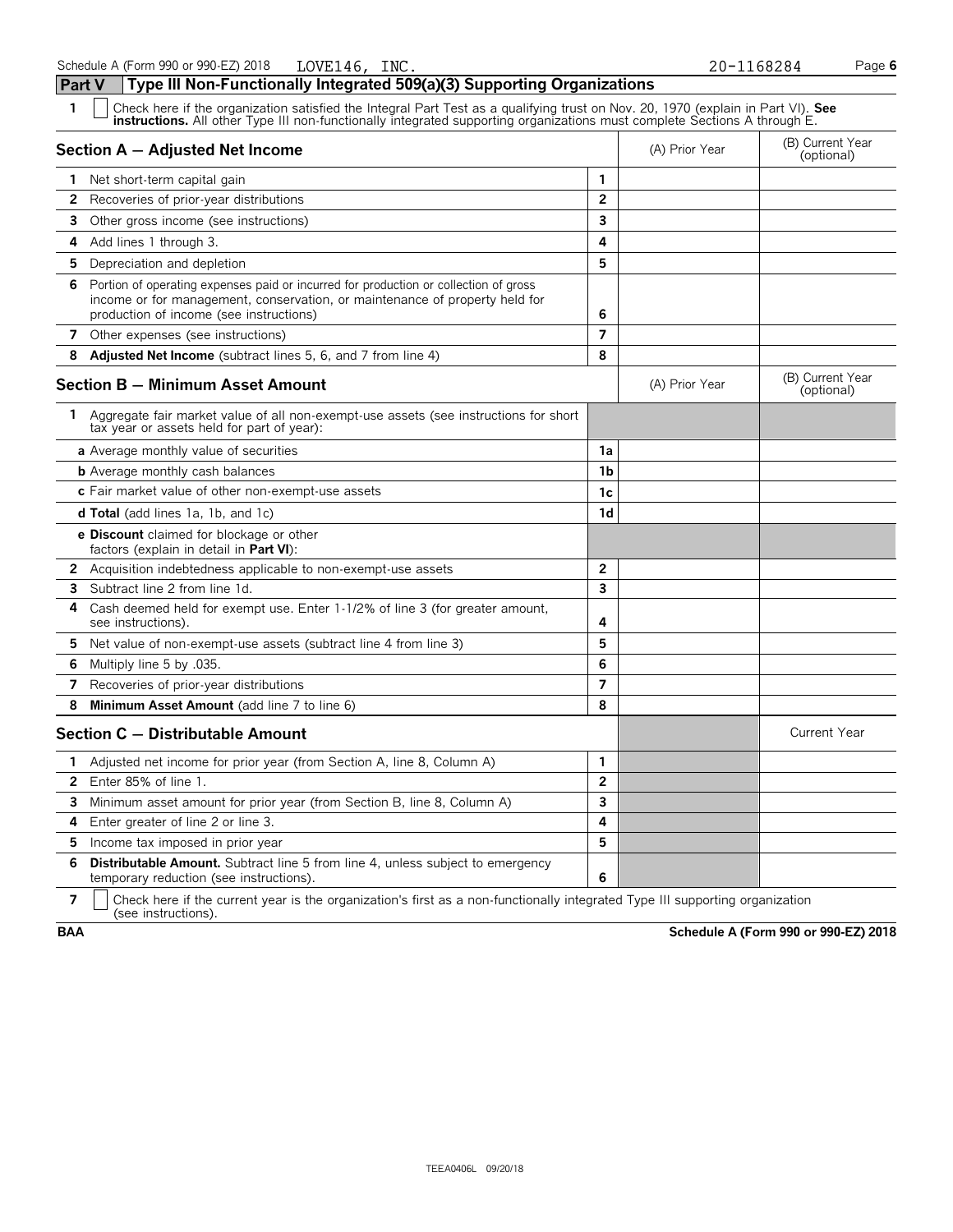| <b>Part V</b> | Type III Non-Functionally Integrated 509(a)(3) Supporting Organizations (continued)                                                                                           |                                              |                                               |                                                  |
|---------------|-------------------------------------------------------------------------------------------------------------------------------------------------------------------------------|----------------------------------------------|-----------------------------------------------|--------------------------------------------------|
|               | <b>Section D - Distributions</b>                                                                                                                                              |                                              |                                               | <b>Current Year</b>                              |
| 1.            | Amounts paid to supported organizations to accomplish exempt purposes                                                                                                         |                                              |                                               |                                                  |
| 2             | Amounts paid to perform activity that directly furthers exempt purposes of supported organizations,<br>in excess of income from activity                                      |                                              |                                               |                                                  |
| 3             | Administrative expenses paid to accomplish exempt purposes of supported organizations                                                                                         |                                              |                                               |                                                  |
| 4             | Amounts paid to acquire exempt-use assets                                                                                                                                     |                                              |                                               |                                                  |
| 5             | Qualified set-aside amounts (prior IRS approval required)                                                                                                                     |                                              |                                               |                                                  |
| 6             | Other distributions (describe in Part VI). See instructions.                                                                                                                  |                                              |                                               |                                                  |
| 7             | Total annual distributions. Add lines 1 through 6.                                                                                                                            |                                              |                                               |                                                  |
| 8             | Distributions to attentive supported organizations to which the organization is responsive (provide details<br>in Part VI). See instructions.                                 |                                              |                                               |                                                  |
| 9             | Distributable amount for 2018 from Section C, line 6                                                                                                                          |                                              |                                               |                                                  |
|               | 10 Line 8 amount divided by line 9 amount                                                                                                                                     |                                              |                                               |                                                  |
|               | Section E - Distribution Allocations (see instructions)                                                                                                                       | (i)<br><b>Excess</b><br><b>Distributions</b> | (ii)<br><b>Underdistributions</b><br>Pre-2018 | (iii)<br><b>Distributable</b><br>Amount for 2018 |
| 1.            | Distributable amount for 2018 from Section C, line 6                                                                                                                          |                                              |                                               |                                                  |
|               | 2 Underdistributions, if any, for years prior to 2018 (reasonable<br>cause required - explain in Part VI). See instructions.                                                  |                                              |                                               |                                                  |
| 3             | Excess distributions carryover, if any, to 2018                                                                                                                               |                                              |                                               |                                                  |
|               | a From 2013                                                                                                                                                                   |                                              |                                               |                                                  |
|               | <b>b</b> From 2014                                                                                                                                                            |                                              |                                               |                                                  |
|               | c From 2015                                                                                                                                                                   |                                              |                                               |                                                  |
|               | $d$ From 2016                                                                                                                                                                 |                                              |                                               |                                                  |
|               | <b>e</b> From 2017.                                                                                                                                                           |                                              |                                               |                                                  |
|               | f Total of lines 3a through e                                                                                                                                                 |                                              |                                               |                                                  |
|               | g Applied to underdistributions of prior years                                                                                                                                |                                              |                                               |                                                  |
|               | h Applied to 2018 distributable amount                                                                                                                                        |                                              |                                               |                                                  |
|               | i Carryover from 2013 not applied (see instructions)                                                                                                                          |                                              |                                               |                                                  |
|               | j Remainder. Subtract lines 3g, 3h, and 3i from 3f.                                                                                                                           |                                              |                                               |                                                  |
| 4             | Distributions for 2018 from Section D.<br>\$<br>line 7:                                                                                                                       |                                              |                                               |                                                  |
|               | a Applied to underdistributions of prior years                                                                                                                                |                                              |                                               |                                                  |
|               | <b>b</b> Applied to 2018 distributable amount                                                                                                                                 |                                              |                                               |                                                  |
|               | c Remainder. Subtract lines 4a and 4b from 4.                                                                                                                                 |                                              |                                               |                                                  |
| 5.            | Remaining underdistributions for years prior to 2018, if any.<br>Subtract lines 3g and 4a from line 2. For result greater than<br>zero, explain in Part VI. See instructions. |                                              |                                               |                                                  |
| 6.            | Remaining underdistributions for 2018. Subtract lines 3h and 4b<br>from line 1. For result greater than zero, explain in Part VI. See<br>instructions.                        |                                              |                                               |                                                  |
|               | 7 Excess distributions carryover to 2019. Add lines 3j and 4c.                                                                                                                |                                              |                                               |                                                  |
|               | 8 Breakdown of line 7:                                                                                                                                                        |                                              |                                               |                                                  |
|               | $a$ Excess from 2014.                                                                                                                                                         |                                              |                                               |                                                  |
|               | $b$ Excess from 2015                                                                                                                                                          |                                              |                                               |                                                  |
|               | <b>c</b> Excess from 2016                                                                                                                                                     |                                              |                                               |                                                  |
|               | $d$ Excess from 2017.                                                                                                                                                         |                                              |                                               |                                                  |
|               | e Excess from 2018                                                                                                                                                            |                                              |                                               |                                                  |

**BAA Schedule A (Form 990 or 990-EZ) 2018**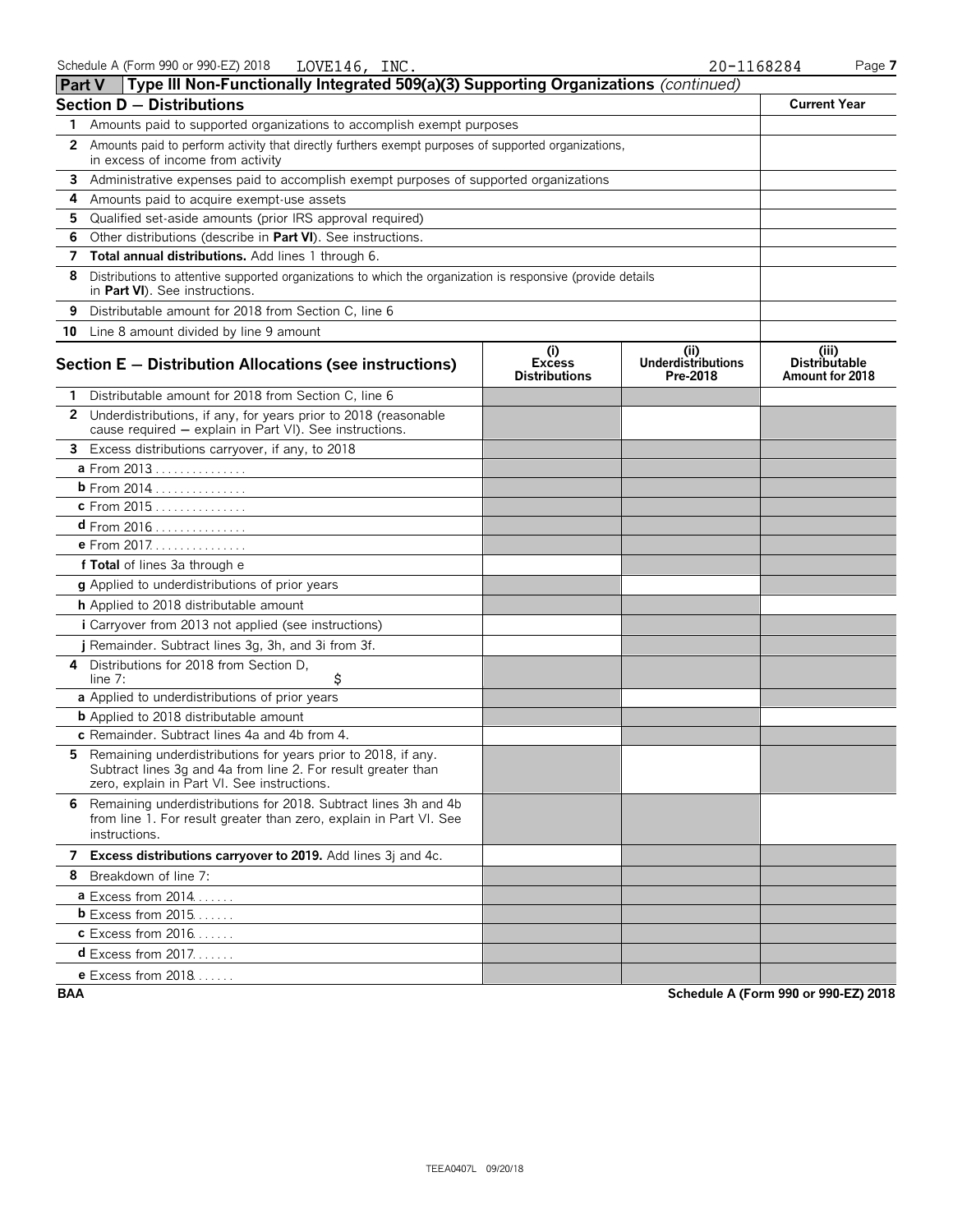**Part VI** Supplemental Information. Provide the explanations required by Part II, line 10; Part II, line 17a or 17b; Part III, line 12; Part IV, Section A, lines 1, 2, 3b, 3c, 4b, 4c, 5a, 6, 9a, 9b, 9c, 11a, 11b, and 11c; Part IV, Section B, lines 1 and 2; Part IV, Section C, line 1; Part IV, Section D, lines 2 and 3; Part IV, Section E, lines 1c, 2a, 2b, 3a, and 3b; Part V, line 1; Part V, Section B, line 1e; Part V, Section D, lines 5, 6, and 8; and Part V, Section E, lines 2, 5, and 6. Also complete this part for any additional information. (See instructions.) LOVE146, INC. 20-1168284

# **PART II, LINE 10 - OTHER INCOME**

| 30URCE<br>AND<br>NATURE |              | າດ10<br>2 U 1 U | $201^-$ | 201 | 2015 | つの1 |
|-------------------------|--------------|-----------------|---------|-----|------|-----|
| <b>OTHER</b>            | ጥ ለጥ አ<br>⊥പ | 24<br>-940<br>4 |         |     |      |     |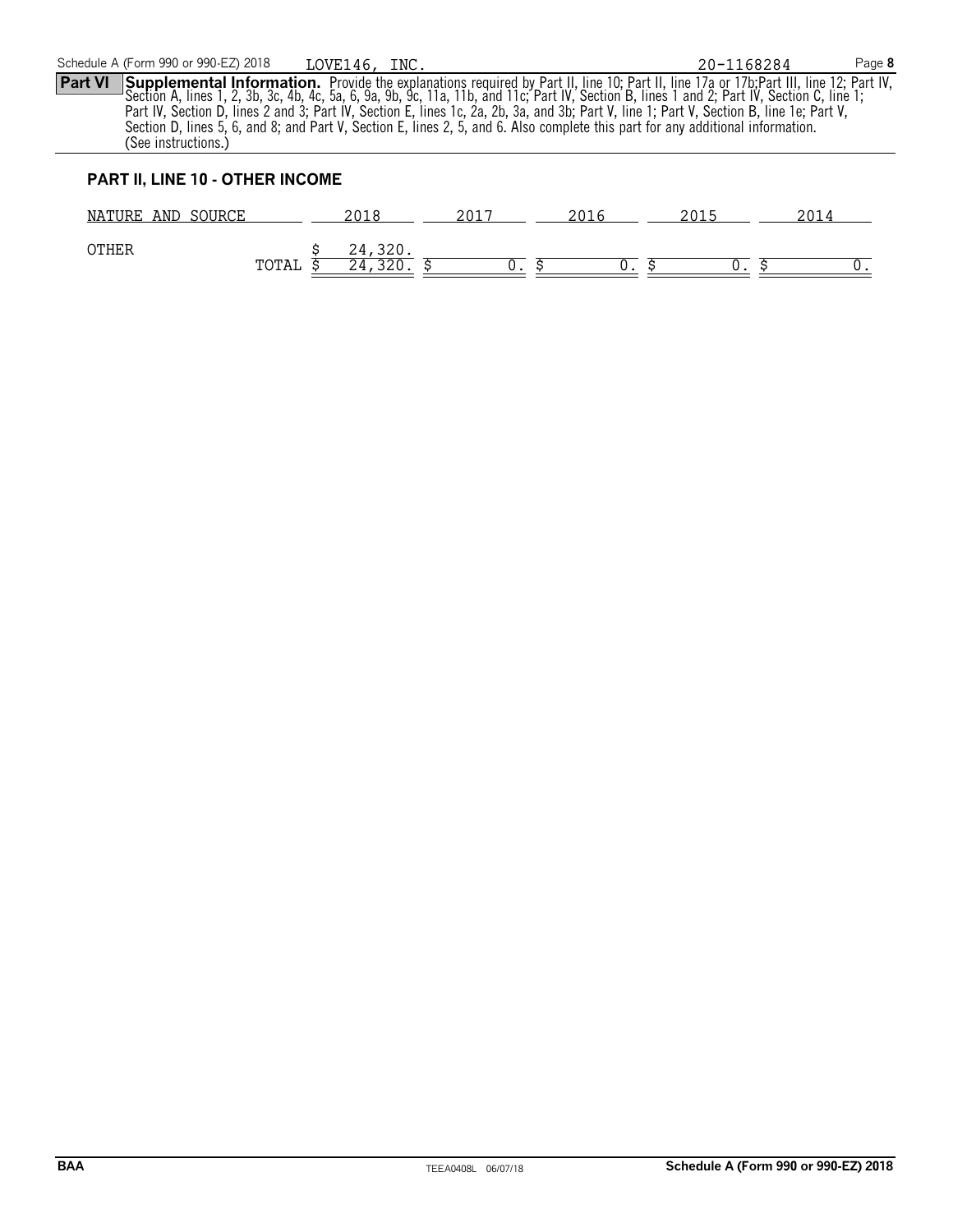# **(Form 990, 990-EZ,**

**Schedule B**  $\bigcup_{\text{OMB No. 1545-0047}}$  PUBLIC DISCLOSURE COPY

# **Schedule of Contributors**

<sup>G</sup>**Attach to Form 990, Form 990-EZ, or Form 990-PF. 2018** ▶ Go to *www.irs.gov/Form990* for the latest information.

|  | OMB No. 1545-0047 |
|--|-------------------|
|  |                   |

| Department of the Treasury<br>Internal Revenue Service | $\blacktriangleright$ Attach to Form 990, Form 990-EZ, or Form 990-PF.<br>► Go to www.irs.gov/Form990 for the latest information. |            |                                       |
|--------------------------------------------------------|-----------------------------------------------------------------------------------------------------------------------------------|------------|---------------------------------------|
| Name of the organization                               |                                                                                                                                   |            | <b>Employer identification number</b> |
| LOVE146, INC.                                          |                                                                                                                                   | 20-1168284 |                                       |
| <b>Organization type</b> (check one):                  |                                                                                                                                   |            |                                       |
| Filers of:                                             | Section:                                                                                                                          |            |                                       |
| Form 990 or 990-EZ                                     | $\boxed{X}$ 501(c)( 3) (enter number) organization                                                                                |            |                                       |
|                                                        | $\vert$ 4947(a)(1) nonexempt charitable trust <b>not</b> treated as a private foundation<br>527 political organization            |            |                                       |
| Form 990-PF                                            | $\frac{1}{2}$ 501(c)(3) exempt private foundation                                                                                 |            |                                       |
|                                                        | $\vert$ 4947(a)(1) nonexempt charitable trust treated as a private foundation                                                     |            |                                       |
|                                                        | 501(c)(3) taxable private foundation                                                                                              |            |                                       |

Check if your organization is covered by the **General Rule** or a **Special Rule.**

**Note:** Only a section 501(c)(7), (8), or (10) organization can check boxes for both the General Rule and a Special Rule. See instructions.

## **General Rule**

For an organization filing Form 990, 990-EZ, or 990-PF that received, during the year, contributions totaling \$5,000 or more (in money or property) from any one contributor. Complete Parts I and II. See instructions for determining a contributor's total contributions.

# **Special Rules**

For an organization described in section 501(c)(3) filing Form 990 or 990-EZ that met the 33-1/3% support test of the regulations<br>under sections 509(a)(1) and 170(b)(1)(A)(vi), that checked Schedule A (Form 990 or 990-EZ), Form 990, Part VIII, line 1h; or (ii) Form 990-EZ, line 1. Complete Parts I and II. X

For an organization described in section 501(c)(7), (8), or (10) filing Form 990 or 990-EZ that received from any one contributor, during the year, total contributions of more than \$1,000 *exclusively* for religious, charitable, scientific, literary, or educational<br>purposes, or for the prevention of cruelty to children or animals. Complete Parts I (en contributor name and address), II, and III.

For an organization described in section 501(c)(7), (8), or (10) filing Form 990 or 990-EZ that received from any one contributor, during the year, contributions *exclusively* for religious, charitable, etc., purposes, but no such contributions totaled more than \$1,000. If this box is checked, enter here the total contributions that were received during the year for an *exclusively* religious, charitable, etc., purpose. Don't complete any of the parts unless the **General Rule** applies to this organization because it received *nonexclusively* religious, charitable, etc., contributions totaling \$5,000 or more during the year . . . . . .  $\blacktriangleright$ 

**Caution:** An organization that isn't covered by the General Rule and/or the Special Rules doesn't file Schedule B (Form 990, 990-EZ, or 990-PF), but it **must** answer 'No' on Part IV, line 2, of its Form 990; or check the box on line H of its Form 990-EZ or on its Form 990-PF, Part I, line 2, to certify that it doesn't meet the filing requirements of Schedule B (Form 990, 990-EZ, or 990-PF).

**BAA For Paperwork Reduction Act Notice, see the instructions for Form 990, 990-EZ, or 990-PF. Schedule B (Form 990, 990-EZ, or 990-PF) (2018)**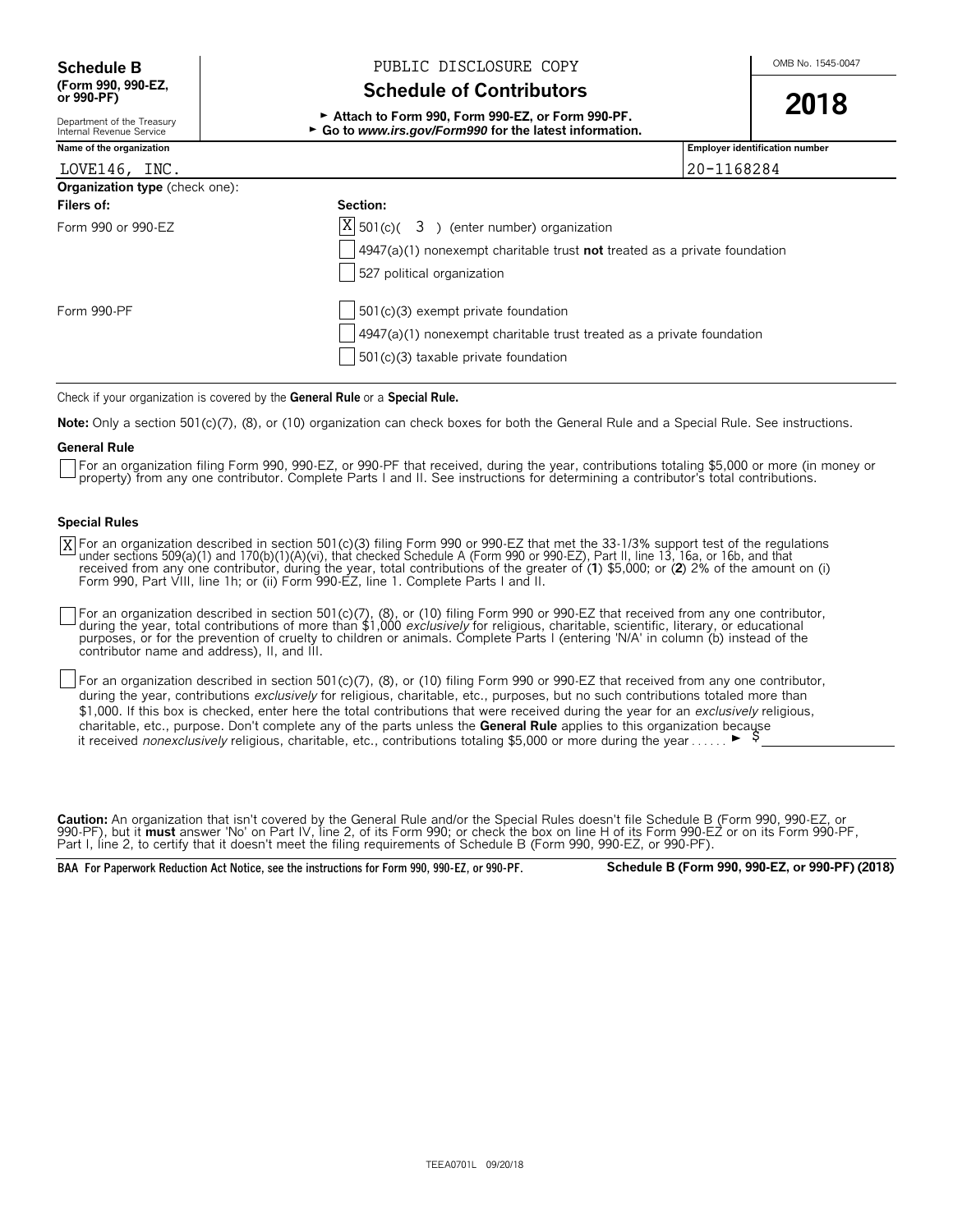| Schedule B (Form 990, 990-EZ, or 990-PF) (2018) |                                       | $P$ ade $\blacktriangle$ |
|-------------------------------------------------|---------------------------------------|--------------------------|
| Name of organization                            | <b>Employer identification number</b> |                          |
| INC.<br>LOVE146,                                | 20-1168284                            |                          |
|                                                 |                                       |                          |

| Part I                  | Contributors (see instructions). Use duplicate copies of Part I if additional space is needed. |                                 |                                                                                                    |
|-------------------------|------------------------------------------------------------------------------------------------|---------------------------------|----------------------------------------------------------------------------------------------------|
| (a)<br>Number           | (b)<br>Name, address, and $ZIP + 4$                                                            | (c)<br>Total<br>contributions   | (d)<br>Type of contribution                                                                        |
| $\overline{\mathbf{1}}$ |                                                                                                | Ş<br>122,800.                   | X<br>Person<br>Payroll<br>Noncash<br>(Complete Part II for<br>noncash contributions.)              |
| (a)<br>Number           | (b)<br>Name, address, and ZIP + 4                                                              | $(c)$<br>Total<br>contributions | (d)<br>Type of contribution                                                                        |
| $\overline{2}$          |                                                                                                | S<br>120,000.                   | $\overline{X}$<br>Person<br>Payroll<br>Noncash<br>(Complete Part II for<br>noncash contributions.) |
| (a)<br>Number           | (b)<br>Name, address, and ZIP + 4                                                              | (c)<br>Total<br>contributions   | (d)<br>Type of contribution                                                                        |
| $\overline{3}$          |                                                                                                | S<br>100,000.                   | X<br>Person<br>Payroll<br>Noncash<br>(Complete Part II for<br>noncash contributions.)              |
| (a)<br>Number           | (b)<br>Name, address, and ZIP + 4                                                              | (c)<br>Total<br>contributions   | (d)<br>Type of contribution                                                                        |
| 4                       |                                                                                                | \$<br>80,900.                   | X<br>Person<br>Payroll<br>Noncash<br>(Complete Part II for<br>noncash contributions.)              |
| (a)<br><b>Number</b>    | (b)<br>Name, address, and ZIP + 4                                                              | (c)<br>Total<br>contributions   | (d)<br>Type of contribution                                                                        |
|                         |                                                                                                |                                 | Person<br>Payroll<br>Noncash<br>(Complete Part II for<br>noncash contributions.)                   |
| (a)<br>Number           | (b)<br>Name, address, and ZIP + 4                                                              | (c)<br>Total<br>contributions   | (d)<br>Type of contribution                                                                        |
|                         |                                                                                                |                                 | Person<br>Payroll<br>Noncash<br>(Complete Part II for<br>noncash contributions.)                   |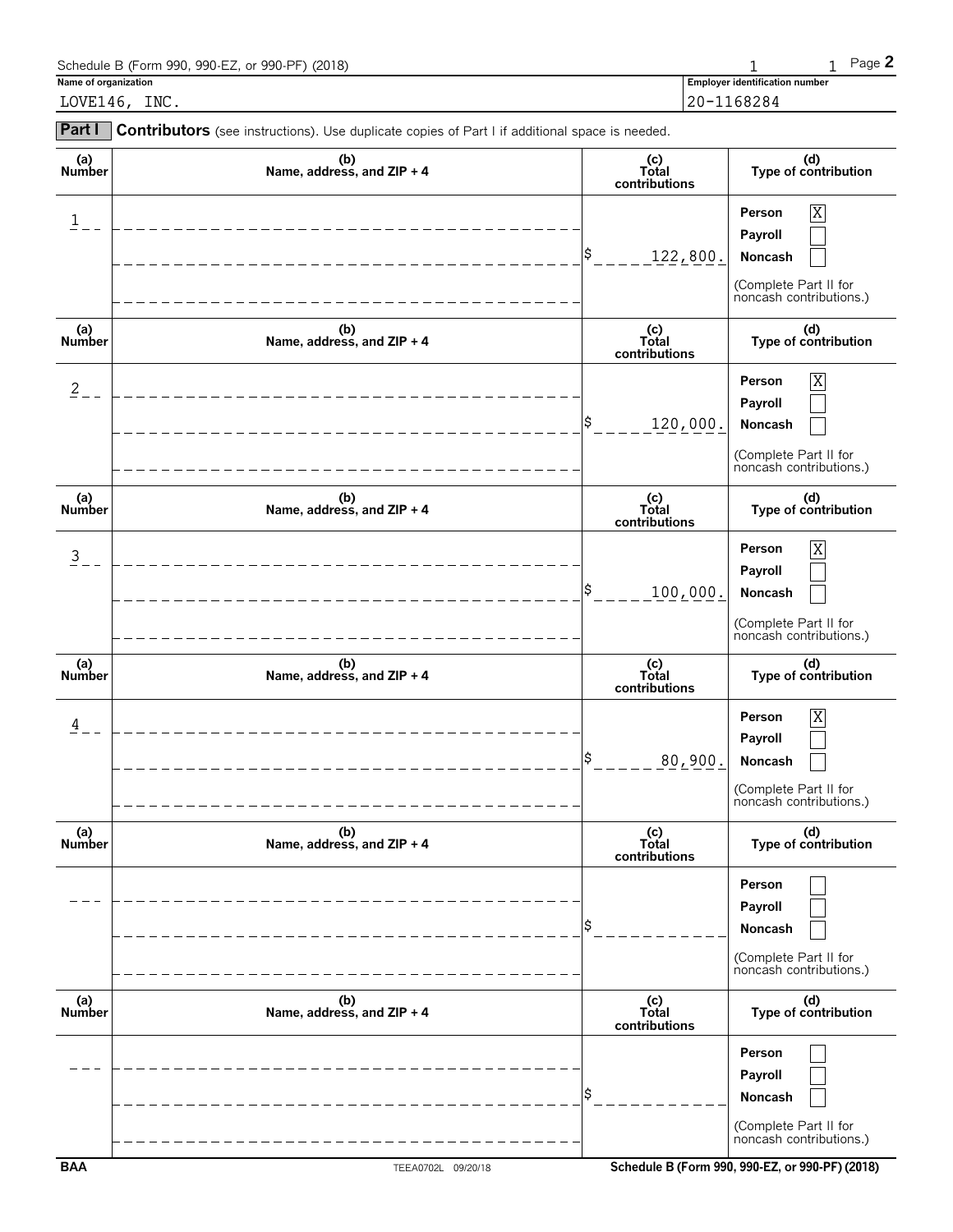| Schedule B (Form 990, 990-EZ, or 990-PF) (2018) |                                       |        | $P$ aqe $\mathbf{\dot{5}}$ |
|-------------------------------------------------|---------------------------------------|--------|----------------------------|
| Name of organization                            | <b>Employer identification number</b> |        |                            |
| INC.<br>LOVE146,                                | $20 - 1$                              | 168284 |                            |

**Part II** Noncash Property (see instructions). Use duplicate copies of Part II if additional space is needed.

| (a) No.<br>from<br>Part I | (b)<br>Description of noncash property given | (c)<br>FMV (or estimate)<br>(See instructions.) | (d)<br>Date received |
|---------------------------|----------------------------------------------|-------------------------------------------------|----------------------|
|                           | N/A                                          |                                                 |                      |
|                           |                                              | \$                                              |                      |
| (a) No.<br>from<br>Part I | (b)<br>Description of noncash property given | (c)<br>FMV (or estimate)<br>(See instructions.) | (d)<br>Date received |
|                           |                                              |                                                 |                      |
|                           |                                              | \$                                              |                      |
| (a) No.<br>from<br>Part I | (b)<br>Description of noncash property given | (c)<br>FMV (or estimate)<br>(See instructions.) | (d)<br>Date received |
|                           |                                              |                                                 |                      |
|                           |                                              | \$                                              |                      |
| (a) No.<br>from<br>Part I | (b)<br>Description of noncash property given | (c)<br>FMV (or estimate)<br>(See instructions.) | (d)<br>Date received |
|                           |                                              |                                                 |                      |
|                           |                                              | \$                                              |                      |
| (a) No.<br>from<br>Part I | (b)<br>Description of noncash property given | (c)<br>FMV (or estimate)<br>(See instructions.) | (d)<br>Date received |
|                           |                                              |                                                 |                      |
|                           |                                              | \$                                              |                      |
| (a) No.<br>from<br>Part I | (b)<br>Description of noncash property given | (c)<br>FMV (or estimate)<br>(See instructions.) | (d)<br>Date received |
|                           |                                              |                                                 |                      |
|                           |                                              | Ŝ                                               |                      |
| <b>BAA</b>                |                                              | Schedule B (Form 990, 990-EZ, or 990-PF) (2018) |                      |

TEEA0703L 09/20/18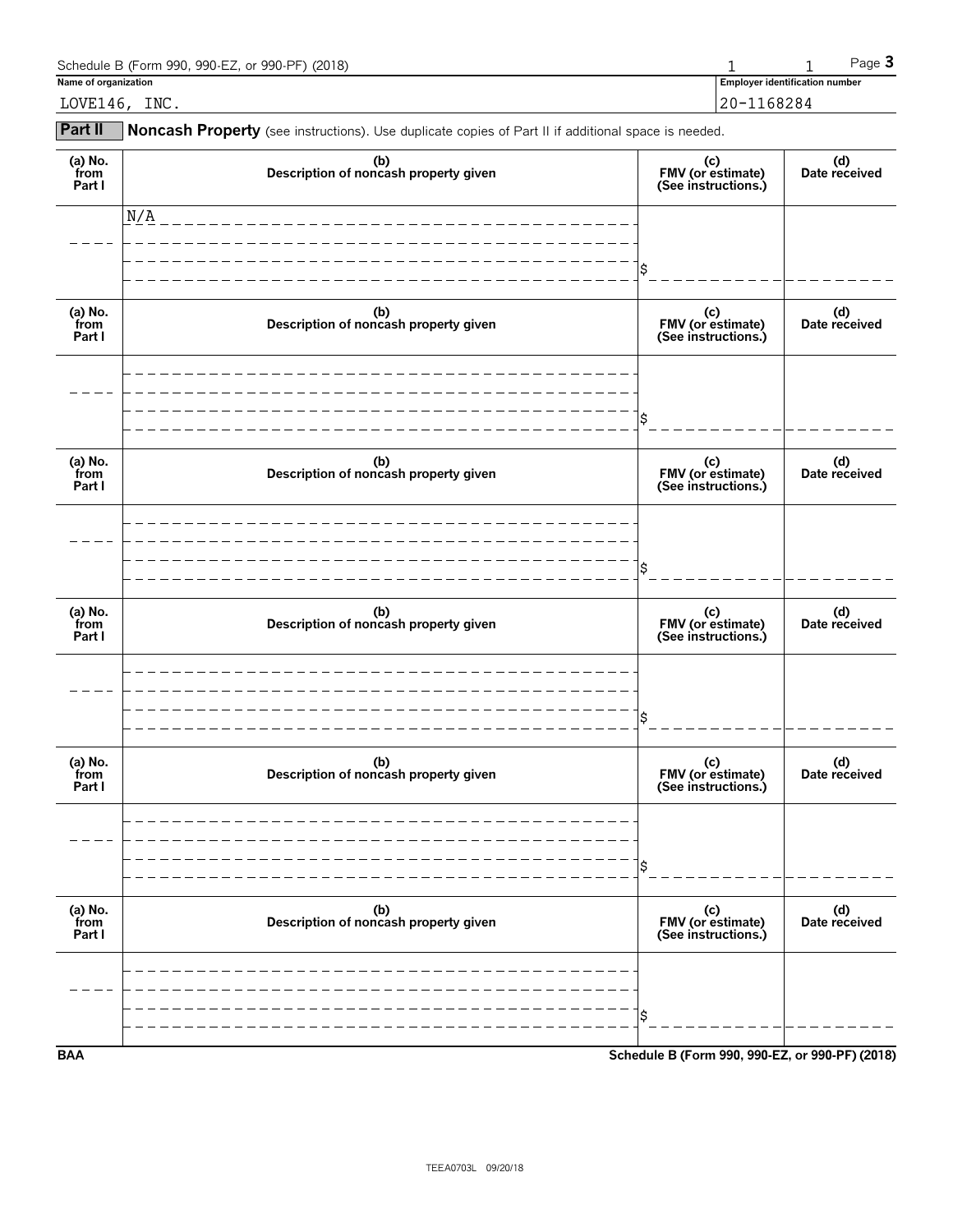|                                       | Schedule B (Form 990, 990-EZ, or 990-PF) (2018)                                                                                                                                                                                                                                                                                                                                                                                                                                                                                                            |                         |                                          | Page 4<br>1                                         |  |  |
|---------------------------------------|------------------------------------------------------------------------------------------------------------------------------------------------------------------------------------------------------------------------------------------------------------------------------------------------------------------------------------------------------------------------------------------------------------------------------------------------------------------------------------------------------------------------------------------------------------|-------------------------|------------------------------------------|-----------------------------------------------------|--|--|
| Name of organization<br>LOVE146, INC. |                                                                                                                                                                                                                                                                                                                                                                                                                                                                                                                                                            |                         |                                          | <b>Employer identification number</b><br>20-1168284 |  |  |
| Part III                              | Exclusively religious, charitable, etc., contributions to organizations described in section 501(c)(7), (8),<br>or (10) that total more than \$1,000 for the year from any one contributor. Complete columns (a) through (e) and<br>the following line entry. For organizations completing Part III, enter the total of exclusively religious, charitable, etc.,<br>contributions of \$1,000 or less for the year. (Enter this information once. See instructions.) $\triangleright$ \$<br>Use duplicate copies of Part III if additional space is needed. |                         |                                          |                                                     |  |  |
| (a)<br>No. from<br>Part I             | (b)<br>Purpose of gift                                                                                                                                                                                                                                                                                                                                                                                                                                                                                                                                     | (c)<br>Use of gift      |                                          | (d)<br>Description of how gift is held              |  |  |
|                                       | N/A                                                                                                                                                                                                                                                                                                                                                                                                                                                                                                                                                        |                         |                                          |                                                     |  |  |
|                                       |                                                                                                                                                                                                                                                                                                                                                                                                                                                                                                                                                            |                         |                                          |                                                     |  |  |
|                                       | Transferee's name, address, and ZIP + 4                                                                                                                                                                                                                                                                                                                                                                                                                                                                                                                    | (e)<br>Transfer of gift |                                          | Relationship of transferor to transferee            |  |  |
| (a)<br>No. from<br>Part I             | (b)<br>Purpose of gift                                                                                                                                                                                                                                                                                                                                                                                                                                                                                                                                     | (c)<br>Use of gift      |                                          | (d)<br>Description of how gift is held              |  |  |
|                                       | (e)<br>Transfer of gift                                                                                                                                                                                                                                                                                                                                                                                                                                                                                                                                    |                         |                                          |                                                     |  |  |
|                                       | Transferee's name, address, and ZIP + 4                                                                                                                                                                                                                                                                                                                                                                                                                                                                                                                    |                         | Relationship of transferor to transferee |                                                     |  |  |
|                                       | (b)                                                                                                                                                                                                                                                                                                                                                                                                                                                                                                                                                        |                         |                                          |                                                     |  |  |
| (a)<br>No. from<br>Part I             | Purpose of gift                                                                                                                                                                                                                                                                                                                                                                                                                                                                                                                                            | (c)<br>Use of gift      |                                          | (d)<br>Description of how gift is held              |  |  |
|                                       |                                                                                                                                                                                                                                                                                                                                                                                                                                                                                                                                                            | (e)<br>Transfer of gift |                                          |                                                     |  |  |
|                                       | Transferee's name, address, and ZIP + 4                                                                                                                                                                                                                                                                                                                                                                                                                                                                                                                    |                         |                                          | Relationship of transferor to transferee            |  |  |
|                                       |                                                                                                                                                                                                                                                                                                                                                                                                                                                                                                                                                            |                         |                                          |                                                     |  |  |
| (a)<br>No. from<br>Part I             | (b)<br>Purpose of gift                                                                                                                                                                                                                                                                                                                                                                                                                                                                                                                                     | (c)<br>Use of gift      |                                          | (d)<br>Description of how gift is held              |  |  |
|                                       |                                                                                                                                                                                                                                                                                                                                                                                                                                                                                                                                                            |                         |                                          |                                                     |  |  |
|                                       | Transferee's name, address, and ZIP + 4                                                                                                                                                                                                                                                                                                                                                                                                                                                                                                                    | (e)<br>Transfer of gift | Relationship of transferor to transferee |                                                     |  |  |
|                                       |                                                                                                                                                                                                                                                                                                                                                                                                                                                                                                                                                            |                         |                                          |                                                     |  |  |
| <b>BAA</b>                            |                                                                                                                                                                                                                                                                                                                                                                                                                                                                                                                                                            |                         |                                          | Schedule B (Form 990, 990-EZ, or 990-PF) (2018)     |  |  |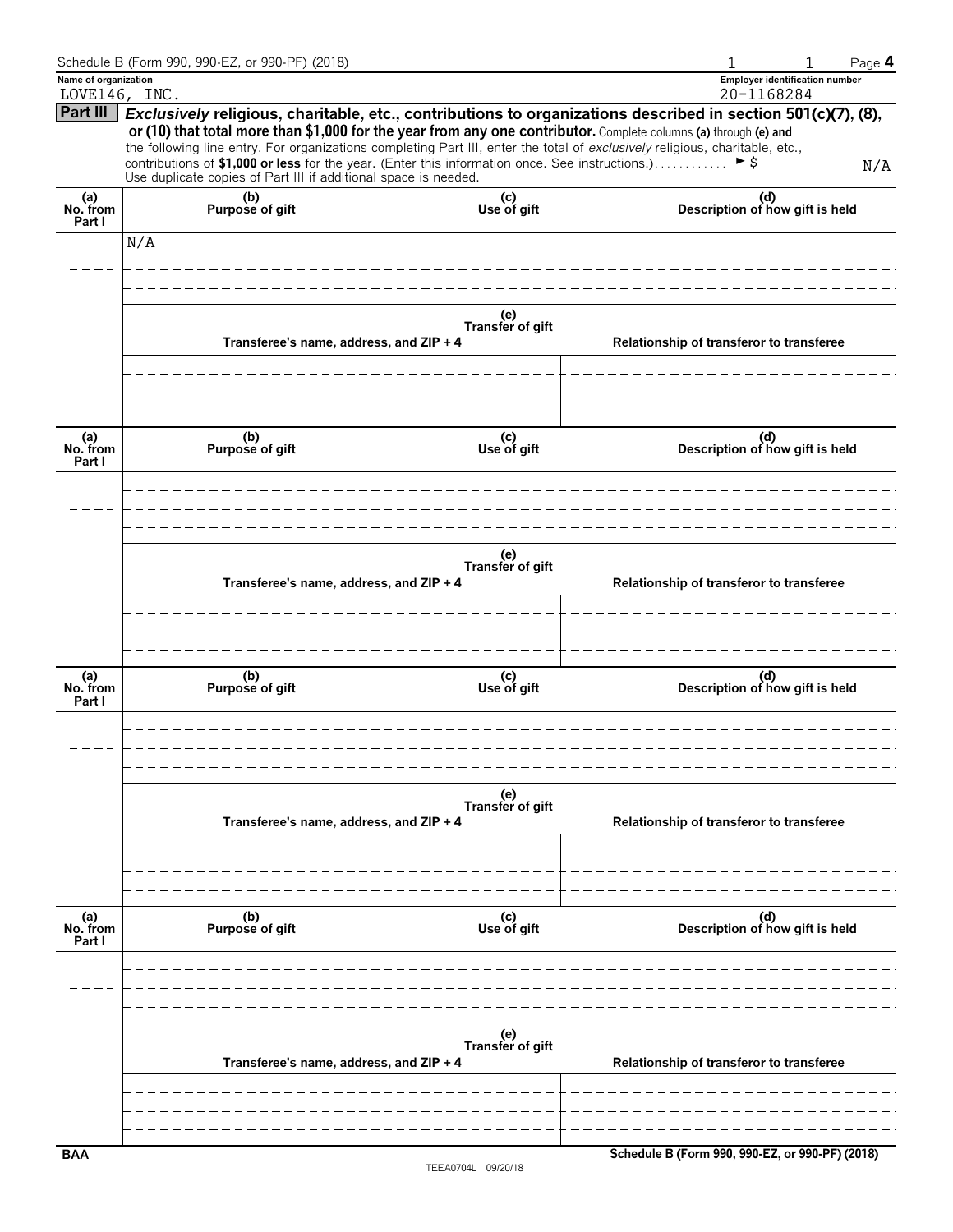| <b>Supplemental Financial Statements</b><br><b>SCHEDULE D</b> |                                                        |                                                                               |                                                                                                                                                                                                                                                                                                                                                                                                | OMB No. 1545-0047 |                              |                                       |                                 |  |
|---------------------------------------------------------------|--------------------------------------------------------|-------------------------------------------------------------------------------|------------------------------------------------------------------------------------------------------------------------------------------------------------------------------------------------------------------------------------------------------------------------------------------------------------------------------------------------------------------------------------------------|-------------------|------------------------------|---------------------------------------|---------------------------------|--|
|                                                               | (Form 990)                                             |                                                                               | ► Complete if the organization answered 'Yes' on Form 990,<br>Part IV, line 6, 7, 8, 9, 10, 11a, 11b, 11c, 11d, 11e, 11f, 12a, or 12b.                                                                                                                                                                                                                                                         |                   |                              | 2018                                  |                                 |  |
|                                                               | Department of the Treasury<br>Internal Revenue Service |                                                                               | Attach to Form 990.<br>► Go to www.irs.gov/Form990 for instructions and the latest information.                                                                                                                                                                                                                                                                                                |                   |                              | <b>Inspection</b>                     | <b>Open to Public</b>           |  |
|                                                               | Name of the organization                               |                                                                               |                                                                                                                                                                                                                                                                                                                                                                                                |                   |                              | <b>Employer identification number</b> |                                 |  |
|                                                               | LOVE146, INC.                                          |                                                                               |                                                                                                                                                                                                                                                                                                                                                                                                |                   | 20-1168284                   |                                       |                                 |  |
| Part I                                                        |                                                        |                                                                               | Organizations Maintaining Donor Advised Funds or Other Similar Funds or Accounts.<br>Complete if the organization answered 'Yes' on Form 990, Part IV, line 6.                                                                                                                                                                                                                                 |                   |                              |                                       |                                 |  |
|                                                               |                                                        |                                                                               | (a) Donor advised funds                                                                                                                                                                                                                                                                                                                                                                        |                   |                              |                                       |                                 |  |
|                                                               |                                                        | Total number at end of year                                                   |                                                                                                                                                                                                                                                                                                                                                                                                |                   | (b) Funds and other accounts |                                       |                                 |  |
| 2                                                             |                                                        | Aggregate value of contributions to (during year).                            |                                                                                                                                                                                                                                                                                                                                                                                                |                   |                              |                                       |                                 |  |
| 3                                                             |                                                        | Aggregate value of grants from (during year)                                  |                                                                                                                                                                                                                                                                                                                                                                                                |                   |                              |                                       |                                 |  |
| 4                                                             |                                                        | Aggregate value at end of year                                                |                                                                                                                                                                                                                                                                                                                                                                                                |                   |                              |                                       |                                 |  |
| 5                                                             |                                                        |                                                                               | Did the organization inform all donors and donor advisors in writing that the assets held in donor advised funds<br>are the organization's property, subject to the organization's exclusive legal control?                                                                                                                                                                                    |                   |                              | Yes                                   | No                              |  |
| 6                                                             |                                                        |                                                                               | Did the organization inform all grantees, donors, and donor advisors in writing that grant funds can be used only                                                                                                                                                                                                                                                                              |                   |                              |                                       |                                 |  |
|                                                               |                                                        |                                                                               | for charitable purposes and not for the benefit of the donor or donor advisor, or for any other purpose conferring                                                                                                                                                                                                                                                                             |                   |                              | Yes                                   | No                              |  |
| <b>Part II</b>                                                |                                                        | <b>Conservation Easements.</b>                                                | Complete if the organization answered 'Yes' on Form 990, Part IV, line 7.                                                                                                                                                                                                                                                                                                                      |                   |                              |                                       |                                 |  |
|                                                               |                                                        |                                                                               | Purpose(s) of conservation easements held by the organization (check all that apply).                                                                                                                                                                                                                                                                                                          |                   |                              |                                       |                                 |  |
|                                                               |                                                        | Preservation of land for public use (e.g., recreation or education)           | Preservation of a historically important land area                                                                                                                                                                                                                                                                                                                                             |                   |                              |                                       |                                 |  |
|                                                               |                                                        | Protection of natural habitat                                                 | Preservation of a certified historic structure                                                                                                                                                                                                                                                                                                                                                 |                   |                              |                                       |                                 |  |
|                                                               |                                                        | Preservation of open space                                                    |                                                                                                                                                                                                                                                                                                                                                                                                |                   |                              |                                       |                                 |  |
| 2                                                             |                                                        |                                                                               | Complete lines 2a through 2d if the organization held a qualified conservation contribution in the form of a conservation easement on the                                                                                                                                                                                                                                                      |                   |                              |                                       |                                 |  |
|                                                               | last day of the tax year.                              |                                                                               |                                                                                                                                                                                                                                                                                                                                                                                                |                   |                              |                                       |                                 |  |
|                                                               |                                                        |                                                                               |                                                                                                                                                                                                                                                                                                                                                                                                |                   |                              |                                       | Held at the End of the Tax Year |  |
|                                                               |                                                        |                                                                               |                                                                                                                                                                                                                                                                                                                                                                                                | 2a                |                              |                                       |                                 |  |
|                                                               |                                                        |                                                                               |                                                                                                                                                                                                                                                                                                                                                                                                | 2 <sub>b</sub>    |                              |                                       |                                 |  |
|                                                               |                                                        |                                                                               | <b>c</b> Number of conservation easements on a certified historic structure included in (a) $\dots$                                                                                                                                                                                                                                                                                            | 2c                |                              |                                       |                                 |  |
|                                                               |                                                        |                                                                               | <b>d</b> Number of conservation easements included in (c) acquired after 7/25/06, and not on a historic                                                                                                                                                                                                                                                                                        | 2 d               |                              |                                       |                                 |  |
| 3.                                                            | tax year ►                                             |                                                                               | Number of conservation easements modified, transferred, released, extinguished, or terminated by the organization during the                                                                                                                                                                                                                                                                   |                   |                              |                                       |                                 |  |
|                                                               |                                                        | Number of states where property subject to conservation easement is located ► |                                                                                                                                                                                                                                                                                                                                                                                                |                   |                              |                                       |                                 |  |
| 5                                                             |                                                        |                                                                               | Does the organization have a written policy regarding the periodic monitoring, inspection, handling of violations,                                                                                                                                                                                                                                                                             |                   |                              | Yes                                   | No                              |  |
| 6                                                             |                                                        |                                                                               | Staff and volunteer hours devoted to monitoring, inspecting, handling of violations, and enforcing conservation easements during the year                                                                                                                                                                                                                                                      |                   |                              |                                       |                                 |  |
| 7                                                             | ►\$                                                    |                                                                               | Amount of expenses incurred in monitoring, inspecting, handling of violations, and enforcing conservation easements during the year                                                                                                                                                                                                                                                            |                   |                              |                                       |                                 |  |
| 8                                                             |                                                        |                                                                               | Does each conservation easement reported on line 2(d) above satisfy the requirements of section 170(h)(4)(B)(i) $\overline{f}$                                                                                                                                                                                                                                                                 |                   |                              | $\Box$ Yes                            | No                              |  |
| 9                                                             | conservation easements.                                |                                                                               | In Part XIII, describe how the organization reports conservation easements in its revenue and expense statement, and balance sheet, and<br>include, if applicable, the text of the footnote to the organization's financial statements that describes the organization's accounting for                                                                                                        |                   |                              |                                       |                                 |  |
| <b>Part III</b>                                               |                                                        |                                                                               | Organizations Maintaining Collections of Art, Historical Treasures, or Other Similar Assets.<br>Complete if the organization answered 'Yes' on Form 990, Part IV, line 8.                                                                                                                                                                                                                      |                   |                              |                                       |                                 |  |
|                                                               |                                                        |                                                                               | 1a If the organization elected, as permitted under SFAS 116 (ASC 958), not to report in its revenue statement and balance sheet works of<br>art, historical treasures, or other similar assets held for public exhibition, education, or research in furtherance of public service, provide,<br>in Part XIII, the text of the footnote to its financial statements that describes these items. |                   |                              |                                       |                                 |  |
|                                                               |                                                        | following amounts relating to these items:                                    | <b>b</b> If the organization elected, as permitted under SFAS 116 (ASC 958), to report in its revenue statement and balance sheet works of art,<br>historical treasures, or other similar assets held for public exhibition, education, or research in furtherance of public service, provide the                                                                                              |                   |                              |                                       |                                 |  |
|                                                               |                                                        |                                                                               |                                                                                                                                                                                                                                                                                                                                                                                                |                   | $\triangleright$ \$          |                                       |                                 |  |
|                                                               |                                                        |                                                                               |                                                                                                                                                                                                                                                                                                                                                                                                |                   |                              |                                       |                                 |  |
| 2                                                             |                                                        |                                                                               | If the organization received or held works of art, historical treasures, or other similar assets for financial gain, provide the following<br>amounts required to be reported under SFAS 116 (ASC 958) relating to these items:                                                                                                                                                                |                   |                              |                                       |                                 |  |
|                                                               |                                                        |                                                                               |                                                                                                                                                                                                                                                                                                                                                                                                |                   |                              |                                       |                                 |  |

|  | TEEA3301L 10/10/18 | Schedule D (Form 990) 2018 |
|--|--------------------|----------------------------|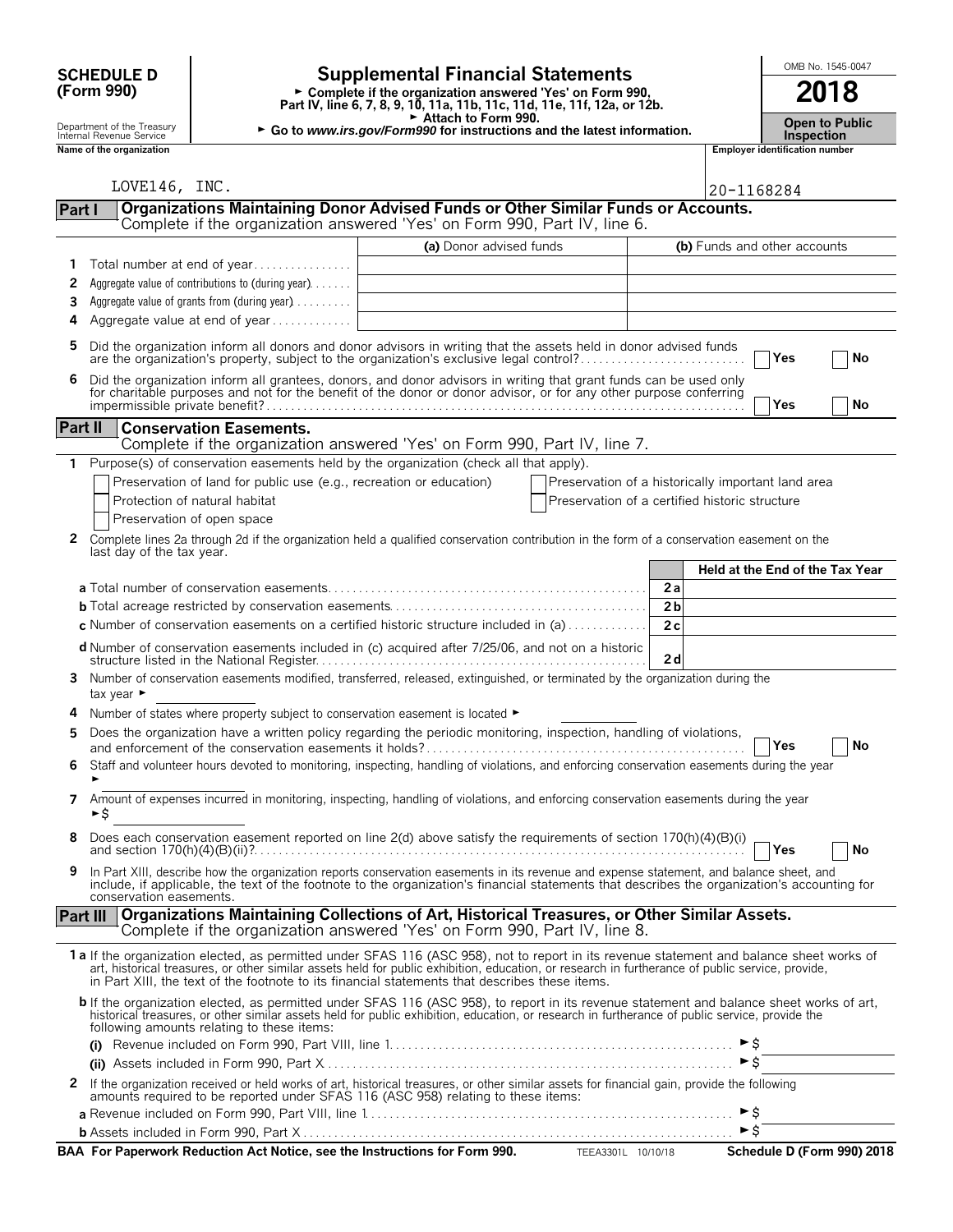| Organizations Maintaining Collections of Art, Historical Treasures, or Other Similar Assets (continued)<br>Using the organization's acquisition, accession, and other records, check any of the following that are a significant use of its collection<br>3<br>items (check all that apply):<br>Public exhibition<br>Loan or exchange programs<br>d<br>а<br>Scholarly research<br>Other<br>b<br>е<br>Preservation for future generations<br>c<br>4 Provide a description of the organization's collections and explain how they further the organization's exempt purpose in<br>Part XIII.<br>During the year, did the organization solicit or receive donations of art, historical treasures, or other similar assets to be sold to raise funds rather than to be maintained as part of the organization's collection?<br>5<br>Yes<br>No<br>Part IV Escrow and Custodial Arrangements. Complete if the organization answered 'Yes' on Form 990, Part IV,<br>line 9, or reported an amount on Form 990, Part X, line 21.<br>1 a Is the organization an agent, trustee, custodian or other intermediary for contributions or other assets not included<br><b>No</b><br>Yes<br><b>b</b> If 'Yes,' explain the arrangement in Part XIII and complete the following table:<br>Amount<br>1с<br>1 d<br>1e<br>1f<br>2a Did the organization include an amount on Form 990, Part X, line 21, for escrow or custodial account liability?<br>Yes<br>No<br><b>Part V</b><br>Endowment Funds. Complete if the organization answered 'Yes' on Form 990, Part IV, line 10.<br>(a) Current year<br>(b) Prior year<br>(c) Two years back<br>(d) Three years back<br>(e) Four years back<br><b>1 a</b> Beginning of year balance<br><b>b</b> Contributions<br><b>c</b> Net investment earnings, gains,<br>and losses<br><b>d</b> Grants or scholarships $\ldots \ldots \ldots$<br><b>e</b> Other expenditures for facilities<br>and programs 1<br>f Administrative expenses $\ldots$<br><b>g</b> End of year balance<br>2 Provide the estimated percentage of the current year end balance (line 1g, column (a)) held as:<br>a Board designated or quasi-endowment $\blacktriangleright$<br>နွ<br><b>b</b> Permanent endowment ►<br>c Temporarily restricted endowment ►<br>The percentages on lines 2a, 2b, and 2c should equal 100%.<br>3a Are there endowment funds not in the possession of the organization that are held and administered for the<br>Yes<br>No<br>organization by:<br>(i)<br>3a(i)<br>3a(ii)<br><b>b</b> If 'Yes' on line 3a(ii), are the related organizations listed as required on Schedule R?<br>3 <sub>b</sub><br>Describe in Part XIII the intended uses of the organization's endowment funds.<br><b>Part VI</b> Land, Buildings, and Equipment.<br>Complete if the organization answered 'Yes' on Form 990, Part IV, line 11a. See Form 990, Part X, line 10.<br>Description of property<br>(d) Book value<br>(a) Cost or other basis<br>(b) Cost or other<br>(c) Accumulated<br>(investment)<br>basis (other)<br>depreciation<br>c Leasehold improvements<br>72,887.<br>61,892.<br>10,995.<br>11,423.<br>60, 191.<br>48,768.<br>66,501.<br>56,424.<br>10,077.<br>Total. Add lines 1a through 1e. (Column (d) must equal Form 990, Part X, column (B), line 10c.)<br>32,495.<br>Schedule D (Form 990) 2018<br><b>BAA</b> | Schedule D (Form 990) 2018 LOVE146, INC.<br>Part III |  |  |  | 20-1168284 |  | Page 2 |
|---------------------------------------------------------------------------------------------------------------------------------------------------------------------------------------------------------------------------------------------------------------------------------------------------------------------------------------------------------------------------------------------------------------------------------------------------------------------------------------------------------------------------------------------------------------------------------------------------------------------------------------------------------------------------------------------------------------------------------------------------------------------------------------------------------------------------------------------------------------------------------------------------------------------------------------------------------------------------------------------------------------------------------------------------------------------------------------------------------------------------------------------------------------------------------------------------------------------------------------------------------------------------------------------------------------------------------------------------------------------------------------------------------------------------------------------------------------------------------------------------------------------------------------------------------------------------------------------------------------------------------------------------------------------------------------------------------------------------------------------------------------------------------------------------------------------------------------------------------------------------------------------------------------------------------------------------------------------------------------------------------------------------------------------------------------------------------------------------------------------------------------------------------------------------------------------------------------------------------------------------------------------------------------------------------------------------------------------------------------------------------------------------------------------------------------------------------------------------------------------------------------------------------------------------------------------------------------------------------------------------------------------------------------------------------------------------------------------------------------------------------------------------------------------------------------------------------------------------------------------------------------------------------------------------------------------------------------------------------------------------------------------------------------------------------------------------------------------------------------------------------------------------------------------------------------------------------------------------------------------------------------------------------------------------------------------------------------|------------------------------------------------------|--|--|--|------------|--|--------|
|                                                                                                                                                                                                                                                                                                                                                                                                                                                                                                                                                                                                                                                                                                                                                                                                                                                                                                                                                                                                                                                                                                                                                                                                                                                                                                                                                                                                                                                                                                                                                                                                                                                                                                                                                                                                                                                                                                                                                                                                                                                                                                                                                                                                                                                                                                                                                                                                                                                                                                                                                                                                                                                                                                                                                                                                                                                                                                                                                                                                                                                                                                                                                                                                                                                                                                                                       |                                                      |  |  |  |            |  |        |
|                                                                                                                                                                                                                                                                                                                                                                                                                                                                                                                                                                                                                                                                                                                                                                                                                                                                                                                                                                                                                                                                                                                                                                                                                                                                                                                                                                                                                                                                                                                                                                                                                                                                                                                                                                                                                                                                                                                                                                                                                                                                                                                                                                                                                                                                                                                                                                                                                                                                                                                                                                                                                                                                                                                                                                                                                                                                                                                                                                                                                                                                                                                                                                                                                                                                                                                                       |                                                      |  |  |  |            |  |        |
|                                                                                                                                                                                                                                                                                                                                                                                                                                                                                                                                                                                                                                                                                                                                                                                                                                                                                                                                                                                                                                                                                                                                                                                                                                                                                                                                                                                                                                                                                                                                                                                                                                                                                                                                                                                                                                                                                                                                                                                                                                                                                                                                                                                                                                                                                                                                                                                                                                                                                                                                                                                                                                                                                                                                                                                                                                                                                                                                                                                                                                                                                                                                                                                                                                                                                                                                       |                                                      |  |  |  |            |  |        |
|                                                                                                                                                                                                                                                                                                                                                                                                                                                                                                                                                                                                                                                                                                                                                                                                                                                                                                                                                                                                                                                                                                                                                                                                                                                                                                                                                                                                                                                                                                                                                                                                                                                                                                                                                                                                                                                                                                                                                                                                                                                                                                                                                                                                                                                                                                                                                                                                                                                                                                                                                                                                                                                                                                                                                                                                                                                                                                                                                                                                                                                                                                                                                                                                                                                                                                                                       |                                                      |  |  |  |            |  |        |
|                                                                                                                                                                                                                                                                                                                                                                                                                                                                                                                                                                                                                                                                                                                                                                                                                                                                                                                                                                                                                                                                                                                                                                                                                                                                                                                                                                                                                                                                                                                                                                                                                                                                                                                                                                                                                                                                                                                                                                                                                                                                                                                                                                                                                                                                                                                                                                                                                                                                                                                                                                                                                                                                                                                                                                                                                                                                                                                                                                                                                                                                                                                                                                                                                                                                                                                                       |                                                      |  |  |  |            |  |        |
|                                                                                                                                                                                                                                                                                                                                                                                                                                                                                                                                                                                                                                                                                                                                                                                                                                                                                                                                                                                                                                                                                                                                                                                                                                                                                                                                                                                                                                                                                                                                                                                                                                                                                                                                                                                                                                                                                                                                                                                                                                                                                                                                                                                                                                                                                                                                                                                                                                                                                                                                                                                                                                                                                                                                                                                                                                                                                                                                                                                                                                                                                                                                                                                                                                                                                                                                       |                                                      |  |  |  |            |  |        |
|                                                                                                                                                                                                                                                                                                                                                                                                                                                                                                                                                                                                                                                                                                                                                                                                                                                                                                                                                                                                                                                                                                                                                                                                                                                                                                                                                                                                                                                                                                                                                                                                                                                                                                                                                                                                                                                                                                                                                                                                                                                                                                                                                                                                                                                                                                                                                                                                                                                                                                                                                                                                                                                                                                                                                                                                                                                                                                                                                                                                                                                                                                                                                                                                                                                                                                                                       |                                                      |  |  |  |            |  |        |
|                                                                                                                                                                                                                                                                                                                                                                                                                                                                                                                                                                                                                                                                                                                                                                                                                                                                                                                                                                                                                                                                                                                                                                                                                                                                                                                                                                                                                                                                                                                                                                                                                                                                                                                                                                                                                                                                                                                                                                                                                                                                                                                                                                                                                                                                                                                                                                                                                                                                                                                                                                                                                                                                                                                                                                                                                                                                                                                                                                                                                                                                                                                                                                                                                                                                                                                                       |                                                      |  |  |  |            |  |        |
|                                                                                                                                                                                                                                                                                                                                                                                                                                                                                                                                                                                                                                                                                                                                                                                                                                                                                                                                                                                                                                                                                                                                                                                                                                                                                                                                                                                                                                                                                                                                                                                                                                                                                                                                                                                                                                                                                                                                                                                                                                                                                                                                                                                                                                                                                                                                                                                                                                                                                                                                                                                                                                                                                                                                                                                                                                                                                                                                                                                                                                                                                                                                                                                                                                                                                                                                       |                                                      |  |  |  |            |  |        |
|                                                                                                                                                                                                                                                                                                                                                                                                                                                                                                                                                                                                                                                                                                                                                                                                                                                                                                                                                                                                                                                                                                                                                                                                                                                                                                                                                                                                                                                                                                                                                                                                                                                                                                                                                                                                                                                                                                                                                                                                                                                                                                                                                                                                                                                                                                                                                                                                                                                                                                                                                                                                                                                                                                                                                                                                                                                                                                                                                                                                                                                                                                                                                                                                                                                                                                                                       |                                                      |  |  |  |            |  |        |
|                                                                                                                                                                                                                                                                                                                                                                                                                                                                                                                                                                                                                                                                                                                                                                                                                                                                                                                                                                                                                                                                                                                                                                                                                                                                                                                                                                                                                                                                                                                                                                                                                                                                                                                                                                                                                                                                                                                                                                                                                                                                                                                                                                                                                                                                                                                                                                                                                                                                                                                                                                                                                                                                                                                                                                                                                                                                                                                                                                                                                                                                                                                                                                                                                                                                                                                                       |                                                      |  |  |  |            |  |        |
|                                                                                                                                                                                                                                                                                                                                                                                                                                                                                                                                                                                                                                                                                                                                                                                                                                                                                                                                                                                                                                                                                                                                                                                                                                                                                                                                                                                                                                                                                                                                                                                                                                                                                                                                                                                                                                                                                                                                                                                                                                                                                                                                                                                                                                                                                                                                                                                                                                                                                                                                                                                                                                                                                                                                                                                                                                                                                                                                                                                                                                                                                                                                                                                                                                                                                                                                       |                                                      |  |  |  |            |  |        |
|                                                                                                                                                                                                                                                                                                                                                                                                                                                                                                                                                                                                                                                                                                                                                                                                                                                                                                                                                                                                                                                                                                                                                                                                                                                                                                                                                                                                                                                                                                                                                                                                                                                                                                                                                                                                                                                                                                                                                                                                                                                                                                                                                                                                                                                                                                                                                                                                                                                                                                                                                                                                                                                                                                                                                                                                                                                                                                                                                                                                                                                                                                                                                                                                                                                                                                                                       |                                                      |  |  |  |            |  |        |
|                                                                                                                                                                                                                                                                                                                                                                                                                                                                                                                                                                                                                                                                                                                                                                                                                                                                                                                                                                                                                                                                                                                                                                                                                                                                                                                                                                                                                                                                                                                                                                                                                                                                                                                                                                                                                                                                                                                                                                                                                                                                                                                                                                                                                                                                                                                                                                                                                                                                                                                                                                                                                                                                                                                                                                                                                                                                                                                                                                                                                                                                                                                                                                                                                                                                                                                                       |                                                      |  |  |  |            |  |        |
|                                                                                                                                                                                                                                                                                                                                                                                                                                                                                                                                                                                                                                                                                                                                                                                                                                                                                                                                                                                                                                                                                                                                                                                                                                                                                                                                                                                                                                                                                                                                                                                                                                                                                                                                                                                                                                                                                                                                                                                                                                                                                                                                                                                                                                                                                                                                                                                                                                                                                                                                                                                                                                                                                                                                                                                                                                                                                                                                                                                                                                                                                                                                                                                                                                                                                                                                       |                                                      |  |  |  |            |  |        |
|                                                                                                                                                                                                                                                                                                                                                                                                                                                                                                                                                                                                                                                                                                                                                                                                                                                                                                                                                                                                                                                                                                                                                                                                                                                                                                                                                                                                                                                                                                                                                                                                                                                                                                                                                                                                                                                                                                                                                                                                                                                                                                                                                                                                                                                                                                                                                                                                                                                                                                                                                                                                                                                                                                                                                                                                                                                                                                                                                                                                                                                                                                                                                                                                                                                                                                                                       |                                                      |  |  |  |            |  |        |
|                                                                                                                                                                                                                                                                                                                                                                                                                                                                                                                                                                                                                                                                                                                                                                                                                                                                                                                                                                                                                                                                                                                                                                                                                                                                                                                                                                                                                                                                                                                                                                                                                                                                                                                                                                                                                                                                                                                                                                                                                                                                                                                                                                                                                                                                                                                                                                                                                                                                                                                                                                                                                                                                                                                                                                                                                                                                                                                                                                                                                                                                                                                                                                                                                                                                                                                                       |                                                      |  |  |  |            |  |        |
|                                                                                                                                                                                                                                                                                                                                                                                                                                                                                                                                                                                                                                                                                                                                                                                                                                                                                                                                                                                                                                                                                                                                                                                                                                                                                                                                                                                                                                                                                                                                                                                                                                                                                                                                                                                                                                                                                                                                                                                                                                                                                                                                                                                                                                                                                                                                                                                                                                                                                                                                                                                                                                                                                                                                                                                                                                                                                                                                                                                                                                                                                                                                                                                                                                                                                                                                       |                                                      |  |  |  |            |  |        |
|                                                                                                                                                                                                                                                                                                                                                                                                                                                                                                                                                                                                                                                                                                                                                                                                                                                                                                                                                                                                                                                                                                                                                                                                                                                                                                                                                                                                                                                                                                                                                                                                                                                                                                                                                                                                                                                                                                                                                                                                                                                                                                                                                                                                                                                                                                                                                                                                                                                                                                                                                                                                                                                                                                                                                                                                                                                                                                                                                                                                                                                                                                                                                                                                                                                                                                                                       |                                                      |  |  |  |            |  |        |
|                                                                                                                                                                                                                                                                                                                                                                                                                                                                                                                                                                                                                                                                                                                                                                                                                                                                                                                                                                                                                                                                                                                                                                                                                                                                                                                                                                                                                                                                                                                                                                                                                                                                                                                                                                                                                                                                                                                                                                                                                                                                                                                                                                                                                                                                                                                                                                                                                                                                                                                                                                                                                                                                                                                                                                                                                                                                                                                                                                                                                                                                                                                                                                                                                                                                                                                                       |                                                      |  |  |  |            |  |        |
|                                                                                                                                                                                                                                                                                                                                                                                                                                                                                                                                                                                                                                                                                                                                                                                                                                                                                                                                                                                                                                                                                                                                                                                                                                                                                                                                                                                                                                                                                                                                                                                                                                                                                                                                                                                                                                                                                                                                                                                                                                                                                                                                                                                                                                                                                                                                                                                                                                                                                                                                                                                                                                                                                                                                                                                                                                                                                                                                                                                                                                                                                                                                                                                                                                                                                                                                       |                                                      |  |  |  |            |  |        |
|                                                                                                                                                                                                                                                                                                                                                                                                                                                                                                                                                                                                                                                                                                                                                                                                                                                                                                                                                                                                                                                                                                                                                                                                                                                                                                                                                                                                                                                                                                                                                                                                                                                                                                                                                                                                                                                                                                                                                                                                                                                                                                                                                                                                                                                                                                                                                                                                                                                                                                                                                                                                                                                                                                                                                                                                                                                                                                                                                                                                                                                                                                                                                                                                                                                                                                                                       |                                                      |  |  |  |            |  |        |
|                                                                                                                                                                                                                                                                                                                                                                                                                                                                                                                                                                                                                                                                                                                                                                                                                                                                                                                                                                                                                                                                                                                                                                                                                                                                                                                                                                                                                                                                                                                                                                                                                                                                                                                                                                                                                                                                                                                                                                                                                                                                                                                                                                                                                                                                                                                                                                                                                                                                                                                                                                                                                                                                                                                                                                                                                                                                                                                                                                                                                                                                                                                                                                                                                                                                                                                                       |                                                      |  |  |  |            |  |        |
|                                                                                                                                                                                                                                                                                                                                                                                                                                                                                                                                                                                                                                                                                                                                                                                                                                                                                                                                                                                                                                                                                                                                                                                                                                                                                                                                                                                                                                                                                                                                                                                                                                                                                                                                                                                                                                                                                                                                                                                                                                                                                                                                                                                                                                                                                                                                                                                                                                                                                                                                                                                                                                                                                                                                                                                                                                                                                                                                                                                                                                                                                                                                                                                                                                                                                                                                       |                                                      |  |  |  |            |  |        |
|                                                                                                                                                                                                                                                                                                                                                                                                                                                                                                                                                                                                                                                                                                                                                                                                                                                                                                                                                                                                                                                                                                                                                                                                                                                                                                                                                                                                                                                                                                                                                                                                                                                                                                                                                                                                                                                                                                                                                                                                                                                                                                                                                                                                                                                                                                                                                                                                                                                                                                                                                                                                                                                                                                                                                                                                                                                                                                                                                                                                                                                                                                                                                                                                                                                                                                                                       |                                                      |  |  |  |            |  |        |
|                                                                                                                                                                                                                                                                                                                                                                                                                                                                                                                                                                                                                                                                                                                                                                                                                                                                                                                                                                                                                                                                                                                                                                                                                                                                                                                                                                                                                                                                                                                                                                                                                                                                                                                                                                                                                                                                                                                                                                                                                                                                                                                                                                                                                                                                                                                                                                                                                                                                                                                                                                                                                                                                                                                                                                                                                                                                                                                                                                                                                                                                                                                                                                                                                                                                                                                                       |                                                      |  |  |  |            |  |        |
|                                                                                                                                                                                                                                                                                                                                                                                                                                                                                                                                                                                                                                                                                                                                                                                                                                                                                                                                                                                                                                                                                                                                                                                                                                                                                                                                                                                                                                                                                                                                                                                                                                                                                                                                                                                                                                                                                                                                                                                                                                                                                                                                                                                                                                                                                                                                                                                                                                                                                                                                                                                                                                                                                                                                                                                                                                                                                                                                                                                                                                                                                                                                                                                                                                                                                                                                       |                                                      |  |  |  |            |  |        |
|                                                                                                                                                                                                                                                                                                                                                                                                                                                                                                                                                                                                                                                                                                                                                                                                                                                                                                                                                                                                                                                                                                                                                                                                                                                                                                                                                                                                                                                                                                                                                                                                                                                                                                                                                                                                                                                                                                                                                                                                                                                                                                                                                                                                                                                                                                                                                                                                                                                                                                                                                                                                                                                                                                                                                                                                                                                                                                                                                                                                                                                                                                                                                                                                                                                                                                                                       |                                                      |  |  |  |            |  |        |
|                                                                                                                                                                                                                                                                                                                                                                                                                                                                                                                                                                                                                                                                                                                                                                                                                                                                                                                                                                                                                                                                                                                                                                                                                                                                                                                                                                                                                                                                                                                                                                                                                                                                                                                                                                                                                                                                                                                                                                                                                                                                                                                                                                                                                                                                                                                                                                                                                                                                                                                                                                                                                                                                                                                                                                                                                                                                                                                                                                                                                                                                                                                                                                                                                                                                                                                                       |                                                      |  |  |  |            |  |        |
|                                                                                                                                                                                                                                                                                                                                                                                                                                                                                                                                                                                                                                                                                                                                                                                                                                                                                                                                                                                                                                                                                                                                                                                                                                                                                                                                                                                                                                                                                                                                                                                                                                                                                                                                                                                                                                                                                                                                                                                                                                                                                                                                                                                                                                                                                                                                                                                                                                                                                                                                                                                                                                                                                                                                                                                                                                                                                                                                                                                                                                                                                                                                                                                                                                                                                                                                       |                                                      |  |  |  |            |  |        |
|                                                                                                                                                                                                                                                                                                                                                                                                                                                                                                                                                                                                                                                                                                                                                                                                                                                                                                                                                                                                                                                                                                                                                                                                                                                                                                                                                                                                                                                                                                                                                                                                                                                                                                                                                                                                                                                                                                                                                                                                                                                                                                                                                                                                                                                                                                                                                                                                                                                                                                                                                                                                                                                                                                                                                                                                                                                                                                                                                                                                                                                                                                                                                                                                                                                                                                                                       |                                                      |  |  |  |            |  |        |
|                                                                                                                                                                                                                                                                                                                                                                                                                                                                                                                                                                                                                                                                                                                                                                                                                                                                                                                                                                                                                                                                                                                                                                                                                                                                                                                                                                                                                                                                                                                                                                                                                                                                                                                                                                                                                                                                                                                                                                                                                                                                                                                                                                                                                                                                                                                                                                                                                                                                                                                                                                                                                                                                                                                                                                                                                                                                                                                                                                                                                                                                                                                                                                                                                                                                                                                                       |                                                      |  |  |  |            |  |        |
|                                                                                                                                                                                                                                                                                                                                                                                                                                                                                                                                                                                                                                                                                                                                                                                                                                                                                                                                                                                                                                                                                                                                                                                                                                                                                                                                                                                                                                                                                                                                                                                                                                                                                                                                                                                                                                                                                                                                                                                                                                                                                                                                                                                                                                                                                                                                                                                                                                                                                                                                                                                                                                                                                                                                                                                                                                                                                                                                                                                                                                                                                                                                                                                                                                                                                                                                       |                                                      |  |  |  |            |  |        |
|                                                                                                                                                                                                                                                                                                                                                                                                                                                                                                                                                                                                                                                                                                                                                                                                                                                                                                                                                                                                                                                                                                                                                                                                                                                                                                                                                                                                                                                                                                                                                                                                                                                                                                                                                                                                                                                                                                                                                                                                                                                                                                                                                                                                                                                                                                                                                                                                                                                                                                                                                                                                                                                                                                                                                                                                                                                                                                                                                                                                                                                                                                                                                                                                                                                                                                                                       |                                                      |  |  |  |            |  |        |
|                                                                                                                                                                                                                                                                                                                                                                                                                                                                                                                                                                                                                                                                                                                                                                                                                                                                                                                                                                                                                                                                                                                                                                                                                                                                                                                                                                                                                                                                                                                                                                                                                                                                                                                                                                                                                                                                                                                                                                                                                                                                                                                                                                                                                                                                                                                                                                                                                                                                                                                                                                                                                                                                                                                                                                                                                                                                                                                                                                                                                                                                                                                                                                                                                                                                                                                                       |                                                      |  |  |  |            |  |        |
|                                                                                                                                                                                                                                                                                                                                                                                                                                                                                                                                                                                                                                                                                                                                                                                                                                                                                                                                                                                                                                                                                                                                                                                                                                                                                                                                                                                                                                                                                                                                                                                                                                                                                                                                                                                                                                                                                                                                                                                                                                                                                                                                                                                                                                                                                                                                                                                                                                                                                                                                                                                                                                                                                                                                                                                                                                                                                                                                                                                                                                                                                                                                                                                                                                                                                                                                       |                                                      |  |  |  |            |  |        |
|                                                                                                                                                                                                                                                                                                                                                                                                                                                                                                                                                                                                                                                                                                                                                                                                                                                                                                                                                                                                                                                                                                                                                                                                                                                                                                                                                                                                                                                                                                                                                                                                                                                                                                                                                                                                                                                                                                                                                                                                                                                                                                                                                                                                                                                                                                                                                                                                                                                                                                                                                                                                                                                                                                                                                                                                                                                                                                                                                                                                                                                                                                                                                                                                                                                                                                                                       |                                                      |  |  |  |            |  |        |
|                                                                                                                                                                                                                                                                                                                                                                                                                                                                                                                                                                                                                                                                                                                                                                                                                                                                                                                                                                                                                                                                                                                                                                                                                                                                                                                                                                                                                                                                                                                                                                                                                                                                                                                                                                                                                                                                                                                                                                                                                                                                                                                                                                                                                                                                                                                                                                                                                                                                                                                                                                                                                                                                                                                                                                                                                                                                                                                                                                                                                                                                                                                                                                                                                                                                                                                                       |                                                      |  |  |  |            |  |        |
|                                                                                                                                                                                                                                                                                                                                                                                                                                                                                                                                                                                                                                                                                                                                                                                                                                                                                                                                                                                                                                                                                                                                                                                                                                                                                                                                                                                                                                                                                                                                                                                                                                                                                                                                                                                                                                                                                                                                                                                                                                                                                                                                                                                                                                                                                                                                                                                                                                                                                                                                                                                                                                                                                                                                                                                                                                                                                                                                                                                                                                                                                                                                                                                                                                                                                                                                       |                                                      |  |  |  |            |  |        |
|                                                                                                                                                                                                                                                                                                                                                                                                                                                                                                                                                                                                                                                                                                                                                                                                                                                                                                                                                                                                                                                                                                                                                                                                                                                                                                                                                                                                                                                                                                                                                                                                                                                                                                                                                                                                                                                                                                                                                                                                                                                                                                                                                                                                                                                                                                                                                                                                                                                                                                                                                                                                                                                                                                                                                                                                                                                                                                                                                                                                                                                                                                                                                                                                                                                                                                                                       |                                                      |  |  |  |            |  |        |
|                                                                                                                                                                                                                                                                                                                                                                                                                                                                                                                                                                                                                                                                                                                                                                                                                                                                                                                                                                                                                                                                                                                                                                                                                                                                                                                                                                                                                                                                                                                                                                                                                                                                                                                                                                                                                                                                                                                                                                                                                                                                                                                                                                                                                                                                                                                                                                                                                                                                                                                                                                                                                                                                                                                                                                                                                                                                                                                                                                                                                                                                                                                                                                                                                                                                                                                                       |                                                      |  |  |  |            |  |        |
|                                                                                                                                                                                                                                                                                                                                                                                                                                                                                                                                                                                                                                                                                                                                                                                                                                                                                                                                                                                                                                                                                                                                                                                                                                                                                                                                                                                                                                                                                                                                                                                                                                                                                                                                                                                                                                                                                                                                                                                                                                                                                                                                                                                                                                                                                                                                                                                                                                                                                                                                                                                                                                                                                                                                                                                                                                                                                                                                                                                                                                                                                                                                                                                                                                                                                                                                       |                                                      |  |  |  |            |  |        |
|                                                                                                                                                                                                                                                                                                                                                                                                                                                                                                                                                                                                                                                                                                                                                                                                                                                                                                                                                                                                                                                                                                                                                                                                                                                                                                                                                                                                                                                                                                                                                                                                                                                                                                                                                                                                                                                                                                                                                                                                                                                                                                                                                                                                                                                                                                                                                                                                                                                                                                                                                                                                                                                                                                                                                                                                                                                                                                                                                                                                                                                                                                                                                                                                                                                                                                                                       |                                                      |  |  |  |            |  |        |
|                                                                                                                                                                                                                                                                                                                                                                                                                                                                                                                                                                                                                                                                                                                                                                                                                                                                                                                                                                                                                                                                                                                                                                                                                                                                                                                                                                                                                                                                                                                                                                                                                                                                                                                                                                                                                                                                                                                                                                                                                                                                                                                                                                                                                                                                                                                                                                                                                                                                                                                                                                                                                                                                                                                                                                                                                                                                                                                                                                                                                                                                                                                                                                                                                                                                                                                                       |                                                      |  |  |  |            |  |        |
|                                                                                                                                                                                                                                                                                                                                                                                                                                                                                                                                                                                                                                                                                                                                                                                                                                                                                                                                                                                                                                                                                                                                                                                                                                                                                                                                                                                                                                                                                                                                                                                                                                                                                                                                                                                                                                                                                                                                                                                                                                                                                                                                                                                                                                                                                                                                                                                                                                                                                                                                                                                                                                                                                                                                                                                                                                                                                                                                                                                                                                                                                                                                                                                                                                                                                                                                       |                                                      |  |  |  |            |  |        |
|                                                                                                                                                                                                                                                                                                                                                                                                                                                                                                                                                                                                                                                                                                                                                                                                                                                                                                                                                                                                                                                                                                                                                                                                                                                                                                                                                                                                                                                                                                                                                                                                                                                                                                                                                                                                                                                                                                                                                                                                                                                                                                                                                                                                                                                                                                                                                                                                                                                                                                                                                                                                                                                                                                                                                                                                                                                                                                                                                                                                                                                                                                                                                                                                                                                                                                                                       |                                                      |  |  |  |            |  |        |
|                                                                                                                                                                                                                                                                                                                                                                                                                                                                                                                                                                                                                                                                                                                                                                                                                                                                                                                                                                                                                                                                                                                                                                                                                                                                                                                                                                                                                                                                                                                                                                                                                                                                                                                                                                                                                                                                                                                                                                                                                                                                                                                                                                                                                                                                                                                                                                                                                                                                                                                                                                                                                                                                                                                                                                                                                                                                                                                                                                                                                                                                                                                                                                                                                                                                                                                                       |                                                      |  |  |  |            |  |        |
|                                                                                                                                                                                                                                                                                                                                                                                                                                                                                                                                                                                                                                                                                                                                                                                                                                                                                                                                                                                                                                                                                                                                                                                                                                                                                                                                                                                                                                                                                                                                                                                                                                                                                                                                                                                                                                                                                                                                                                                                                                                                                                                                                                                                                                                                                                                                                                                                                                                                                                                                                                                                                                                                                                                                                                                                                                                                                                                                                                                                                                                                                                                                                                                                                                                                                                                                       |                                                      |  |  |  |            |  |        |

TEEA3302L 10/10/18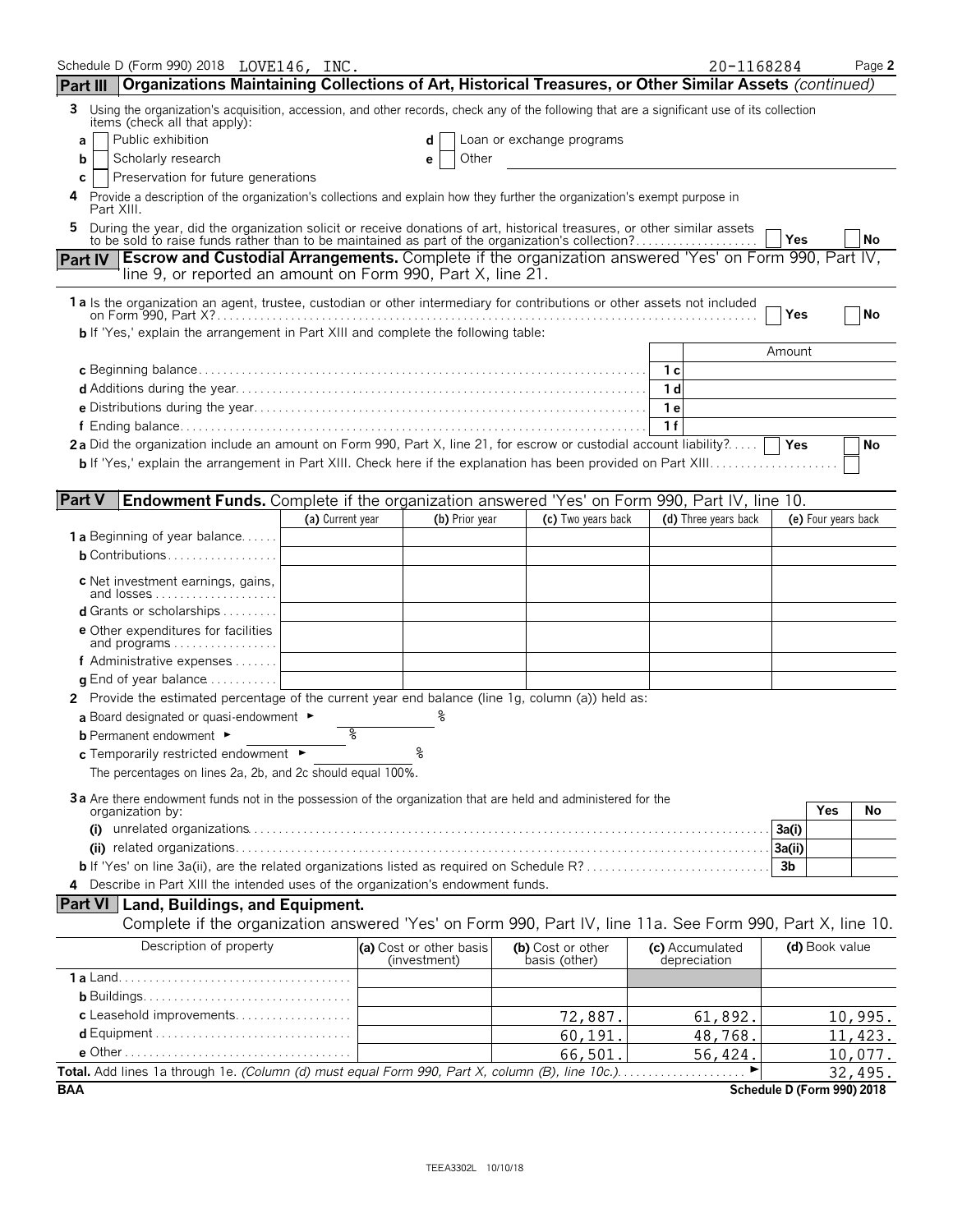| Schedule D (Form 990) 2018 | LOVE146, INC. |  |
|----------------------------|---------------|--|
|----------------------------|---------------|--|

|                  | Schedule D (Form 990) 2018 LOVE146, INC.                                     |                              |   |                                                                      |                                                                                                                                                                                                                           | 20-1168284 | Page 3         |
|------------------|------------------------------------------------------------------------------|------------------------------|---|----------------------------------------------------------------------|---------------------------------------------------------------------------------------------------------------------------------------------------------------------------------------------------------------------------|------------|----------------|
| <b>Part VII</b>  | Investments - Other Securities.                                              |                              |   |                                                                      | N/A<br>Complete if the organization answered 'Yes' on Form 990, Part IV, line 11b. See Form 990, Part X, line 12.                                                                                                         |            |                |
|                  | (a) Description of security or category (including name of security)         |                              |   | (b) Book value                                                       | (c) Method of valuation: Cost or end-of-year market value                                                                                                                                                                 |            |                |
|                  |                                                                              |                              |   |                                                                      |                                                                                                                                                                                                                           |            |                |
|                  |                                                                              |                              |   |                                                                      |                                                                                                                                                                                                                           |            |                |
| (3) Other        |                                                                              | --------------------         |   |                                                                      |                                                                                                                                                                                                                           |            |                |
| (A)              |                                                                              |                              |   |                                                                      |                                                                                                                                                                                                                           |            |                |
| (B)              |                                                                              |                              |   |                                                                      |                                                                                                                                                                                                                           |            |                |
| (C)              |                                                                              |                              |   |                                                                      |                                                                                                                                                                                                                           |            |                |
| (D)              |                                                                              |                              |   |                                                                      |                                                                                                                                                                                                                           |            |                |
| (E)              |                                                                              |                              |   |                                                                      |                                                                                                                                                                                                                           |            |                |
| (F)<br>(G)       |                                                                              |                              |   |                                                                      |                                                                                                                                                                                                                           |            |                |
| (H)              |                                                                              |                              |   |                                                                      |                                                                                                                                                                                                                           |            |                |
| $($ l $)$        |                                                                              |                              |   |                                                                      |                                                                                                                                                                                                                           |            |                |
|                  | Total. (Column (b) must equal Form 990, Part X, column (B) line 12.). $\Box$ |                              |   |                                                                      |                                                                                                                                                                                                                           |            |                |
|                  |                                                                              |                              |   |                                                                      |                                                                                                                                                                                                                           |            |                |
|                  |                                                                              |                              |   |                                                                      | N/A Nill <b>Investments – Program Related.</b> N/A N/A Nill <b>Part VIII</b> Investments – Program Related.<br>Complete if the organization answered 'Yes' on Form 990, Part IV, line 11c. See Form 990, Part X, line 13. |            |                |
|                  | (a) Description of investment                                                |                              |   | (b) Book value                                                       | (c) Method of valuation: Cost or end-of-year market value                                                                                                                                                                 |            |                |
| (1)              |                                                                              |                              |   |                                                                      |                                                                                                                                                                                                                           |            |                |
| (2)              |                                                                              |                              |   |                                                                      |                                                                                                                                                                                                                           |            |                |
| (3)              |                                                                              |                              |   |                                                                      |                                                                                                                                                                                                                           |            |                |
| (4)              |                                                                              |                              |   |                                                                      |                                                                                                                                                                                                                           |            |                |
| (5)              |                                                                              |                              |   |                                                                      |                                                                                                                                                                                                                           |            |                |
| (6)<br>(7)       |                                                                              |                              |   |                                                                      |                                                                                                                                                                                                                           |            |                |
| (8)              |                                                                              |                              |   |                                                                      |                                                                                                                                                                                                                           |            |                |
| (9)              |                                                                              |                              |   |                                                                      |                                                                                                                                                                                                                           |            |                |
| (10)             |                                                                              |                              |   |                                                                      |                                                                                                                                                                                                                           |            |                |
|                  | Total. (Column (b) must equal Form 990, Part X, column (B) line 13.).        |                              | ▸ |                                                                      |                                                                                                                                                                                                                           |            |                |
| <b>Part IX</b>   | <b>Other Assets.</b>                                                         |                              |   | N/A                                                                  | Complete if the organization answered 'Yes' on Form 990, Part IV, line 11d. See Form 990, Part X, line 15.                                                                                                                |            |                |
|                  |                                                                              |                              |   | (a) Description                                                      |                                                                                                                                                                                                                           |            | (b) Book value |
| (1)              |                                                                              |                              |   |                                                                      |                                                                                                                                                                                                                           |            |                |
| (2)              |                                                                              |                              |   |                                                                      |                                                                                                                                                                                                                           |            |                |
| (3)              |                                                                              |                              |   |                                                                      |                                                                                                                                                                                                                           |            |                |
| (4)              |                                                                              |                              |   |                                                                      |                                                                                                                                                                                                                           |            |                |
| (5)<br>(6)       |                                                                              |                              |   |                                                                      |                                                                                                                                                                                                                           |            |                |
| (7)              |                                                                              |                              |   |                                                                      |                                                                                                                                                                                                                           |            |                |
| (8)              |                                                                              |                              |   |                                                                      |                                                                                                                                                                                                                           |            |                |
| $\overline{(9)}$ |                                                                              |                              |   |                                                                      |                                                                                                                                                                                                                           |            |                |
| (10)             |                                                                              |                              |   |                                                                      |                                                                                                                                                                                                                           |            |                |
|                  |                                                                              |                              |   | Total. (Column (b) must equal Form 990, Part X, column (B) line 15.) |                                                                                                                                                                                                                           | ▶          |                |
| Part X           | <b>Other Liabilities.</b>                                                    |                              |   |                                                                      | Complete if the organization answered 'Yes' on Form 990, Part IV, line 11e or 11f. See Form 990, Part X, line 25.                                                                                                         |            |                |
|                  |                                                                              | (a) Description of liability |   | (b) Book value                                                       |                                                                                                                                                                                                                           |            |                |
|                  | (1) Federal income taxes                                                     |                              |   |                                                                      |                                                                                                                                                                                                                           |            |                |
| (2)              |                                                                              |                              |   |                                                                      |                                                                                                                                                                                                                           |            |                |
| (3)              |                                                                              |                              |   |                                                                      |                                                                                                                                                                                                                           |            |                |
| (4)<br>(5)       |                                                                              |                              |   |                                                                      |                                                                                                                                                                                                                           |            |                |
| (6)              |                                                                              |                              |   |                                                                      |                                                                                                                                                                                                                           |            |                |
| (7)              |                                                                              |                              |   |                                                                      |                                                                                                                                                                                                                           |            |                |
| (8)              |                                                                              |                              |   |                                                                      |                                                                                                                                                                                                                           |            |                |
| (9)              |                                                                              |                              |   |                                                                      |                                                                                                                                                                                                                           |            |                |
| (10)             |                                                                              |                              |   |                                                                      |                                                                                                                                                                                                                           |            |                |

**Total.** *(Column (b) must equal Form 990, Part X, column (B) line 25.)*. . . . . . G 2. Liability for uncertain tax positions. In Part XIII, provide the text of the footnote to the organization's financial statements that reports the organization's liability for uncertain tax positions under FIN 48 (ASC 740). Check here if the text of the footnote has been provided in Part XIII. . . . . . . . . . . . . . . . . . . . . . . . . . . . . . . . . . . . . . . . . . . . . . . . . . . . . . SEE PART XIII X

(11)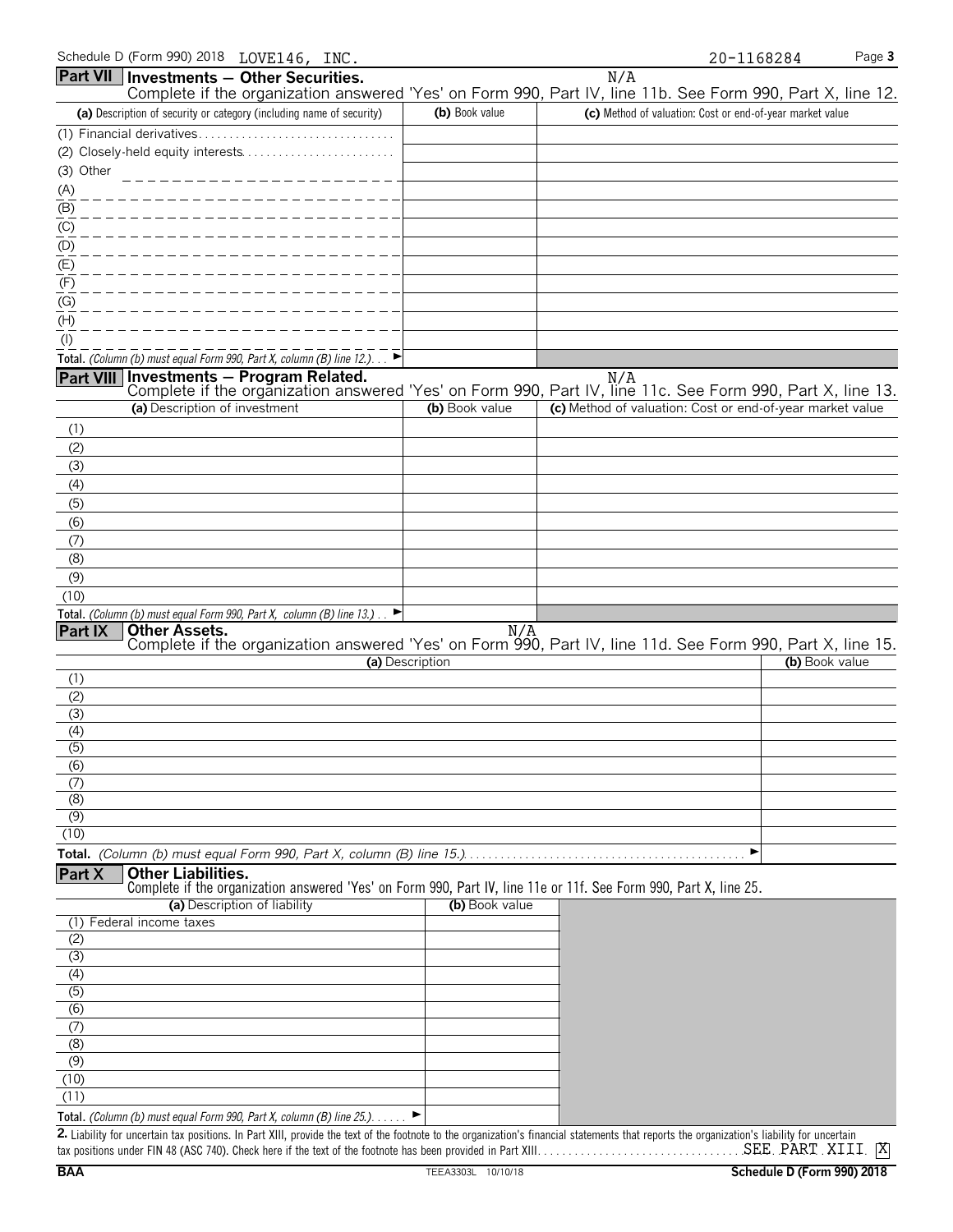| Schedule D (Form 990) 2018 LOVE146, INC.                                                         | 20-1168284   | Page 4     |
|--------------------------------------------------------------------------------------------------|--------------|------------|
| Part XI   Reconciliation of Revenue per Audited Financial Statements With Revenue per Return.    |              |            |
| Complete if the organization answered 'Yes' on Form 990, Part IV, line 12a.                      |              |            |
| 1                                                                                                | 1            | 4,093,424. |
| Amounts included on line 1 but not on Form 990, Part VIII, line 12:<br>2                         |              |            |
| 2a                                                                                               |              |            |
| 2 <sub>b</sub><br>15,312.                                                                        |              |            |
| c Recoveries of prior year grants<br>d'Other (Describe in Part XIII.)  SEE PART XIII             |              |            |
| 2d<br>222,898.                                                                                   |              |            |
|                                                                                                  | 2e           | 238,210.   |
| 3.                                                                                               | $\mathbf{3}$ | 3,855,214. |
| Amounts included on Form 990, Part VIII, line 12, but not on line 1:<br>4                        |              |            |
| a Investment expenses not included on Form 990, Part VIII, line 7b. 4a                           |              |            |
| 4 <sub>h</sub>                                                                                   |              |            |
|                                                                                                  | 4c           |            |
| 5 Total revenue. Add lines 3 and 4c. (This must equal Form 990, Part I, line 12.)                | 5            | 3,855,214. |
| Part XII   Reconciliation of Expenses per Audited Financial Statements With Expenses per Return. |              |            |
| Complete if the organization answered 'Yes' on Form 990, Part IV, line 12a.                      |              |            |
|                                                                                                  | 1.           | 4,304,301. |
| Amounts included on line 1 but not on Form 990, Part IX, line 25:<br>2                           |              |            |
| 2a<br>15,312.                                                                                    |              |            |
| 2 <sub>b</sub>                                                                                   |              |            |
| 2c                                                                                               |              |            |
| 2d<br>222,898.                                                                                   |              |            |
|                                                                                                  | 2e           | 238,210.   |
| 3.                                                                                               | 3            | 4,066,091. |
| Amounts included on Form 990, Part IX, line 25, but not on line 1:<br>4                          |              |            |
| a Investment expenses not included on Form 990, Part VIII, line 7b. 4a                           |              |            |
| 4 <sub>h</sub>                                                                                   |              |            |
|                                                                                                  | 4c           |            |
| 5 Total expenses. Add lines 3 and 4c. (This must equal Form 990, Part I, line 18.)               | 5            | 4,066,091. |
| Part XIII Supplemental Information.                                                              |              |            |

Provide the descriptions required for Part II, lines 3, 5, and 9; Part III, lines 1a and 4; Part IV, lines 1b and 2b; Part V,

line 4; Part X, line 2; Part XI, lines 2d and 4b; and Part XII, lines 2d and 4b. Also complete this part to provide any additional information.

# **PART X - FIN 48 FOOTNOTE**

LOVE146, INC. IS A NOT-FOR-PROFIT ORGANIZATION THAT IS EXEMPT FROM INCOME TAXES

UNDER SECTION 501(C)(3) OF THE INTERNAL REVENUE CODE. LOVE146, INC. IS ALSO EXEMPT

FROM STATE INCOME TAXES. ACCORDINGLY, NO PROVISION FOR INCOME TAXES HAS BEEN MADE IN

THE FINANCIAL STATEMENTS.

LOVE146, INC. IS SUBJECT TO TAX ON UNRELATED BUSINESS INCOME, IF INCURRED, AS WELL

AS CERTAIN STATE FILLING FEES. MANAGEMENT OF LOVE146, INC. HAS CONCLUDED THAT THERE

# **BAA Schedule D (Form 990) 2018** ARE NO UNCERTAIN TAX POSITIONS THAT WOULD REQUIRE RECOGNITION IN THE FINANCIAL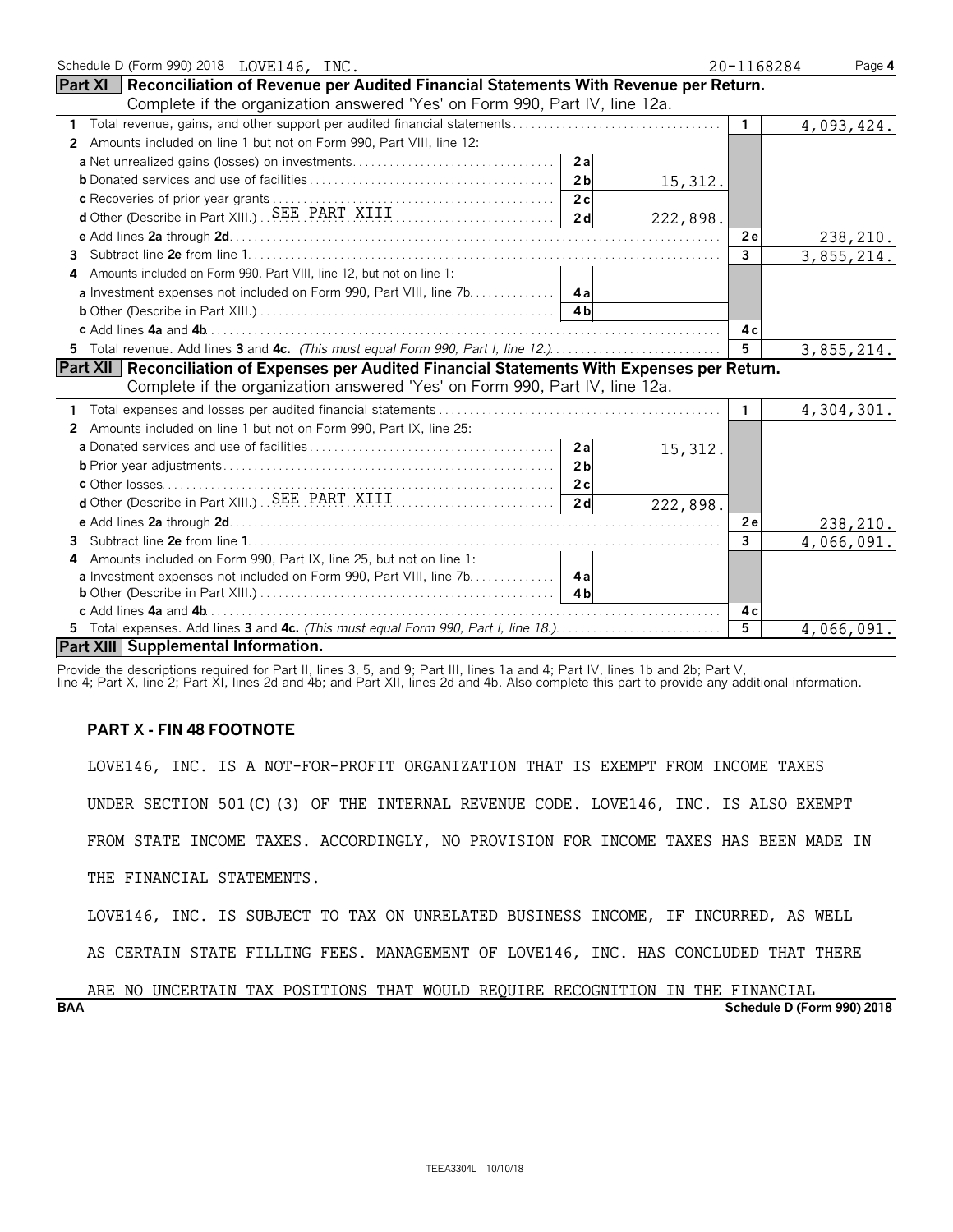**Part XIII Supplemental Information** *(continued)*

# **PART X - FIN 48 FOOTNOTE (CONTINUED)**

STATEMENTS. IF LOVE146, INC. WERE TO INCUR AN INCOME TAX LIABILITY IN THE FUTURE, INTEREST ON ANY INCOME TAX LIABILITY WOULD BE REPORTED AS INTEREST EXPENSE AND PENALTIES WOULD BE REPORTED AS INCOME TAXES. LOVE146, INC.'S CONCLUSIONS REGARDING UNCERTAIN TAX POSITIONS MAY BE SUBJECT TO REVIEW AND ADJUSTMENT AT A LATER DATE BASED ON ONGOING ANALYSIS OF TAX LAWS, REGULATIONS AND INTERPRETATIONS THEREOF AS WELL AS OTHER FACTORS. GENERALLY, FEDERAL AND STATE AUTHORITIES MAY EXAMINE THE LOVE146, INC.'S TAX RETURNS FOR THREE YEARS FROM THE DATE OF FILING.

# **SCHEDULE D, PART XI, LINE 2D OTHER REVENUE INCLUDED IN F/S BUT NOT INCLUDED ON FORM 990**

| REIMAGINE COGS                                                                    |  |
|-----------------------------------------------------------------------------------|--|
| TOTAI                                                                             |  |
|                                                                                   |  |
| <b>SCHEDULE D, PART XII, LINE 2D</b><br>OTHER EXPENSES AND LOSSES PER AUDITED F/S |  |
| REIMAGINE COGS                                                                    |  |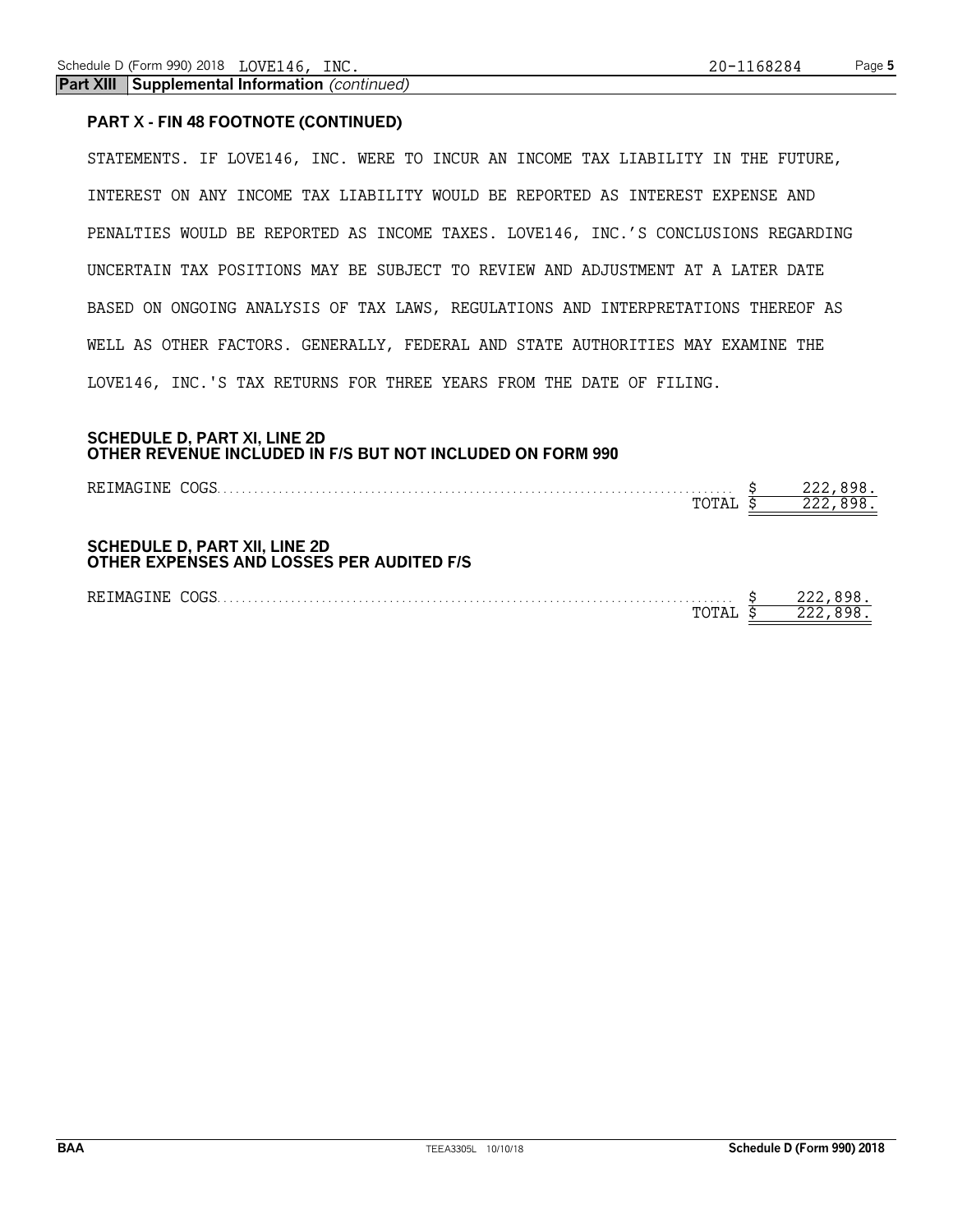| <b>SCHEDULE F</b>                                                                             |                                                                                          |                                                                                           | <b>Statement of Activities Outside the United States</b>                                                                                                                                                                                                                |                                                                                                                       | OMB No. 1545-0047                                                                 |
|-----------------------------------------------------------------------------------------------|------------------------------------------------------------------------------------------|-------------------------------------------------------------------------------------------|-------------------------------------------------------------------------------------------------------------------------------------------------------------------------------------------------------------------------------------------------------------------------|-----------------------------------------------------------------------------------------------------------------------|-----------------------------------------------------------------------------------|
| (Form 990)                                                                                    | > Complete if the organization answered 'Yes' on Form 990, Part IV, line 14b, 15, or 16. | 2018                                                                                      |                                                                                                                                                                                                                                                                         |                                                                                                                       |                                                                                   |
| Department of the Treasury<br>Internal Revenue Service                                        |                                                                                          |                                                                                           | Attach to Form 990.<br>► Go to www.irs.gov/Form990 for instructions and the latest information.                                                                                                                                                                         |                                                                                                                       | <b>Open to Public</b><br>Inspection                                               |
| Name of the organization                                                                      | LOVE146, INC.                                                                            |                                                                                           |                                                                                                                                                                                                                                                                         |                                                                                                                       | <b>Employer identification number</b>                                             |
| Part I                                                                                        |                                                                                          |                                                                                           | General Information on Activities Outside the United States. Complete if the organization answered 'Yes'                                                                                                                                                                | 20-1168284                                                                                                            |                                                                                   |
|                                                                                               | on Form 990, Part IV, line 14b.                                                          |                                                                                           |                                                                                                                                                                                                                                                                         |                                                                                                                       |                                                                                   |
|                                                                                               |                                                                                          |                                                                                           | 1 For grantmakers. Does the organization maintain records to substantiate the amount of its grants and other assistance,<br>the grantees' eligibility for the grants or assistance, and the selection criteria used to award the grants or assistance? $\ldots  X $ Yes |                                                                                                                       | <b>No</b>                                                                         |
| $\mathbf{2}$<br>United States.<br>PART V                                                      |                                                                                          |                                                                                           | For grantmakers. Describe in Part V the organization's procedures for monitoring the use of its grants and other assistance outside the                                                                                                                                 |                                                                                                                       |                                                                                   |
|                                                                                               |                                                                                          |                                                                                           | 3 Activities per Region. (The following Part I, line 3 table can be duplicated if additional space is needed.) PART V                                                                                                                                                   |                                                                                                                       |                                                                                   |
| (a) Region                                                                                    | (b) Number of<br>offices in the<br>region                                                | (c) Number of<br>employees,<br>agents, and<br>independent<br>contractors<br>in the region | (d) Activities conducted in<br>the region (by type) (such<br>as, fundraising, program<br>services, investments,<br>grants to recipients<br>located in the region)                                                                                                       | (e) If activity listed in<br>(d) is a program<br>service, describe<br>specific type of<br>service(s) in<br>the region | (f) Total<br>expenditures for<br>and investments<br>in the region<br>PT V<br>PT V |
| EAST ASIA AND THE<br>(1) PACIFIC                                                              |                                                                                          |                                                                                           | <b>ISSUE GRANTS</b>                                                                                                                                                                                                                                                     | CHILD SAFETY                                                                                                          | 275,987.                                                                          |
| (2) EUROPE                                                                                    |                                                                                          |                                                                                           | ISSUE GRANTS                                                                                                                                                                                                                                                            | CHILD SAFETY                                                                                                          | 15,343.                                                                           |
| (3)                                                                                           |                                                                                          |                                                                                           |                                                                                                                                                                                                                                                                         |                                                                                                                       |                                                                                   |
| (4)                                                                                           |                                                                                          |                                                                                           |                                                                                                                                                                                                                                                                         |                                                                                                                       |                                                                                   |
| (5)                                                                                           |                                                                                          |                                                                                           |                                                                                                                                                                                                                                                                         |                                                                                                                       |                                                                                   |
| (6)                                                                                           |                                                                                          |                                                                                           |                                                                                                                                                                                                                                                                         |                                                                                                                       |                                                                                   |
| (7)                                                                                           |                                                                                          |                                                                                           |                                                                                                                                                                                                                                                                         |                                                                                                                       |                                                                                   |
| (8)                                                                                           |                                                                                          |                                                                                           |                                                                                                                                                                                                                                                                         |                                                                                                                       |                                                                                   |
| (9)                                                                                           |                                                                                          |                                                                                           |                                                                                                                                                                                                                                                                         |                                                                                                                       |                                                                                   |
| (10)                                                                                          |                                                                                          |                                                                                           |                                                                                                                                                                                                                                                                         |                                                                                                                       |                                                                                   |
| (11)                                                                                          |                                                                                          |                                                                                           |                                                                                                                                                                                                                                                                         |                                                                                                                       |                                                                                   |
| (12)                                                                                          |                                                                                          |                                                                                           |                                                                                                                                                                                                                                                                         |                                                                                                                       |                                                                                   |
| (13)                                                                                          |                                                                                          |                                                                                           |                                                                                                                                                                                                                                                                         |                                                                                                                       |                                                                                   |
| (14)                                                                                          |                                                                                          |                                                                                           |                                                                                                                                                                                                                                                                         |                                                                                                                       |                                                                                   |
| (15)                                                                                          |                                                                                          |                                                                                           |                                                                                                                                                                                                                                                                         |                                                                                                                       |                                                                                   |
| (16)                                                                                          |                                                                                          |                                                                                           |                                                                                                                                                                                                                                                                         |                                                                                                                       |                                                                                   |
| (17)                                                                                          |                                                                                          |                                                                                           |                                                                                                                                                                                                                                                                         |                                                                                                                       |                                                                                   |
| <b>3a</b> Subtotal.<br><b>b</b> Total from continuation<br>sheets to Part $1, \ldots, \ldots$ |                                                                                          |                                                                                           |                                                                                                                                                                                                                                                                         |                                                                                                                       | 291, 330.                                                                         |
| <b>c</b> Totals (add lines 3a and 3b).                                                        | 0                                                                                        | 0                                                                                         |                                                                                                                                                                                                                                                                         |                                                                                                                       | 291,330.                                                                          |

**BAA For Paperwork Reduction Act Notice, see the Instructions for Form 990. Schedule F (Form 990) 2018**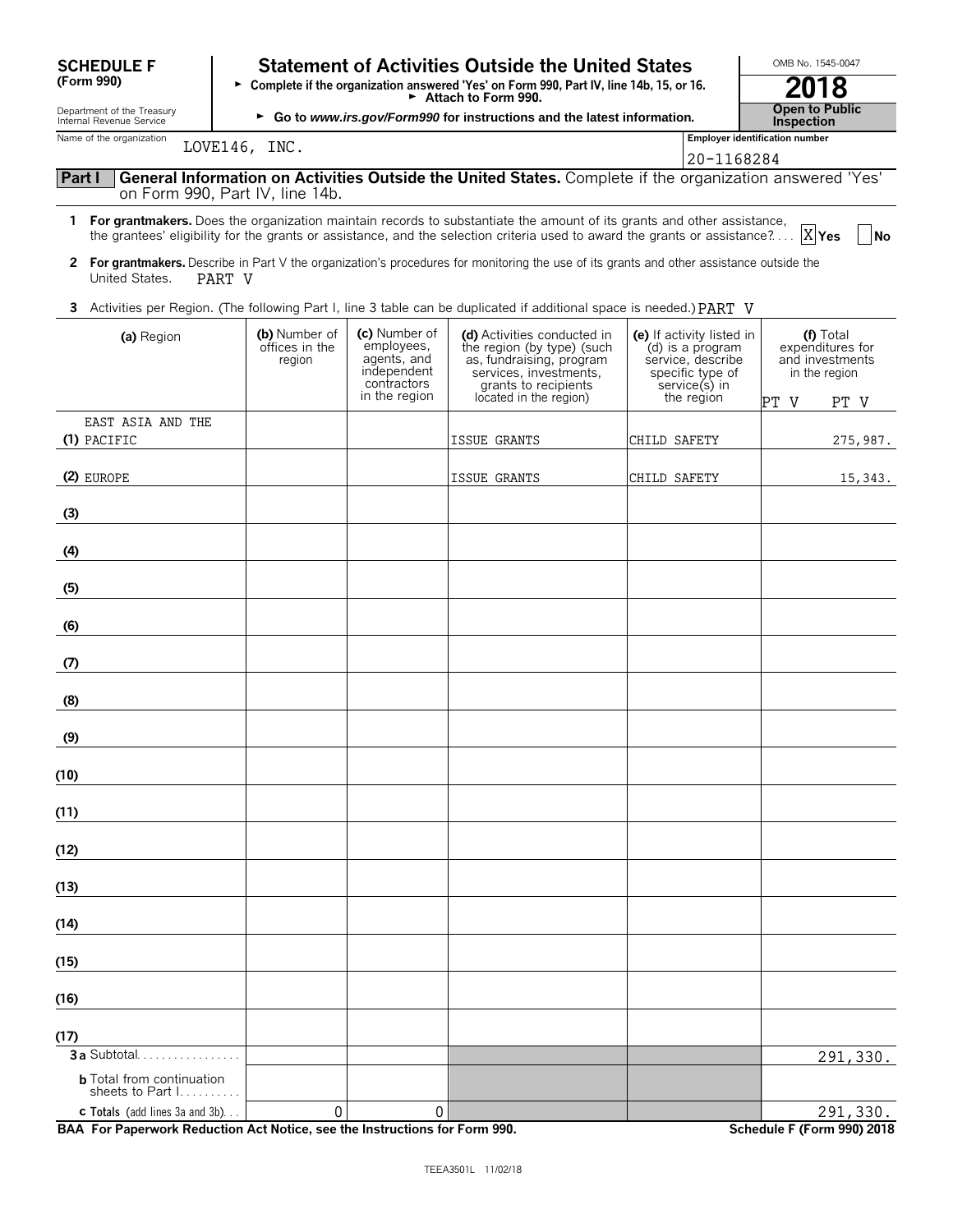**Part II Grants and Other Assistance to Organizations or Entities Outside the United States.** Complete if the organization answered 'Yes' on Form 990, Part IV, line 15, for any recipient who received more than \$5,000. Part II can be duplicated if additional space is needed.

| $\mathbf{1}$ | (a) Name of organization                                                                                                                                                                                                                            | (b) IRS code<br>section and EIN<br>(if applicable) | (c) Region    | (d) Purpose<br>of grant       | (e) Amount of<br>cash grant | (f) Manner of<br>cash<br>disbursement | (g) Amount of<br>noncash<br>assistance | (h) Description of<br>noncash<br>assistance | (i) Method of<br>valuation (book,<br>FMV, appraisal,<br>other) |  |
|--------------|-----------------------------------------------------------------------------------------------------------------------------------------------------------------------------------------------------------------------------------------------------|----------------------------------------------------|---------------|-------------------------------|-----------------------------|---------------------------------------|----------------------------------------|---------------------------------------------|----------------------------------------------------------------|--|
|              |                                                                                                                                                                                                                                                     |                                                    | EAST ASIA AND | CHILD                         |                             |                                       |                                        |                                             |                                                                |  |
|              |                                                                                                                                                                                                                                                     |                                                    |               | <b>SAFETY</b><br><b>CHILD</b> | 275, 987. WIRED             |                                       |                                        |                                             |                                                                |  |
|              |                                                                                                                                                                                                                                                     |                                                    | <b>EUROPE</b> | SAFETY                        | 15,343. WIRED               |                                       |                                        |                                             |                                                                |  |
|              |                                                                                                                                                                                                                                                     |                                                    |               |                               |                             |                                       |                                        |                                             |                                                                |  |
|              |                                                                                                                                                                                                                                                     |                                                    |               |                               |                             |                                       |                                        |                                             |                                                                |  |
|              |                                                                                                                                                                                                                                                     |                                                    |               |                               |                             |                                       |                                        |                                             |                                                                |  |
|              |                                                                                                                                                                                                                                                     |                                                    |               |                               |                             |                                       |                                        |                                             |                                                                |  |
|              |                                                                                                                                                                                                                                                     |                                                    |               |                               |                             |                                       |                                        |                                             |                                                                |  |
|              |                                                                                                                                                                                                                                                     |                                                    |               |                               |                             |                                       |                                        |                                             |                                                                |  |
|              |                                                                                                                                                                                                                                                     |                                                    |               |                               |                             |                                       |                                        |                                             |                                                                |  |
|              |                                                                                                                                                                                                                                                     |                                                    |               |                               |                             |                                       |                                        |                                             |                                                                |  |
|              |                                                                                                                                                                                                                                                     |                                                    |               |                               |                             |                                       |                                        |                                             |                                                                |  |
|              |                                                                                                                                                                                                                                                     |                                                    |               |                               |                             |                                       |                                        |                                             |                                                                |  |
|              |                                                                                                                                                                                                                                                     |                                                    |               |                               |                             |                                       |                                        |                                             |                                                                |  |
|              |                                                                                                                                                                                                                                                     |                                                    |               |                               |                             |                                       |                                        |                                             |                                                                |  |
|              |                                                                                                                                                                                                                                                     |                                                    |               |                               |                             |                                       |                                        |                                             |                                                                |  |
|              |                                                                                                                                                                                                                                                     |                                                    |               |                               |                             |                                       |                                        |                                             |                                                                |  |
|              | 2 Enter total number of recipient organizations listed above that are recognized as charities by the foreign country, recognized as tax-exempt by the IRS, or for which<br>the grantee or counsel has provided a section 501(c)(3<br>$\overline{c}$ |                                                    |               |                               |                             |                                       |                                        |                                             |                                                                |  |
|              |                                                                                                                                                                                                                                                     |                                                    |               |                               |                             |                                       |                                        |                                             | $\overline{0}$                                                 |  |
| <b>BAA</b>   | Schedule F (Form 990) 2018                                                                                                                                                                                                                          |                                                    |               |                               |                             |                                       |                                        |                                             |                                                                |  |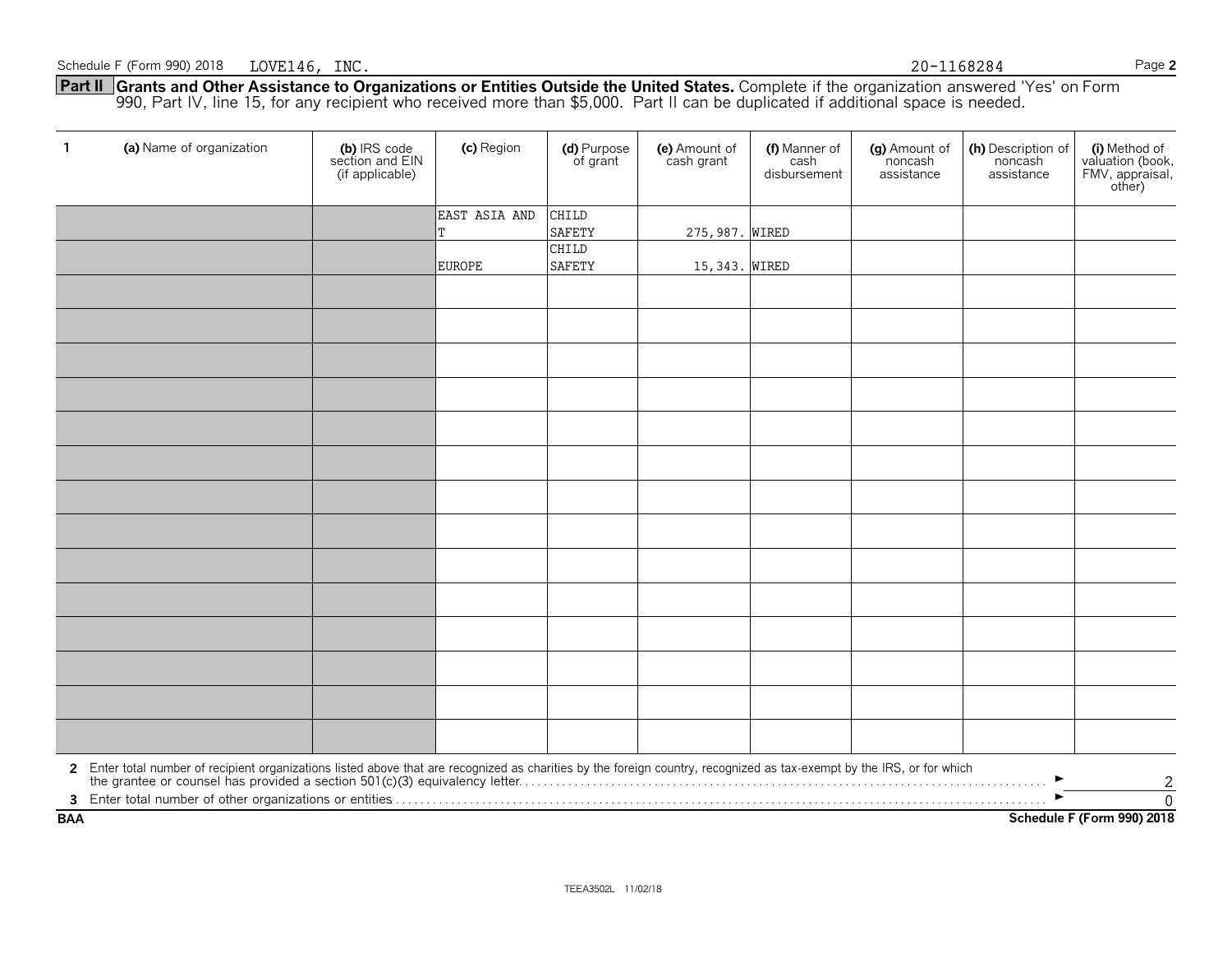| <b>TEEA3503L</b> | 11/02/18 |
|------------------|----------|
|------------------|----------|

| Part IV, line 16. Part III can be duplicated if additional space is needed. |            |                             |                             |                                       |                                     |                                          |                                                                |  |  |
|-----------------------------------------------------------------------------|------------|-----------------------------|-----------------------------|---------------------------------------|-------------------------------------|------------------------------------------|----------------------------------------------------------------|--|--|
| (a) Type of grant or assistance                                             | (b) Region | (c) Number<br>of recipients | (d) Amount of<br>cash grant | (e) Manner of<br>cash<br>disbursement | (f) Amount of<br>noncash assistance | (g) Description of<br>noncash assistance | (h) Method of<br>valuation (book,<br>FMV, appraisal,<br>other) |  |  |
| (1)                                                                         |            |                             |                             |                                       |                                     |                                          |                                                                |  |  |
| (2)                                                                         |            |                             |                             |                                       |                                     |                                          |                                                                |  |  |
| (3)                                                                         |            |                             |                             |                                       |                                     |                                          |                                                                |  |  |
| (4)                                                                         |            |                             |                             |                                       |                                     |                                          |                                                                |  |  |
| (5)                                                                         |            |                             |                             |                                       |                                     |                                          |                                                                |  |  |
| (6)                                                                         |            |                             |                             |                                       |                                     |                                          |                                                                |  |  |
| (7)                                                                         |            |                             |                             |                                       |                                     |                                          |                                                                |  |  |
| (8)                                                                         |            |                             |                             |                                       |                                     |                                          |                                                                |  |  |
| (9)                                                                         |            |                             |                             |                                       |                                     |                                          |                                                                |  |  |
| (10)                                                                        |            |                             |                             |                                       |                                     |                                          |                                                                |  |  |
| (11)                                                                        |            |                             |                             |                                       |                                     |                                          |                                                                |  |  |
| (12)                                                                        |            |                             |                             |                                       |                                     |                                          |                                                                |  |  |
| (13)                                                                        |            |                             |                             |                                       |                                     |                                          |                                                                |  |  |
| (14)                                                                        |            |                             |                             |                                       |                                     |                                          |                                                                |  |  |
| (15)                                                                        |            |                             |                             |                                       |                                     |                                          |                                                                |  |  |
| (16)                                                                        |            |                             |                             |                                       |                                     |                                          |                                                                |  |  |
| (17)                                                                        |            |                             |                             |                                       |                                     |                                          |                                                                |  |  |
| (18)<br><b>BAA</b>                                                          |            |                             |                             |                                       |                                     |                                          | Schedule F (Form 990) 2018                                     |  |  |

**Part III Grants and Other Assistance to Individuals Outside the United States.** Complete if the organization answered 'Yes' on Form 990,

# Schedule F (Form 990) 2018 LOVE146, INC. 20-1168284

LOVE146, INC. 20-1168284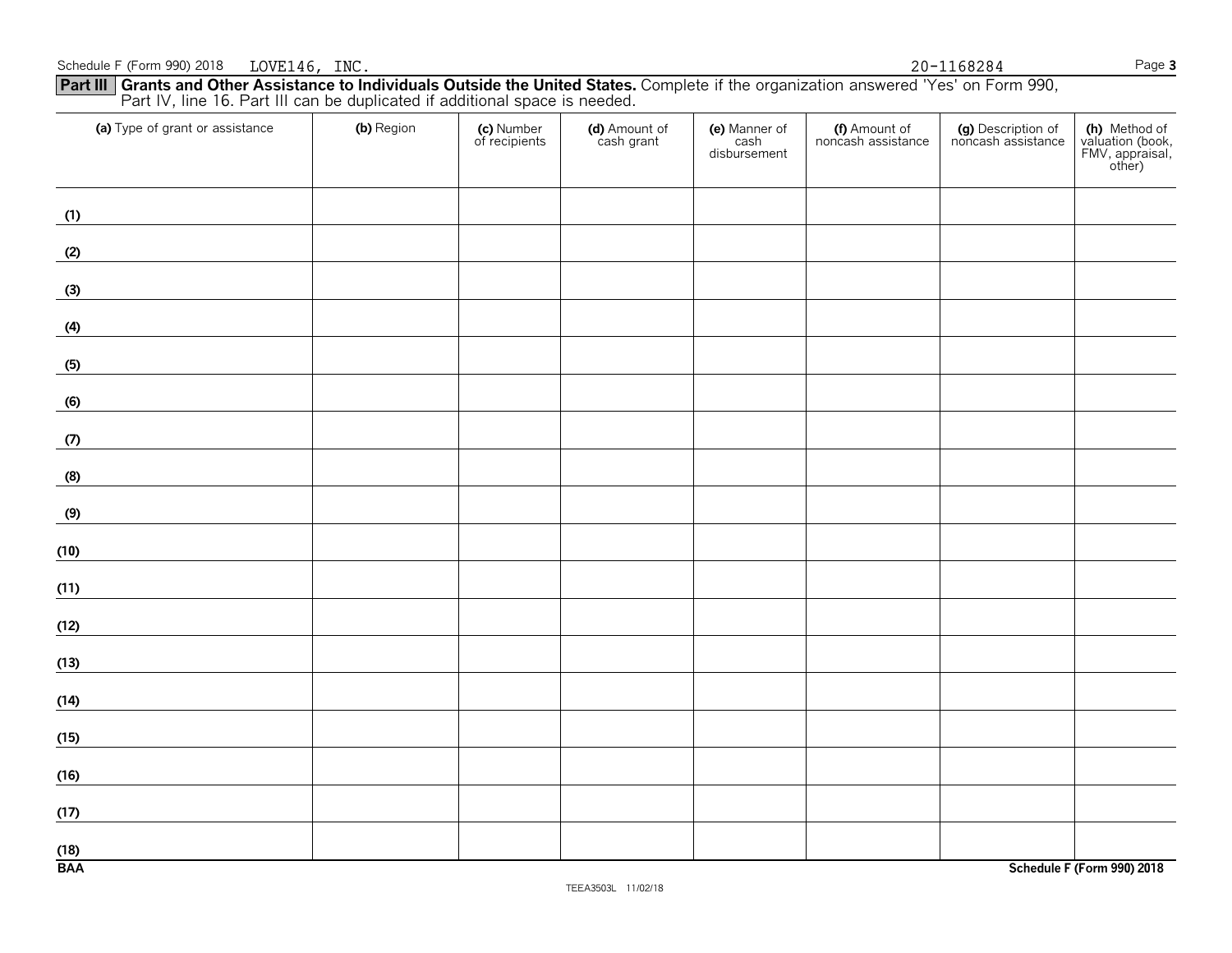|              | Schedule F (Form 990) 2018 LOVE146, INC.                                                                                                                                                                                                                                                                                                                                                                               | 20-1168284 | Page 4 |
|--------------|------------------------------------------------------------------------------------------------------------------------------------------------------------------------------------------------------------------------------------------------------------------------------------------------------------------------------------------------------------------------------------------------------------------------|------------|--------|
|              | Part IV Foreign Forms                                                                                                                                                                                                                                                                                                                                                                                                  |            |        |
|              | Was the organization a U.S. transferor of property to a foreign corporation during the tax year? If 'Yes,' the<br>organization may be required to file Form 926, Return by a U.S. Transferor of Property to a Foreign                                                                                                                                                                                                  | Yes        | X No   |
| $\mathbf{2}$ | Did the organization have an interest in a foreign trust during the tax year? If 'Yes,' the organization may be<br>required to separately file Form 3520, Annual Return To Report Transactions With Foreign Trusts and Receipt<br>of Certain Foreign Gifts, and/or Form 3520-A, Annual Information Return of Foreign Trust With a U.S.<br>Owner (see Instructions for Forms 3520 and 3520-A; don't file with Form 990) | Yes        | $X$ No |
|              | Did the organization have an ownership interest in a foreign corporation during the tax year? If 'Yes,' the<br>organization may be required to file Form 5471, Information Return of U.S. Persons With Respect To Certain                                                                                                                                                                                              | Yes        | $X$ No |
|              | 4 Was the organization a direct or indirect shareholder of a passive foreign investment company or a qualified<br>electing fund during the tax year? If 'Yes,' the organization may be required to file Form 8621, Information<br>Return by a Shareholder of a Passive Foreign Investment Company or Qualified Electing Fund (see                                                                                      | Yes        | $X$ No |
| 5.           | Did the organization have an ownership interest in a foreign partnership during the tax year? If 'Yes,' the<br>organization may be required to file Form 8865, Return of U.S. Persons With Respect to Certain Foreign                                                                                                                                                                                                  | Yes        | X No   |
| 6            | Did the organization have any operations in or related to any boycotting countries during the tax year?<br>If 'Yes,' the organization may be required to separately file Form 5713, International Boycott Report (see                                                                                                                                                                                                  | <b>Yes</b> | X No   |

**BAA** TEEA3505L 11/02/18 **Schedule F (Form 990) 2018**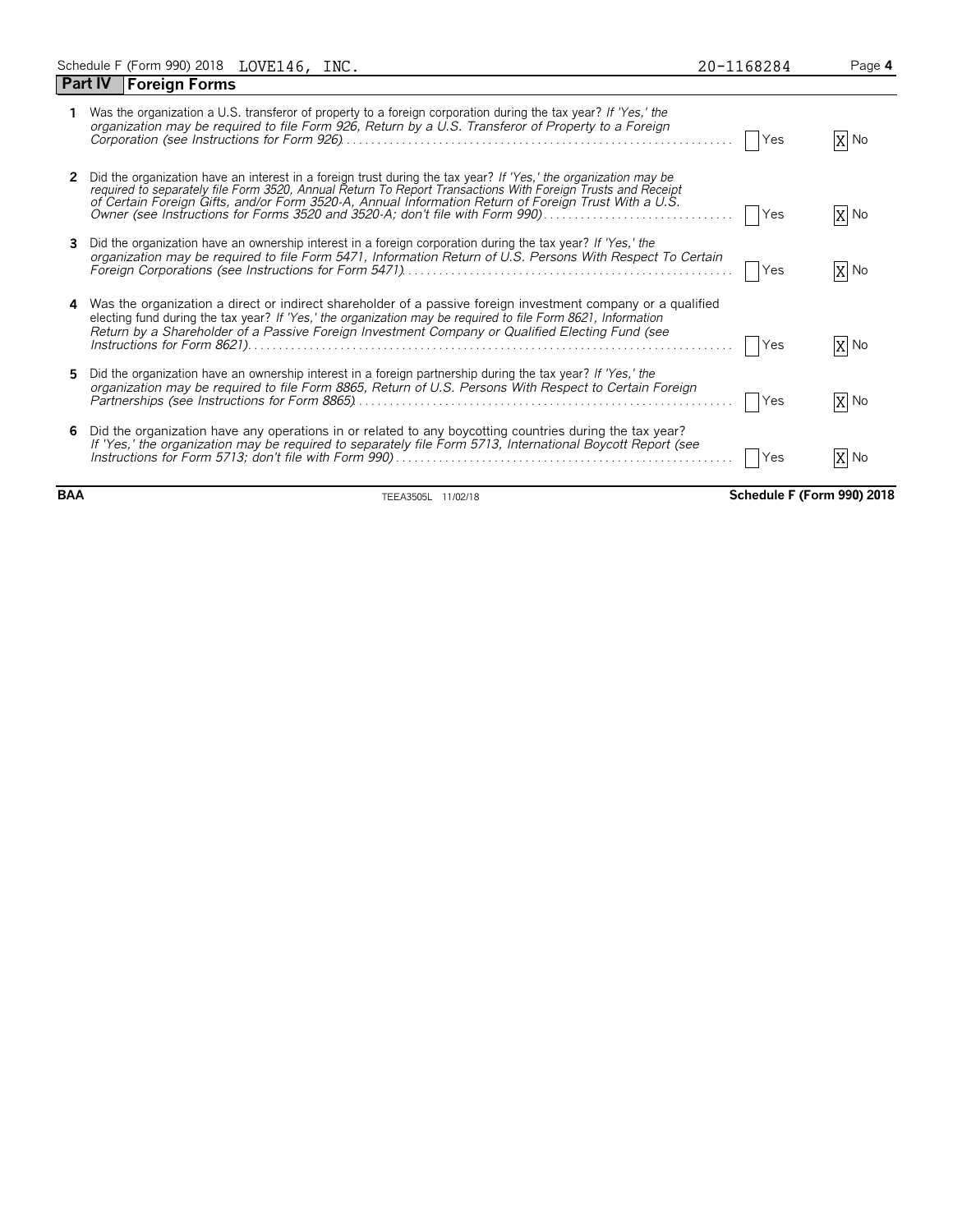# **Part V Supplemental Information**

Provide the information required by Part I, line 2 (monitoring of funds); Part I, line 3, column (f) (accounting method; amounts of investments vs. expenditures per region); Part II, line 1 (accounting method); Part III (accounting method); and Part III, column (c) (estimated number of recipients), as applicable. Also complete this part to provide any additional information. See instructions.

# **PART I, LINE 2 - GRANTMAKERS EXPLANATION FOR MONITORING USE OF FUNDS OUTSIDE US**

THE ORGANIZATION REQUIRES ENTITIES RECEIVING GRANT FUNDING TO REPORT ANNUALLY AT

MINIMUM ON THE USE OF THE FUNDS RECEIVED.

# **PART I - ADDITIONAL SUPPLEMENTAL INFORMATION**

THE ORGANIZATION MAINTAINS RECORDS OF ALL GRANT ASSISTANCE, MONITORS THE USE OF

ASSISTANCE, AND UTILIZES THEIR FINANCIAL ACCOUNTING SYSTEMS TO ACCOUNT FOR AND TRACK

GRANT INFORMATION.

# **PART I, LINE 3F - METHOD OF ACCOUNTING**

THE ACCOUNTING METHOD IS ACCRUAL BASIS.

# **PART I, LINE 3F - INVESTMENTS & EXPENDITURES PER REGION**

THE AMOUNTS REPORTED ARE EXPENDITURES.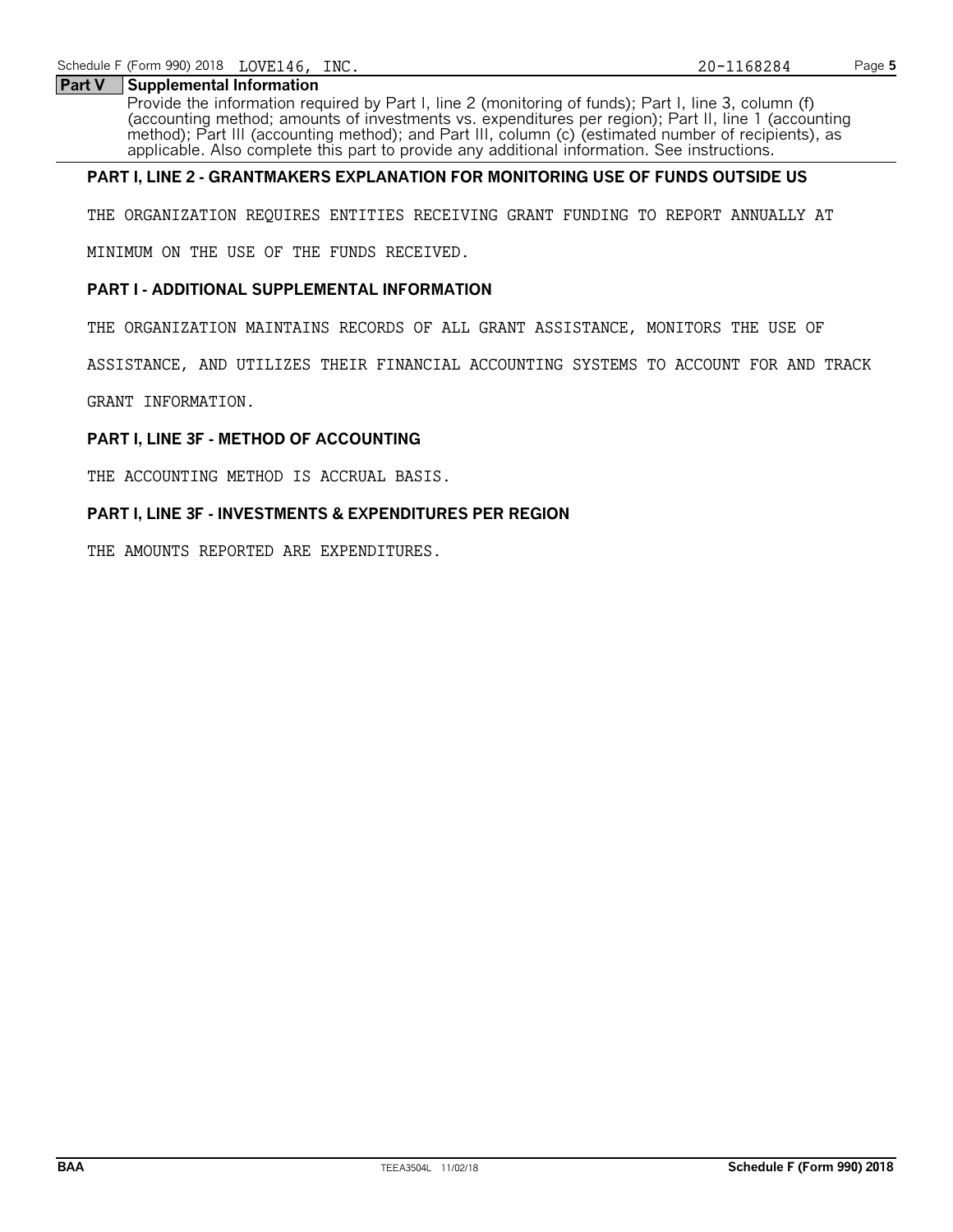|                                                              |                                                                                                                                                                  |                                     |     |                                                                      | Supplemental Information Regarding Fundraising or Gaming Activities                                                                                                                                                                      |                                                                              | OMB No. 1545-0047                                       |
|--------------------------------------------------------------|------------------------------------------------------------------------------------------------------------------------------------------------------------------|-------------------------------------|-----|----------------------------------------------------------------------|------------------------------------------------------------------------------------------------------------------------------------------------------------------------------------------------------------------------------------------|------------------------------------------------------------------------------|---------------------------------------------------------|
| <b>SCHEDULE G</b><br>(Form 990 or 990-EZ)                    | Complete if the organization answered 'Yes' on Form 990, Part IV, line 17, 18, or 19, or if the organization entered more than \$15,000 on Form 990-EZ, line 6a. | 2018                                |     |                                                                      |                                                                                                                                                                                                                                          |                                                                              |                                                         |
| Department of the Treasury<br>Internal Revenue Service       | ► Go to www.irs.gov/Form990 for instructions and the latest information.                                                                                         | <b>Open to Public</b><br>Inspection |     |                                                                      |                                                                                                                                                                                                                                          |                                                                              |                                                         |
| Name of the organization                                     |                                                                                                                                                                  |                                     |     |                                                                      |                                                                                                                                                                                                                                          | Employer identification number                                               |                                                         |
| LOVE146, INC.                                                |                                                                                                                                                                  |                                     |     |                                                                      | Fundraising Activities. Complete if the organization answered 'Yes' on Form 990, Part IV, line 17.                                                                                                                                       | 20-1168284                                                                   |                                                         |
| Part I<br>1.                                                 | Form 990-EZ filers are not required to complete this part.                                                                                                       |                                     |     |                                                                      | Indicate whether the organization raised funds through any of the following activities. Check all that apply.                                                                                                                            |                                                                              |                                                         |
| a X Mail solicitations                                       |                                                                                                                                                                  |                                     |     |                                                                      | <b>e</b> $\overline{X}$ Solicitation of non-government grants                                                                                                                                                                            |                                                                              |                                                         |
| ΙX<br>b                                                      | Internet and email solicitations                                                                                                                                 |                                     |     | f                                                                    | Solicitation of government grants<br>X                                                                                                                                                                                                   |                                                                              |                                                         |
| Phone solicitations<br><sup>X</sup><br>C                     |                                                                                                                                                                  |                                     |     |                                                                      | $\mathbf{g}$ $\overline{X}$ Special fundraising events                                                                                                                                                                                   |                                                                              |                                                         |
| $\overline{X}$<br>In-person solicitations<br>d               |                                                                                                                                                                  |                                     |     |                                                                      |                                                                                                                                                                                                                                          |                                                                              |                                                         |
|                                                              |                                                                                                                                                                  |                                     |     |                                                                      | 2a Did the organization have a written or oral agreement with any individual (including officers, directors, trustees, or key<br>employees listed in Form 990, Part VII) or entity in connection with professional fundraising services? |                                                                              | X No<br><b>Yes</b>                                      |
| compensated at least \$5,000 by the organization.            |                                                                                                                                                                  |                                     |     |                                                                      | b If 'Yes,' list the 10 highest paid individuals or entities (fundraisers) pursuant to agreements under which the fundraiser is to be                                                                                                    |                                                                              |                                                         |
| (i) Name and address of individual<br>or entity (fundraiser) |                                                                                                                                                                  | (ii) Activity                       |     | (iii) Did fundraiser<br>have custody or control<br>of contributions? | (iv) Gross receipts<br>from activity                                                                                                                                                                                                     | (v) Amount paid to<br>(or retained by)<br>fundraiser listed in<br>column (i) | (vi) Amount paid to<br>(or retained by)<br>organization |
|                                                              |                                                                                                                                                                  |                                     | Yes | No                                                                   |                                                                                                                                                                                                                                          |                                                                              |                                                         |
| 1                                                            |                                                                                                                                                                  |                                     |     |                                                                      |                                                                                                                                                                                                                                          |                                                                              |                                                         |
|                                                              |                                                                                                                                                                  |                                     |     |                                                                      |                                                                                                                                                                                                                                          |                                                                              |                                                         |
| $\mathbf{2}$                                                 |                                                                                                                                                                  |                                     |     |                                                                      |                                                                                                                                                                                                                                          |                                                                              |                                                         |
| 3                                                            |                                                                                                                                                                  |                                     |     |                                                                      |                                                                                                                                                                                                                                          |                                                                              |                                                         |
|                                                              |                                                                                                                                                                  |                                     |     |                                                                      |                                                                                                                                                                                                                                          |                                                                              |                                                         |
| 4                                                            |                                                                                                                                                                  |                                     |     |                                                                      |                                                                                                                                                                                                                                          |                                                                              |                                                         |
|                                                              |                                                                                                                                                                  |                                     |     |                                                                      |                                                                                                                                                                                                                                          |                                                                              |                                                         |
| 5                                                            |                                                                                                                                                                  |                                     |     |                                                                      |                                                                                                                                                                                                                                          |                                                                              |                                                         |
| 6                                                            |                                                                                                                                                                  |                                     |     |                                                                      |                                                                                                                                                                                                                                          |                                                                              |                                                         |
|                                                              |                                                                                                                                                                  |                                     |     |                                                                      |                                                                                                                                                                                                                                          |                                                                              |                                                         |
| 7                                                            |                                                                                                                                                                  |                                     |     |                                                                      |                                                                                                                                                                                                                                          |                                                                              |                                                         |
|                                                              |                                                                                                                                                                  |                                     |     |                                                                      |                                                                                                                                                                                                                                          |                                                                              |                                                         |
| 8                                                            |                                                                                                                                                                  |                                     |     |                                                                      |                                                                                                                                                                                                                                          |                                                                              |                                                         |
| 9                                                            |                                                                                                                                                                  |                                     |     |                                                                      |                                                                                                                                                                                                                                          |                                                                              |                                                         |
| 10                                                           |                                                                                                                                                                  |                                     |     |                                                                      |                                                                                                                                                                                                                                          |                                                                              |                                                         |
| Total…                                                       |                                                                                                                                                                  |                                     |     |                                                                      |                                                                                                                                                                                                                                          |                                                                              | 0.                                                      |
| 3<br>or licensing.<br>CT CO NY NC SC                         |                                                                                                                                                                  |                                     |     |                                                                      | List all states in which the organization is registered or licensed to solicit contributions or has been notified it is exempt from registration                                                                                         |                                                                              |                                                         |
|                                                              |                                                                                                                                                                  |                                     |     |                                                                      |                                                                                                                                                                                                                                          |                                                                              |                                                         |
|                                                              |                                                                                                                                                                  |                                     |     |                                                                      |                                                                                                                                                                                                                                          |                                                                              |                                                         |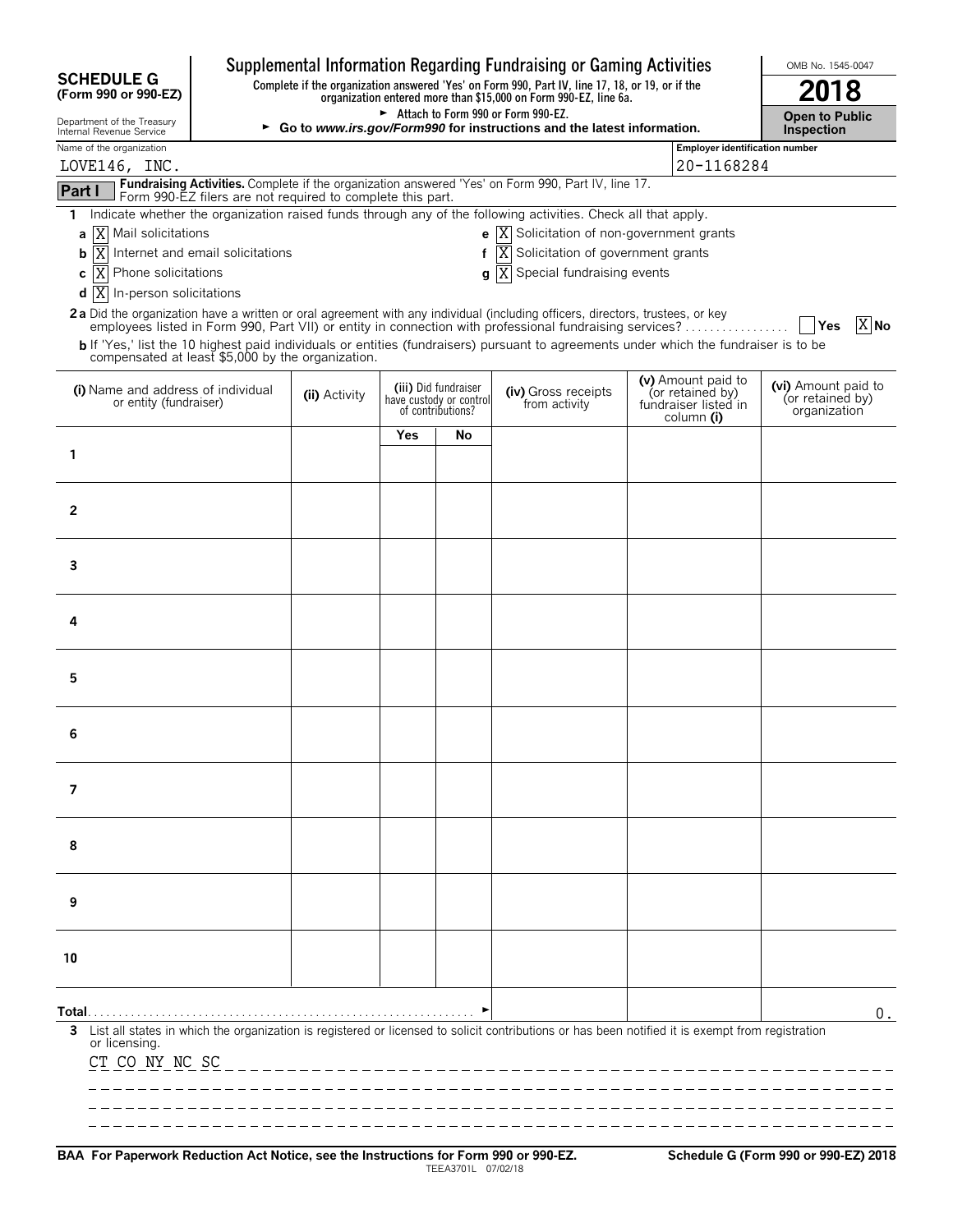# Schedule G (Form 990 or 990-EZ) 2018 LOVE146, INC. 20 20 20 - 1168284 Page 2

**Part II Fundraising Events.** Complete if the organization answered 'Yes' on Form 990, Part IV, line 18, or reported more than \$15,000 of fundraising event contributions and gross income on Form 990-EZ, lines 1 and 6b.

|                                                                                                                                                                                                                                                                                                  |          | List events with gross receipts greater than \$5,000.                                                             |                                          |                                                     |                                                   |                                                             |  |  |  |
|--------------------------------------------------------------------------------------------------------------------------------------------------------------------------------------------------------------------------------------------------------------------------------------------------|----------|-------------------------------------------------------------------------------------------------------------------|------------------------------------------|-----------------------------------------------------|---------------------------------------------------|-------------------------------------------------------------|--|--|--|
|                                                                                                                                                                                                                                                                                                  |          |                                                                                                                   | (a) Event #1<br>RED GALA<br>(event type) | (b) Event $#2$<br>HOPE IS BREWIN<br>(event type)    | (c) Other events<br><b>NONE</b><br>(total number) | (d) Total events<br>(add column (a)<br>through column $(c)$ |  |  |  |
| <b>R<br/>U<br/>N<br/>U</b>                                                                                                                                                                                                                                                                       | 1.       | Gross receipts                                                                                                    | 29,000.                                  | 16,283.                                             |                                                   | 45,283.                                                     |  |  |  |
| Е                                                                                                                                                                                                                                                                                                |          | 2 Less: Contributions                                                                                             | 29,000.                                  | 14,275.                                             |                                                   | 43,275.                                                     |  |  |  |
|                                                                                                                                                                                                                                                                                                  | 3        | Gross income (line 1 minus line 2)                                                                                |                                          | 2,008.                                              |                                                   | 2,008.                                                      |  |  |  |
|                                                                                                                                                                                                                                                                                                  | 4        | Cash prizes                                                                                                       |                                          |                                                     |                                                   |                                                             |  |  |  |
|                                                                                                                                                                                                                                                                                                  | 5        | Noncash prizes                                                                                                    |                                          |                                                     |                                                   |                                                             |  |  |  |
| p<br>I                                                                                                                                                                                                                                                                                           | 6        | Rent/facility costs                                                                                               | 4,114.                                   | 330.                                                |                                                   | 4,444.                                                      |  |  |  |
| R<br>E<br>C<br>T                                                                                                                                                                                                                                                                                 | 7        | Food and beverages                                                                                                | 1,100.                                   |                                                     |                                                   | 1,100.                                                      |  |  |  |
| <b>EXPENSES</b>                                                                                                                                                                                                                                                                                  | 8        | Entertainment                                                                                                     | 500.                                     | 250.                                                |                                                   | 750.                                                        |  |  |  |
|                                                                                                                                                                                                                                                                                                  | 9        | Other direct expenses                                                                                             | 5,577.                                   | 5,339.                                              |                                                   | 10,916.                                                     |  |  |  |
|                                                                                                                                                                                                                                                                                                  | 10<br>11 | Part III Gaming. Complete if the organization answered 'Yes' on Form 990, Part IV, line 19, or reported more than | 17,210.<br>$-15, 202.$                   |                                                     |                                                   |                                                             |  |  |  |
|                                                                                                                                                                                                                                                                                                  |          | \$15,000 on Form 990-EZ, line 6a.                                                                                 |                                          |                                                     |                                                   |                                                             |  |  |  |
| <b>REVENU</b>                                                                                                                                                                                                                                                                                    |          |                                                                                                                   | (a) Bingo                                | (b) Pull tabs/instant<br>bingo/progressive<br>bingo | (c) Other gaming                                  | (d) Total gaming<br>(add column (a)<br>through column $(c)$ |  |  |  |
| Е                                                                                                                                                                                                                                                                                                | 1        | Gross revenue                                                                                                     |                                          |                                                     |                                                   |                                                             |  |  |  |
|                                                                                                                                                                                                                                                                                                  |          | 2 Cash prizes                                                                                                     |                                          |                                                     |                                                   |                                                             |  |  |  |
|                                                                                                                                                                                                                                                                                                  | 3        | Noncash prizes                                                                                                    |                                          |                                                     |                                                   |                                                             |  |  |  |
|                                                                                                                                                                                                                                                                                                  | 4        | Rent/facility costs                                                                                               |                                          |                                                     |                                                   |                                                             |  |  |  |
|                                                                                                                                                                                                                                                                                                  |          | 5 Other direct expenses                                                                                           |                                          |                                                     |                                                   |                                                             |  |  |  |
|                                                                                                                                                                                                                                                                                                  | 6        |                                                                                                                   | Yes<br>No                                | $\frac{1}{8}$     Yes<br>No                         | $\sqrt[3]{\frac{1}{1-\epsilon}}$ Yes<br>ত্<br>No  |                                                             |  |  |  |
|                                                                                                                                                                                                                                                                                                  | 7        |                                                                                                                   |                                          |                                                     |                                                   |                                                             |  |  |  |
| 8                                                                                                                                                                                                                                                                                                |          |                                                                                                                   |                                          |                                                     |                                                   |                                                             |  |  |  |
| Enter the state(s) in which the organization conducts gaming activities:<br>9<br>Yes<br><b>No</b><br><b>b</b> If 'No,' explain:<br>10 a Were any of the organization's gaming licenses revoked, suspended, or terminated during the tax year?<br><b>Yes</b><br>No<br><b>b</b> If 'Yes,' explain: |          |                                                                                                                   |                                          |                                                     |                                                   |                                                             |  |  |  |
|                                                                                                                                                                                                                                                                                                  |          |                                                                                                                   |                                          |                                                     |                                                   |                                                             |  |  |  |

**BAA** TEEA3702L 07/02/18 **Schedule G (Form 990 or 990-EZ) 2018**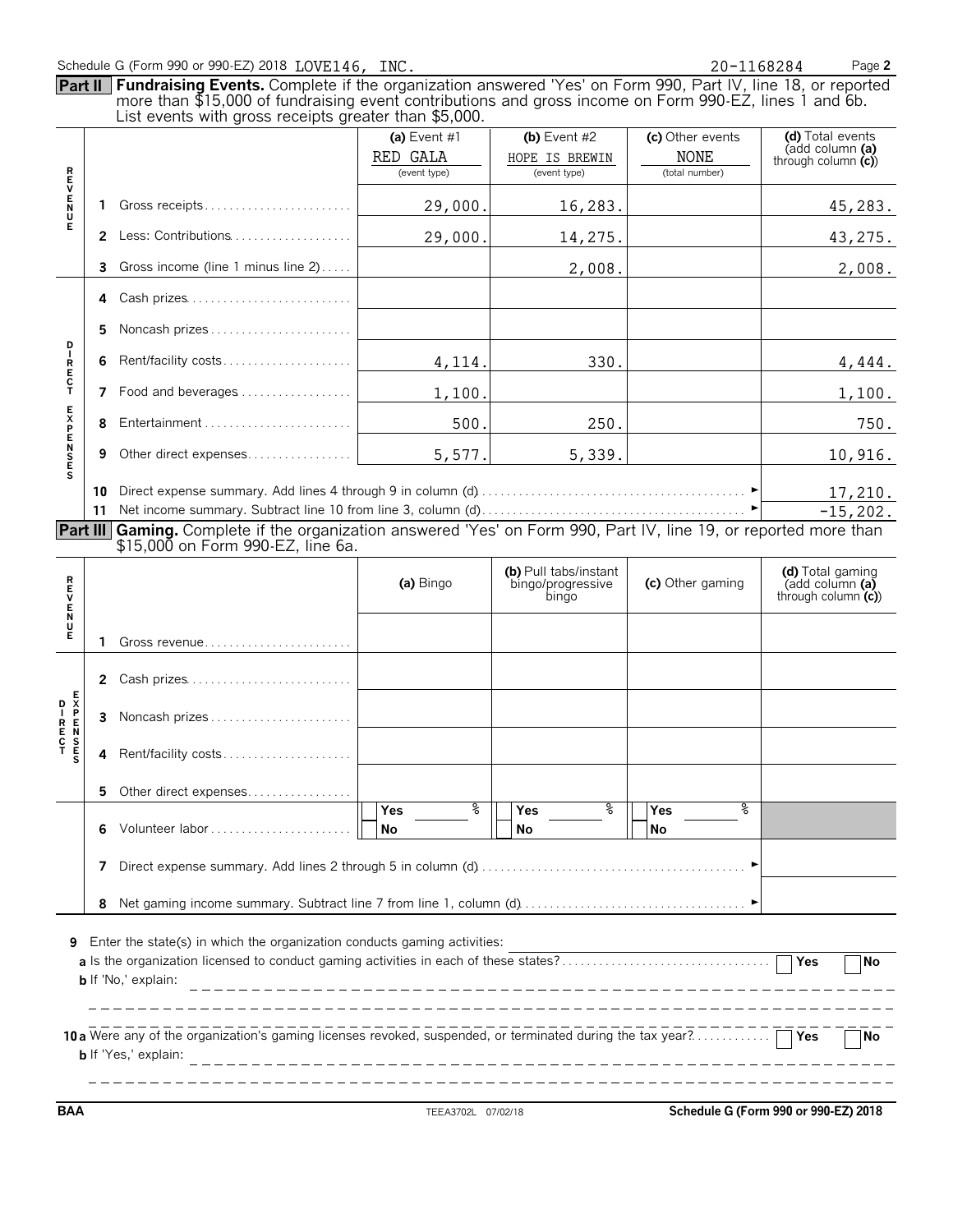|    | Schedule G (Form 990 or 990-EZ) 2018 LOVE146, INC.                                                                                                                                                                                                                                                                                                                                     | 20-1168284      |     | Page 3 |
|----|----------------------------------------------------------------------------------------------------------------------------------------------------------------------------------------------------------------------------------------------------------------------------------------------------------------------------------------------------------------------------------------|-----------------|-----|--------|
|    |                                                                                                                                                                                                                                                                                                                                                                                        |                 | Yes | No     |
|    | 12 Is the organization a grantor, beneficiary or trustee of a trust, or a member of a partnership or other entity formed to                                                                                                                                                                                                                                                            |                 | Yes | No     |
|    | <b>13</b> Indicate the percentage of gaming activity conducted in:                                                                                                                                                                                                                                                                                                                     |                 |     |        |
|    |                                                                                                                                                                                                                                                                                                                                                                                        |                 |     |        |
|    |                                                                                                                                                                                                                                                                                                                                                                                        | 13 <sub>b</sub> |     | ०१०    |
|    | 14 Enter the name and address of the person who prepares the organization's gaming/special events books and records:                                                                                                                                                                                                                                                                   |                 |     |        |
|    | Name $\blacktriangleright$                                                                                                                                                                                                                                                                                                                                                             |                 |     |        |
|    | Address ►                                                                                                                                                                                                                                                                                                                                                                              |                 |     |        |
|    | <b>15a</b> Does the organization have a contract with a third party from whom the organization receives gaming revenue?<br><b>b</b> If 'Yes,' enter the amount of gaming revenue received by the organization $\ast$ $\uparrow$<br>of gaming revenue retained by the third party $\blacktriangleright$ $\blacktriangleright$<br>c If 'Yes,' enter name and address of the third party: | and the amount  |     | No     |
|    | Name $\blacktriangleright$                                                                                                                                                                                                                                                                                                                                                             |                 |     |        |
|    | Address ►                                                                                                                                                                                                                                                                                                                                                                              |                 |     |        |
| 16 | Gaming manager information:                                                                                                                                                                                                                                                                                                                                                            |                 |     |        |
|    | Name $\blacktriangleright$                                                                                                                                                                                                                                                                                                                                                             |                 |     |        |
|    | Gaming manager compensation ► $\oint$<br>____________                                                                                                                                                                                                                                                                                                                                  |                 |     |        |
|    | Description of services provided ►<br>____________________________________                                                                                                                                                                                                                                                                                                             |                 |     |        |
|    | Director/officer<br>Employee<br>Independent contractor                                                                                                                                                                                                                                                                                                                                 |                 |     |        |
|    | 17 Mandatory distributions:                                                                                                                                                                                                                                                                                                                                                            |                 |     |        |
|    | a Is the organization required under state law to make charitable distributions from the gaming proceeds to retain the<br>state gaming license?                                                                                                                                                                                                                                        |                 | Yes | l No   |
|    | <b>b</b> Enter the amount of distributions required under state law to be distributed to other exempt organizations or spent in the                                                                                                                                                                                                                                                    |                 |     |        |
|    | organization's own exempt activities during the tax year $\blacktriangleright$ $\blacklozenge$                                                                                                                                                                                                                                                                                         |                 |     |        |
|    | <b>Supplemental Information.</b> Provide the explanations required by Part I, line 2b, columns (iii) and (v);<br><b>Part IV</b><br>and Part III, lines 9, 9b, 10b, 15b, 15c, 16, and 17b, as applicable. Also provide any additional<br>information. See instructions.                                                                                                                 |                 |     |        |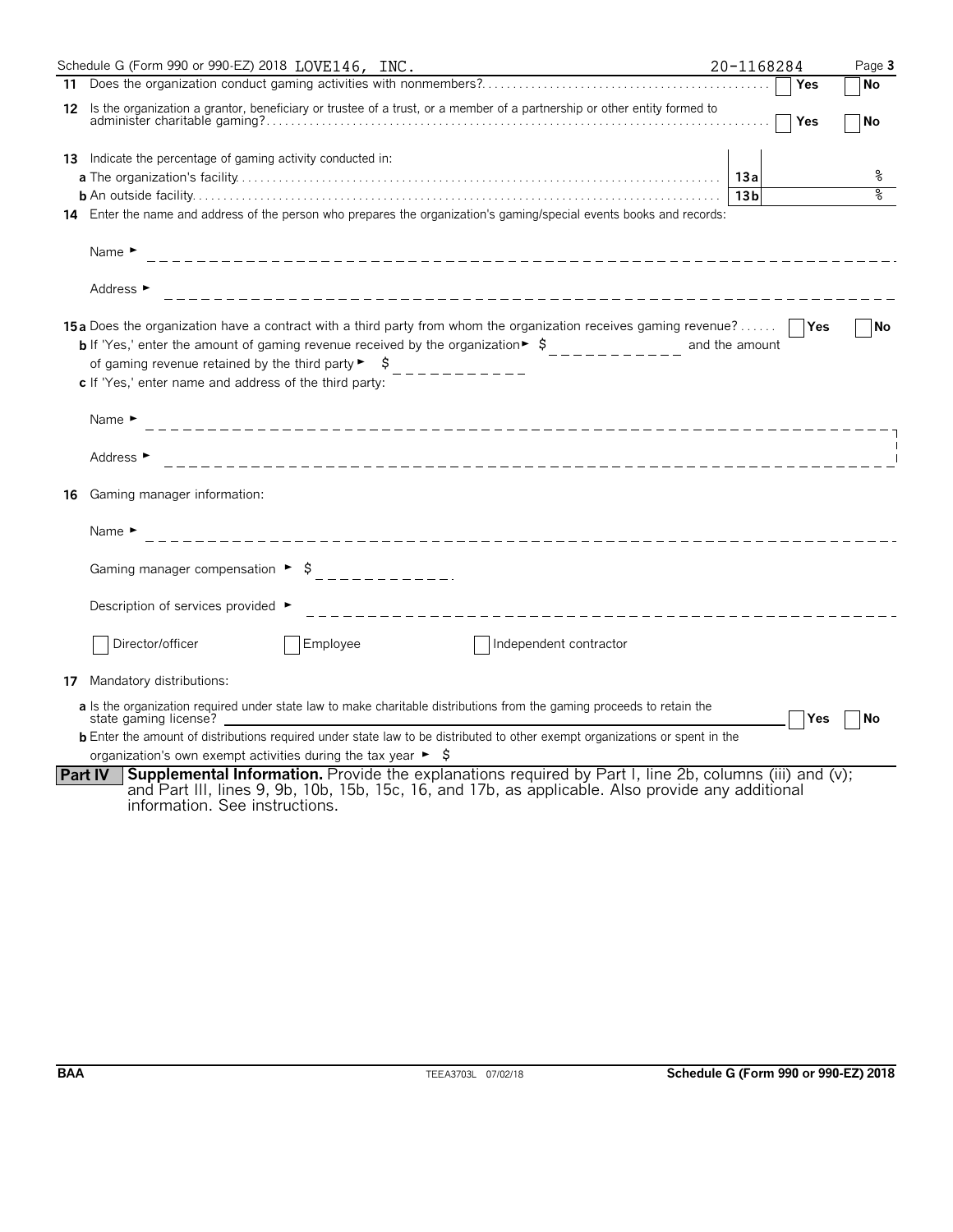| <b>SCHEDULE M</b> | <b>Noncash Contributions</b>                                                         | OMB No. 1545-0047 |
|-------------------|--------------------------------------------------------------------------------------|-------------------|
| (Form 990)        |                                                                                      | 2018              |
|                   | ► Complete if the organizations answered 'Yes' on Form 990, Part IV, lines 29 or 30. |                   |
|                   | $\blacktriangleright$ Attack to Equat 000                                            |                   |

Department of the Treasury **Comment of the Treasury Comment of the Treasury <b>Comment of the Treasury Comment Comment Comment Comment Comment Comment Comment Comment Comment Comment Comment Comment Comment Comment Comment C** 

|  | Name of the organization |  |
|--|--------------------------|--|
|  |                          |  |

**Part I Types of Property**

|                                       | ------- |
|---------------------------------------|---------|
| <b>Employer identification number</b> |         |

LOVE146, INC. 20-1168284

|    |                                                                                                                                                                 | (a)<br>Check if<br>applicable | (b)<br>Number of<br>contributions or<br>items contributed | (c)<br>Noncash contribution<br>amounts reported<br>on Form 990.<br>Part VIII, line 1q | noncash contribution amounts | (d)  | Method of determining |                            |
|----|-----------------------------------------------------------------------------------------------------------------------------------------------------------------|-------------------------------|-----------------------------------------------------------|---------------------------------------------------------------------------------------|------------------------------|------|-----------------------|----------------------------|
| 1. |                                                                                                                                                                 |                               |                                                           |                                                                                       |                              |      |                       |                            |
| 2  | Art - Historical treasures                                                                                                                                      |                               |                                                           |                                                                                       |                              |      |                       |                            |
| 3  | Art - Fractional interests                                                                                                                                      |                               |                                                           |                                                                                       |                              |      |                       |                            |
| 4  | Books and publications                                                                                                                                          |                               |                                                           |                                                                                       |                              |      |                       |                            |
| 5  | Clothing and household goods                                                                                                                                    |                               |                                                           |                                                                                       |                              |      |                       |                            |
| 6  | Cars and other vehicles                                                                                                                                         |                               |                                                           |                                                                                       |                              |      |                       |                            |
| 7  | Boats and planes                                                                                                                                                |                               |                                                           |                                                                                       |                              |      |                       |                            |
| 8  | Intellectual property                                                                                                                                           |                               |                                                           |                                                                                       |                              |      |                       |                            |
| 9  | Securities - Publicly traded                                                                                                                                    |                               |                                                           |                                                                                       |                              |      |                       |                            |
| 10 | Securities - Closely held stock                                                                                                                                 |                               |                                                           |                                                                                       |                              |      |                       |                            |
| 11 | Securities - Partnership, LLC, or trust interests.                                                                                                              |                               |                                                           |                                                                                       |                              |      |                       |                            |
| 12 | Securities - Miscellaneous                                                                                                                                      |                               |                                                           |                                                                                       |                              |      |                       |                            |
| 13 | Qualified conservation contribution -                                                                                                                           |                               |                                                           |                                                                                       |                              |      |                       |                            |
| 14 | Qualified conservation contribution - Other                                                                                                                     |                               |                                                           |                                                                                       |                              |      |                       |                            |
| 15 | Real estate $-$ Residential $\ldots$ , $\ldots$ , $\ldots$ , $\ldots$ , $\ldots$                                                                                |                               |                                                           |                                                                                       |                              |      |                       |                            |
| 16 | Real estate - Commercial                                                                                                                                        |                               |                                                           |                                                                                       |                              |      |                       |                            |
| 17 |                                                                                                                                                                 |                               |                                                           |                                                                                       |                              |      |                       |                            |
| 18 |                                                                                                                                                                 |                               |                                                           |                                                                                       |                              |      |                       |                            |
| 19 | Food inventory                                                                                                                                                  |                               |                                                           |                                                                                       |                              |      |                       |                            |
| 20 | Drugs and medical supplies                                                                                                                                      |                               |                                                           |                                                                                       |                              |      |                       |                            |
| 21 |                                                                                                                                                                 |                               |                                                           |                                                                                       |                              |      |                       |                            |
| 22 | Historical artifacts                                                                                                                                            |                               |                                                           |                                                                                       |                              |      |                       |                            |
| 23 | Scientific specimens                                                                                                                                            |                               |                                                           |                                                                                       |                              |      |                       |                            |
| 24 | Archeological artifacts                                                                                                                                         |                               |                                                           |                                                                                       |                              |      |                       |                            |
| 25 | Other $\triangleright$ $(\underline{R}.\underline{R}.\underline{SupPLLIES}\underline{\square}\underline{\square}\underline{\square})$                           | Χ                             | 3,072                                                     | 33,061. FMV                                                                           |                              |      |                       |                            |
| 26 | Other $\blacktriangleright$<br>. _ _ _ _ _ _ _ _ _ _ _ _ _ _ _ <sup>).</sup>                                                                                    |                               |                                                           |                                                                                       |                              |      |                       |                            |
| 27 | ).<br>Other $\blacktriangleright$<br>_____________                                                                                                              |                               |                                                           |                                                                                       |                              |      |                       |                            |
| 28 | Other $\blacktriangleright$<br>$). \ldots$                                                                                                                      |                               |                                                           |                                                                                       |                              |      |                       |                            |
| 29 | Number of Forms 8283 received by the organization during the tax year for contributions for which the                                                           |                               |                                                           |                                                                                       |                              |      |                       |                            |
|    | organization completed Form 8283, Part IV, Donee Acknowledgement                                                                                                |                               |                                                           |                                                                                       | 29                           |      |                       |                            |
|    |                                                                                                                                                                 |                               |                                                           |                                                                                       |                              |      | <b>Yes</b>            | No                         |
|    | 30a During the year, did the organization receive by contribution any property reported in Part I, lines 1 through 28, that                                     |                               |                                                           |                                                                                       |                              |      |                       |                            |
|    | it must hold for at least three years from the date of the initial contribution, and which isn't required to be used                                            |                               |                                                           |                                                                                       |                              | 30 a |                       | Χ                          |
|    | <b>b</b> If 'Yes,' describe the arrangement in Part II.                                                                                                         |                               |                                                           |                                                                                       |                              |      |                       |                            |
|    | 31 Does the organization have a gift acceptance policy that requires the review of any nonstandard contributions?                                               |                               |                                                           |                                                                                       |                              |      |                       | Χ                          |
|    |                                                                                                                                                                 |                               |                                                           |                                                                                       |                              | 31   |                       |                            |
|    | 32a Does the organization hire or use third parties or related organizations to solicit, process, or sell                                                       |                               |                                                           |                                                                                       |                              | 32a  |                       | Χ                          |
|    | <b>b</b> If 'Yes,' describe in Part II.<br>33 If the organization didn't report an amount in column (c) for a type of property for which column (a) is checked, |                               |                                                           |                                                                                       |                              |      |                       |                            |
|    | describe in Part II.                                                                                                                                            |                               |                                                           |                                                                                       |                              |      |                       |                            |
|    | BAA For Paperwork Reduction Act Notice, see the Instructions for Form 990.                                                                                      |                               |                                                           |                                                                                       |                              |      |                       | Schedule M (Form 990) 2018 |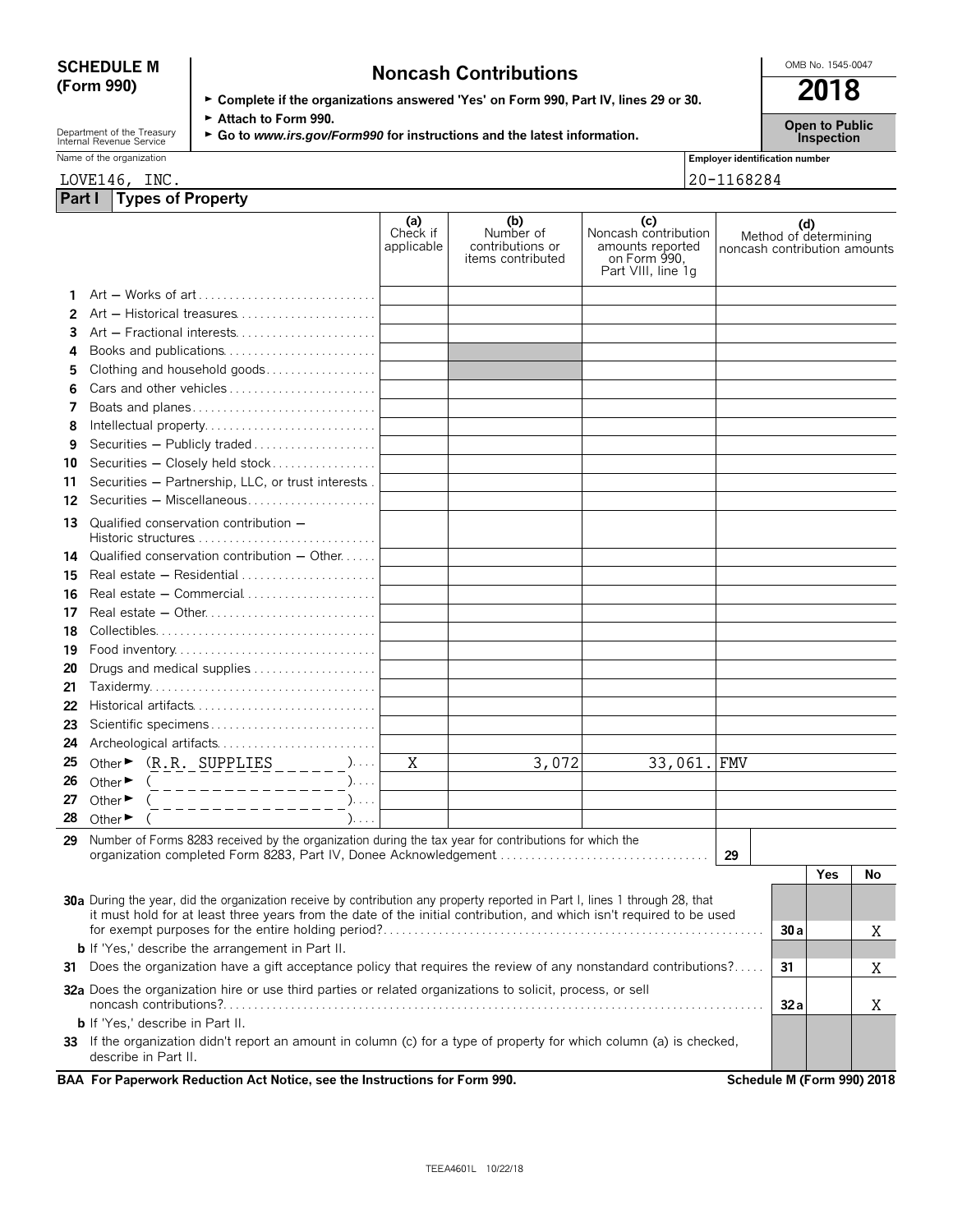**Part II Supplemental Information.** Provide the information required by Part I, lines 30b, 32b, and 33, and whether the organization is reporting in Part I, column (b), the number of contributions, the number of items received, or a combination of both. Also complete this part for any additional information.

# **SCHEDULE M - ADDITIONAL INFORMATION**

THE ORGANIZATION IS REPORTING THE NUMBER OF ITEMS CONTRIBUTED IN PART I, COLUMN B.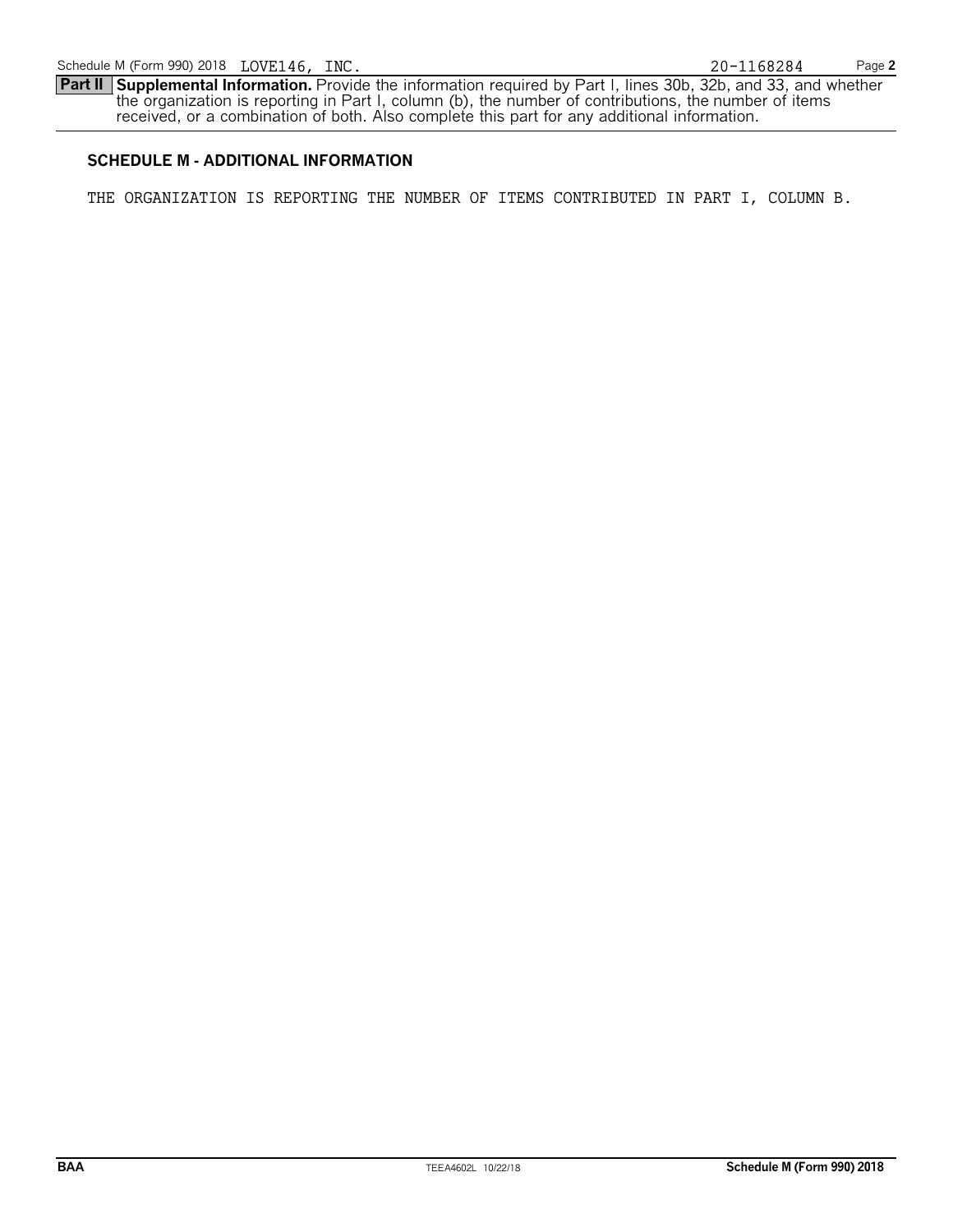Department of the Treasury **Constant Comment of the Collaboration Constant Constant Comment Constant Constant Constant Constant Constant Constant Constant Constant Constant Constant Constant Constant Constant Constant C** 

Name of the organization **Employer identification number Employer identification number** 

# LOVE146, <u>INC. 20-1168284</u>

# **FORM 990, PART III, LINE 1 - ORGANIZATION MISSION**

FOUNDED IN 2002, LOVE146 IS AN INTERNATIONAL HUMAN RIGHTS ORGANIZATION WORKING TO END CHILD TRAFFICKING AND EXPLOITATION. WE SERVE CHILDREN IN THE UNITED STATES, THE PHILIPPINES, THE UNITED KINGDOM, AND SEVERAL COUNTRIES IN AFRICA. OUR GOALS ARE: DECREASE CHILDREN'S RISK FOR EXPLOITATION THROUGH PREVENTION AND COMMUNITY EDUCATION; CARE FOR CHILDREN WHO HAVE SURVIVED TRAFFICKING AND EXPLOITATION WITH COMPREHENSIVE/HOLISTIC SERVICES; AND ENGAGE PARTNERS AND SUPPORTERS TO ADVANCE OUR MISSION AND PROMOTE THE ANTI-TRAFFICKING MOVEMENT.

# **FORM 990, PART III, LINE 4A - PROGRAM SERVICE ACCOMPLISHMENTS**

OUR SURVIVOR CARE IN THE UNITED STATES CONSISTS OF TWO EFFORTS: OUR LONG-TERM CARE AND OUR RAPID RESPONSE SERVICES. YOUTH THAT ARE IDENTIFIED AS AT-RISK OF OR EXPERIENCING TRAFFICKING RECEIVE A RAPID RESPONSE FROM LOVE146 SOCIAL WORKERS, WHO MEET ONE-ON-ONE WITH VULNERABLE YOUNG PEOPLE TO PROVIDE CRITICAL INFORMATION AND SAFETY PLANNING RELATED TO CHILD TRAFFICKING. WE COVER RECRUITMENT AND GROOMING PROCESSES, BEHAVIORS THAT INCREASE VULNERABILITIES, INTERNET SAFETY, AND GENERAL SAFETY PLANNING. OF THE 467 YOUNG PEOPLE SERVED, MORE THAN HALF HAVE OPTED INTO LOVE146'S LONG-TERM CARE SERVICES. GROUNDED IN INDIVIDUAL CARE PLANS THAT ADDRESS THE BIOLOGICAL, PSYCHOLOGICAL, SOCIAL, FINANCIAL, AND SPIRITUAL IMPACTS OF VICTIMIZATION, LONG-TERM CARE HELPS YOUTH DEVELOP STRATEGIES TO STAY SAFE. WE STRIVE TO SEE SURVIVORS BECOME SELF-SUFFICIENT, FLOURISHING ADULTS, FREE FROM RE-VICTIMIZATION OR DEPENDENCY. TO DATE, LOVE146 HAS PROVIDED LONG TERM SUPPORT TO 154 YOUTH. WE MEASURE OUR SUCCESS BY OUR YOUTH'S SUCCESSES: 83% WERE ATTENDING SCHOOL, GRADUATING, OR WORKING AND 88% MADE SIGNIFICANT PROGRESS TOWARD ACHIEVING THEIR GOALS.

# **FORM 990, PART III, LINE 4B - PROGRAM SERVICE ACCOMPLISHMENTS**

CHILD EXPLOITATION IS A HORRIFICALLY COMMON OCCURRENCE IN THE PHILIPPINES. CHILDREN,

**BAA For Paperwork Reduction Act Notice, see the Instructions for Form 990 or 990-EZ.** TEEA4901L 10/10/18 **Schedule O (Form 990 or 990-EZ) (2018)** SOME UNDER 5 YEARS OF AGE, ARE BEING EXPLOITED ON THE STREETS, TAKEN OR SOLD TO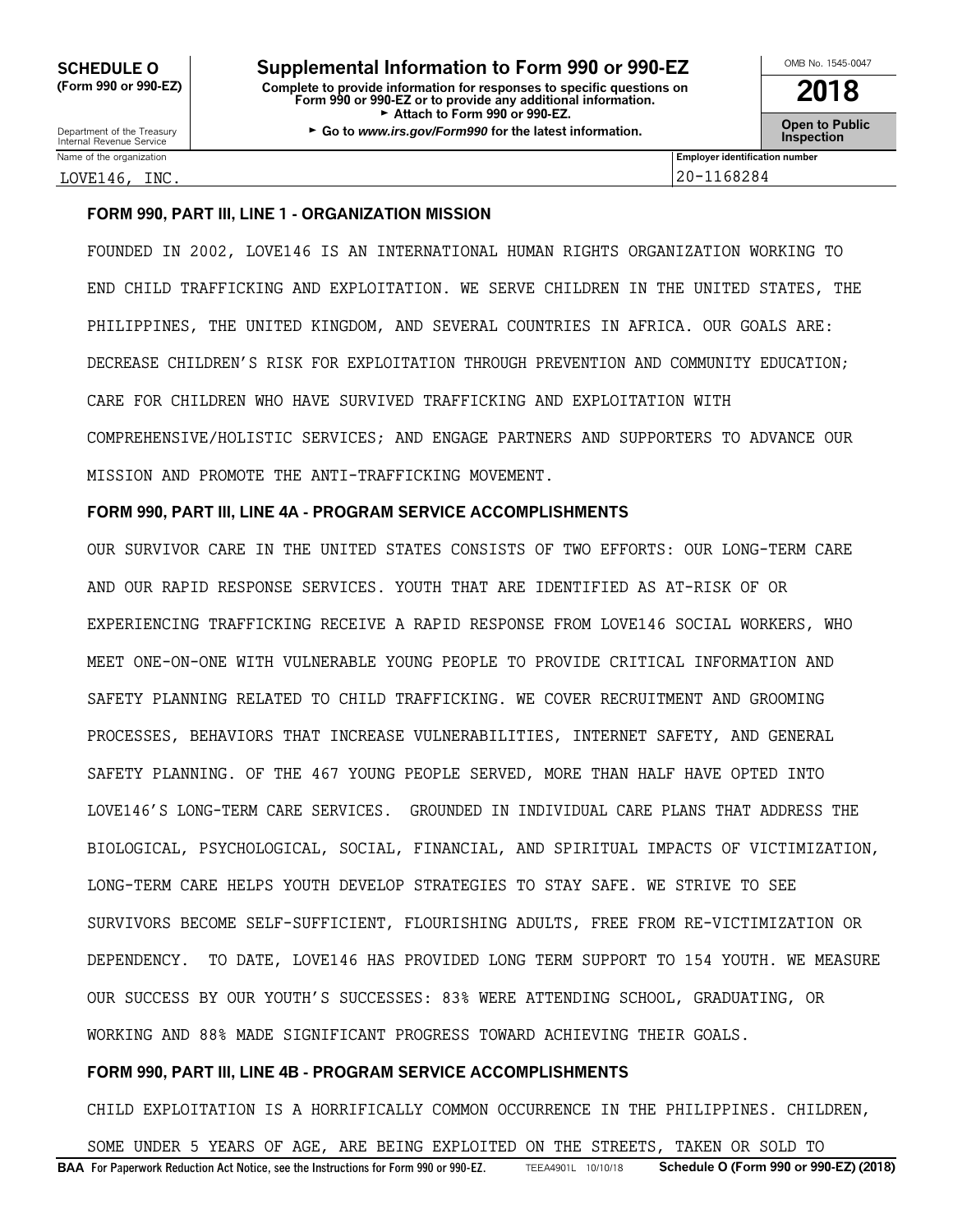# **FORM 990, PART III, LINE 4B - PROGRAM SERVICE ACCOMPLISHMENTS**

BROTHELS, PURCHASED BY CUSTOMERS IN LOCAL HOTELS, AND BEING EXPLOITED ON THE INTERNET. LOVE146 OPERATES TWO SAFE HOMES IN THE PHILIPPINES: THE WHITE HOME FOR BOYS AND ROUND HOME FOR GIRLS. LOVE146'S SAFE HOMES FACILITATE EVERY ASPECT OF HOLISTIC HEALTH, PROVIDING A SENSE OF PEACE, FREEDOM, AND DIGNITY. CHILDREN ARE KEPT SAFE PHYSICALLY AND PSYCHOLOGICALLY. THEY ARE PROVIDED WITH HOPE, HEALING, AND RESTORATION, AND ALLOWED TO GROW AND DEVELOP, RELEASE THEIR POTENTIAL, REALIZE THEIR WORTH, AND BECOME VALUED AND PRODUCTIVE MEMBERS OF SOCIETY. TO DATE, WE HAVE REACHED 171 YOUTH THROUGH OUR SURVIVOR CARE IN THE PHILIPPINES.

CHILD TRAFFICKING IS ON THE RISE IN AFRICA. IN THE SUMMER OF 2017, LOVE146 BEGAN TO BRING OUR PREVENTION WORK TO SUB-SAHARAN AFRICA WITH THE "MY BODY IS MINE" FLIP CHART. THE FLIP CHART EMPHASIZES FOUR KEY MESSAGES FOR CHILDREN: "I AM VALUABLE AND SO ARE YOU!," "SAFETY IS MY RIGHT," "MY BODY BELONGS TO ME," AND "I CAN GET HELP." KEEPING THESE CORE MESSAGES, THE FLIP CHART IS ADAPTED FOR THE UNIQUE CHARACTERISTICS OF EACH REGION. PARTNER ORGANIZATIONS ON THE GROUND IN MADAGASCAR, LIBERIA AND SIERRA LEONE ARE LEADING THE WAY IN BRINGING "MY BODY IS MINE" TO THEIR COMMUNITIES. OVER 18,00 CHILDREN HAVE BEEN REACHED IN THESE COUNTRIES AND OVER 830 LOCAL FACILITATORS HAVE BEEN TRAINED.

OUR MOBILIZATION INITIATIVE ENSURES OTHER INDIVIDUALS AND PROFESSIONALS CAN CONTRIBUTE TO THE WORK OF ENDING CHILD TRAFFICKING IN THEIR COMMUNITIES. LOVE146 PARTICIPATES, SHARES RESOURCES, AND CONSULTS WITH COMMUNITY STAKEHOLDERS. OUR MOBILIZATION INITIATIVE EQUIPS VOLUNTEERS TO RAISE STRATEGIC AWARENESS IN THEIR COMMUNITIES, INCLUDING HOSTING EVENTS AND UTILIZING TOOLS THAT EQUIP LOCATIONS SUCH AS HOTELS, MOTELS, AND TRUCK STOPS WITH RESOURCES TO SPOT AND REPORT CHILD EXPLOITATION AND TRAFFICKING.